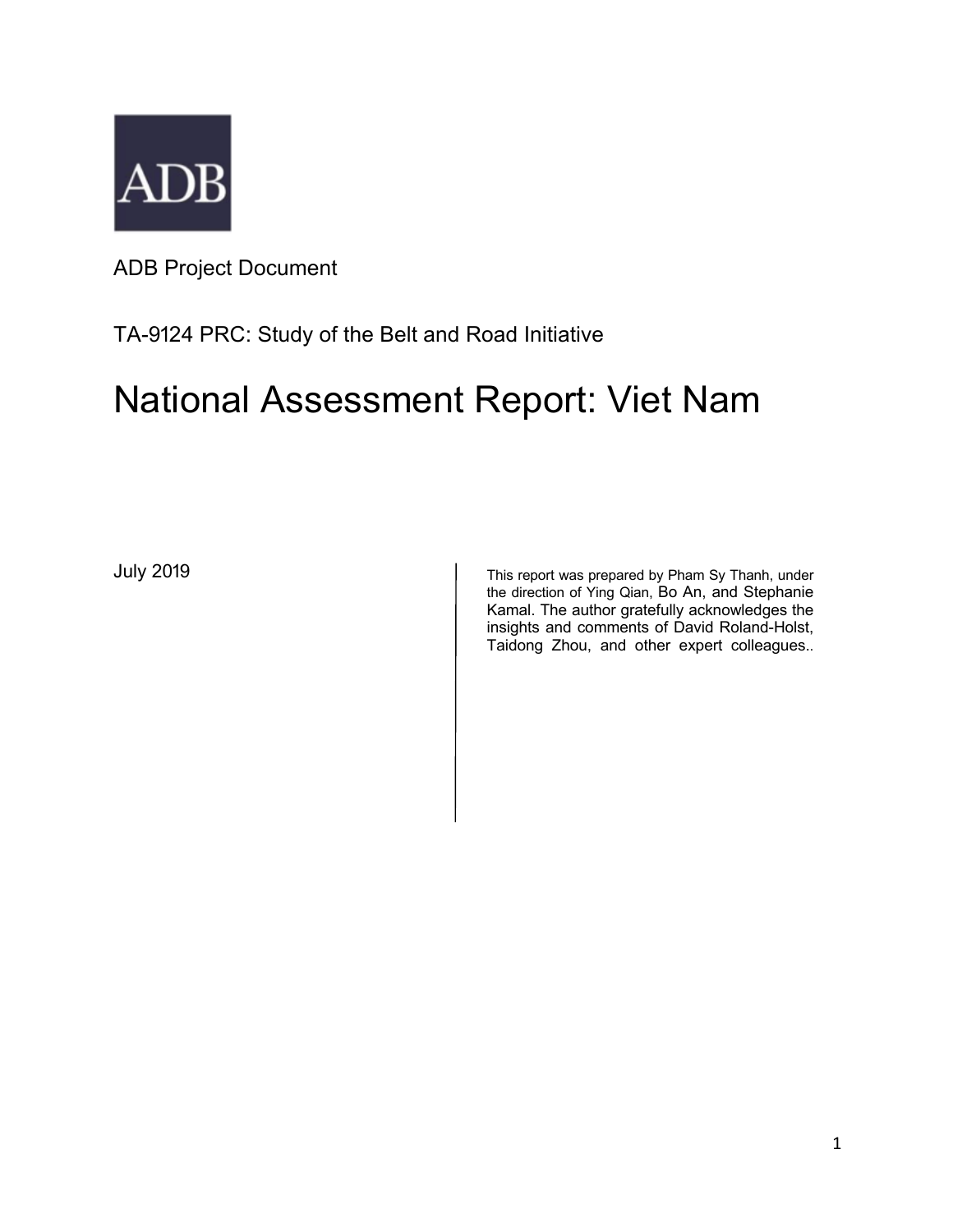# **ASIAN DEVELOPMENT BANK**

Asian Development Bank 6 ADB Avenue, Mandaluyong City 1550 Metro Manila, Philippines www.adb.org © 2015 by Asian Development Bank April 2015 ISSN 2313-6537 (Print), 2313-6545 (e-ISSN) Publication Stock No. WPSXXXXXX-X

The views expressed in this paper are those of the authors and do not necessarily reflect the views and policies of the Asian Development Bank (ADB) or its Board of Governors or the governments they represent. ADB does not guarantee the accuracy of the data included in this publication and accepts no responsibility for any consequence of their use.

By making any designation of or reference to a particular territory or geographic area, or by using the term "country" in this document, ADB does not intend to make any judgments as to the legal or other status of any territory or area.

Note: In this publication, the symbol "\$" refers to US dollars.

Printed on recycled paper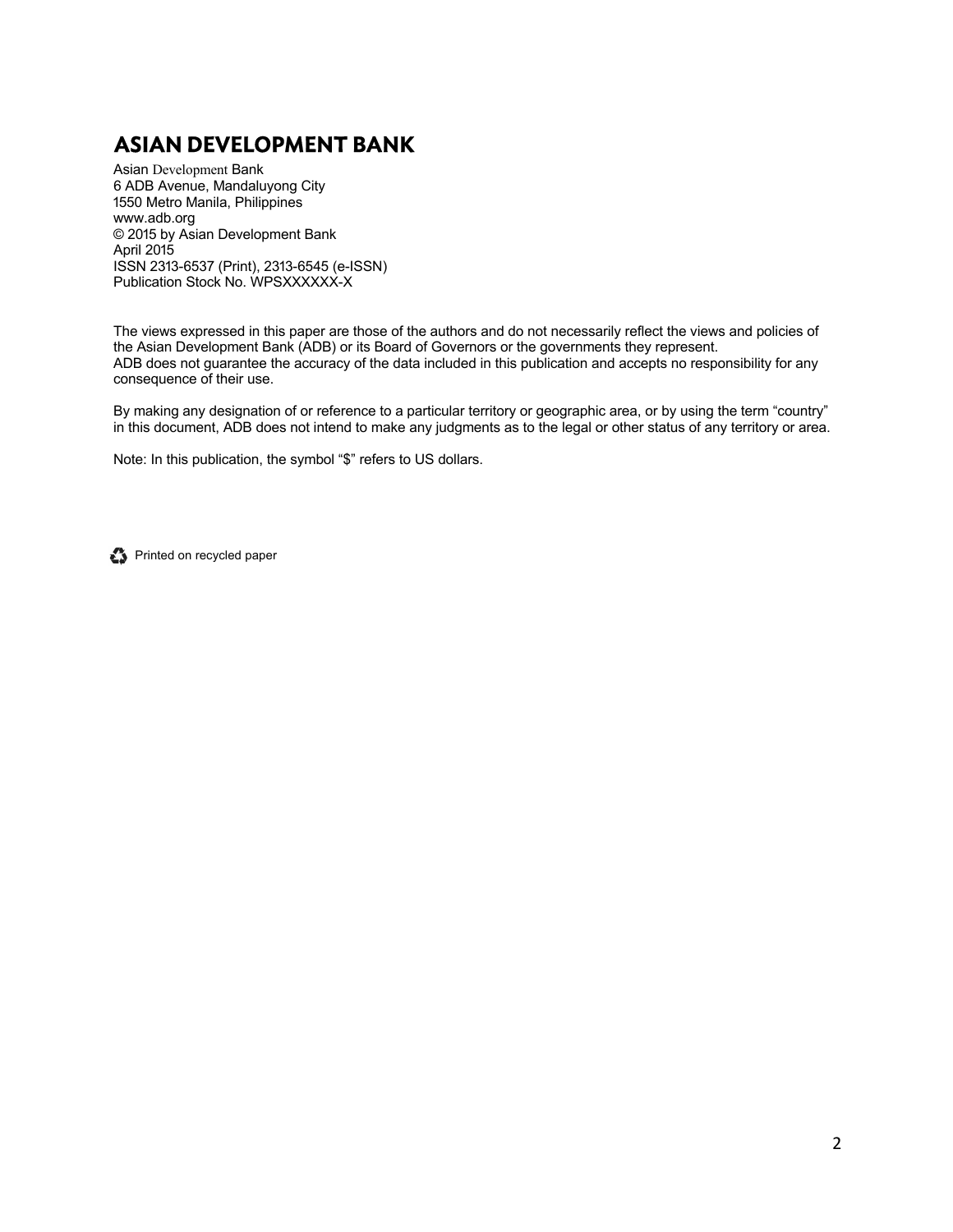# **Contents**

| I.       |                |                                                                                       |  |
|----------|----------------|---------------------------------------------------------------------------------------|--|
| П.       |                |                                                                                       |  |
| А.       |                |                                                                                       |  |
| Α.       |                |                                                                                       |  |
|          | 1.             |                                                                                       |  |
|          | 2.             |                                                                                       |  |
|          | 3.             |                                                                                       |  |
| В.       |                |                                                                                       |  |
|          | 4.             | About regional co-operation: ASEAN Master Plan on ASEAN Connectivity (MPAC)28         |  |
|          | 5.             |                                                                                       |  |
| Ш.       |                |                                                                                       |  |
| А.       |                |                                                                                       |  |
| В.       |                | Nanning - Pingxiang (Friendship Pass) - Dong Dang - Hanoi Railway 39                  |  |
| C.       |                |                                                                                       |  |
| D.       |                |                                                                                       |  |
|          |                |                                                                                       |  |
| IV.      |                |                                                                                       |  |
| А.       |                |                                                                                       |  |
|          | $\mathbf{1}$ . |                                                                                       |  |
|          | 2.             | Nanning - Pingxiang (Friendship Pass) - Dong Dang - Hanoi Railway51                   |  |
|          | 3.             |                                                                                       |  |
|          | 4.             |                                                                                       |  |
| В.<br>Α. |                |                                                                                       |  |
|          | 1.             | Linkages, Complementarities, and Synergies with Other Local and National Programs  61 |  |
|          | 2.             |                                                                                       |  |
| В.       |                |                                                                                       |  |
|          |                |                                                                                       |  |
| V.       |                |                                                                                       |  |
| А.       |                |                                                                                       |  |
|          | $\mathbf{1}$ . |                                                                                       |  |
|          | 2.             |                                                                                       |  |
|          | 3.             | With respect to TCOEB projects, the implementation of TCOEB projects has encountered  |  |
|          |                |                                                                                       |  |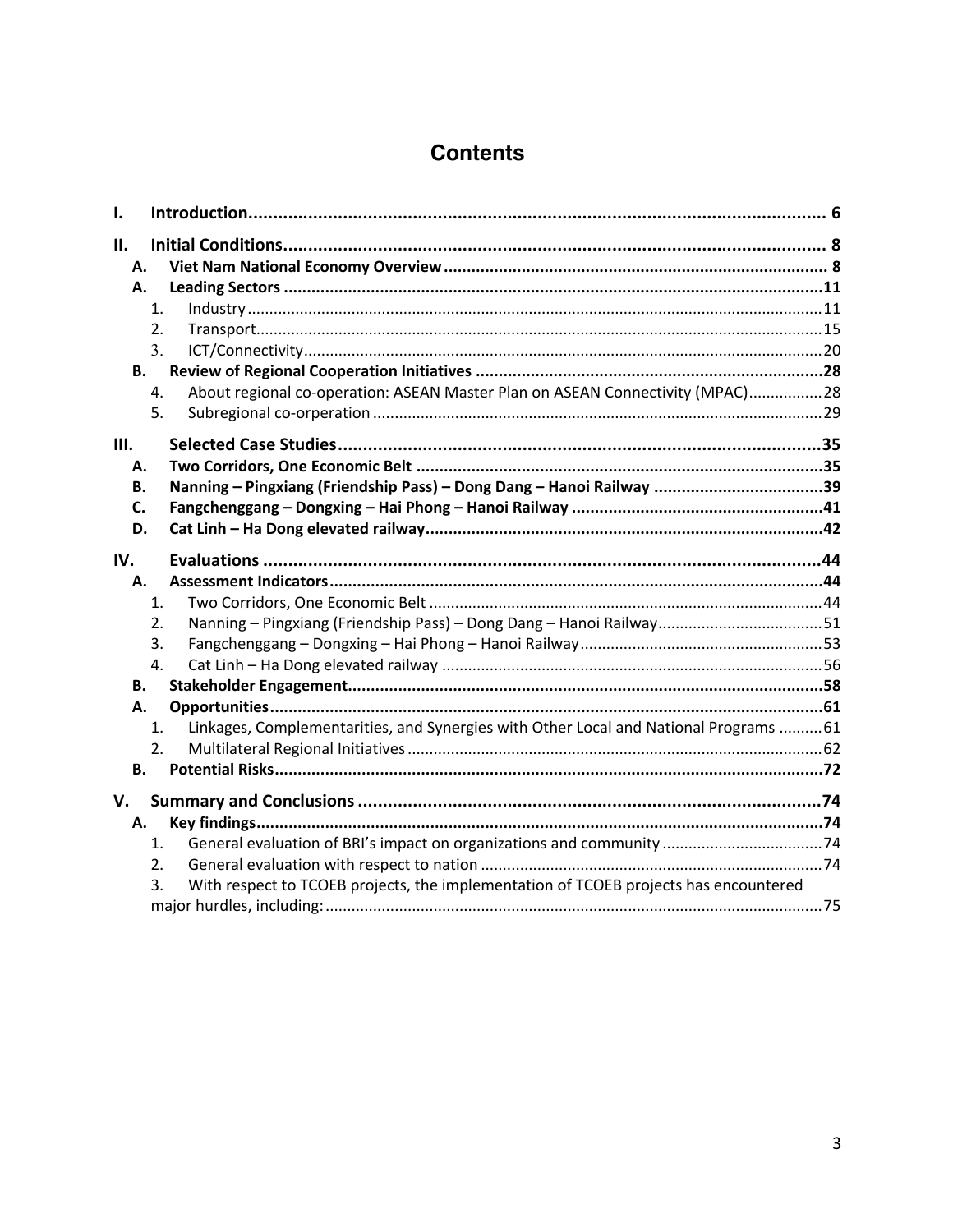#### **Abbreviations**

ADB – Asian Development Bank AFTA – ASEAN Free Trade Area ASEAN – Association of Southeast Asian Nations BEZ – Border Economic Zone BOT – Build – Operate - Transfer BRI – Belt and Road Initiative CBEZ – Cross Border Economic Zone CDB – China Development Bank CHEXIM – China Export Import Bank CPTPP - Comprehensive and Progressive Agreement for Trans-Pacific Partnership CPVCC – Communist Party of Viet Nam Central Committee CMSC – The Committee for Management of State Capital EU - European Union EVFTA – EU-Viet Nam Free Trade Agreement FEZ – Focal Economic Zones FDI - Foreign Direct Investment FTA – Free Trade Agreement FTZ – Free Trade Zone GAP - Gender Action Plan GDP - Gross Domestic Product GMS – Greater Mekong Subregion GSO – General Statistics Office GVC - Global value chain HCMC - Ho Chi Minh City ICT – information and communication technology JICA - The Japan International Cooperation Agency LMC – Lancang – Mekong Co-operation LPI – Logistics Performance Index MPAC – ASEAN Master Plan on ASEAN Connectivity MC – Ministry of Construction MFN – Most-favored-nation MOC – Ministry of Commerce MOF – Ministry of Finance MOFA – Ministry of Foreign Affairs MOIT – Ministry of Industry and Trade MOU – Memorandum of understanding MT – Ministry of Transportation NDRC - National Development and Reform Commission NSCP – North-South Corridor Plan OECD – Organization for Economic Cooperation and Development

PPP – Public Private Partnership

PRC – People's Republic of China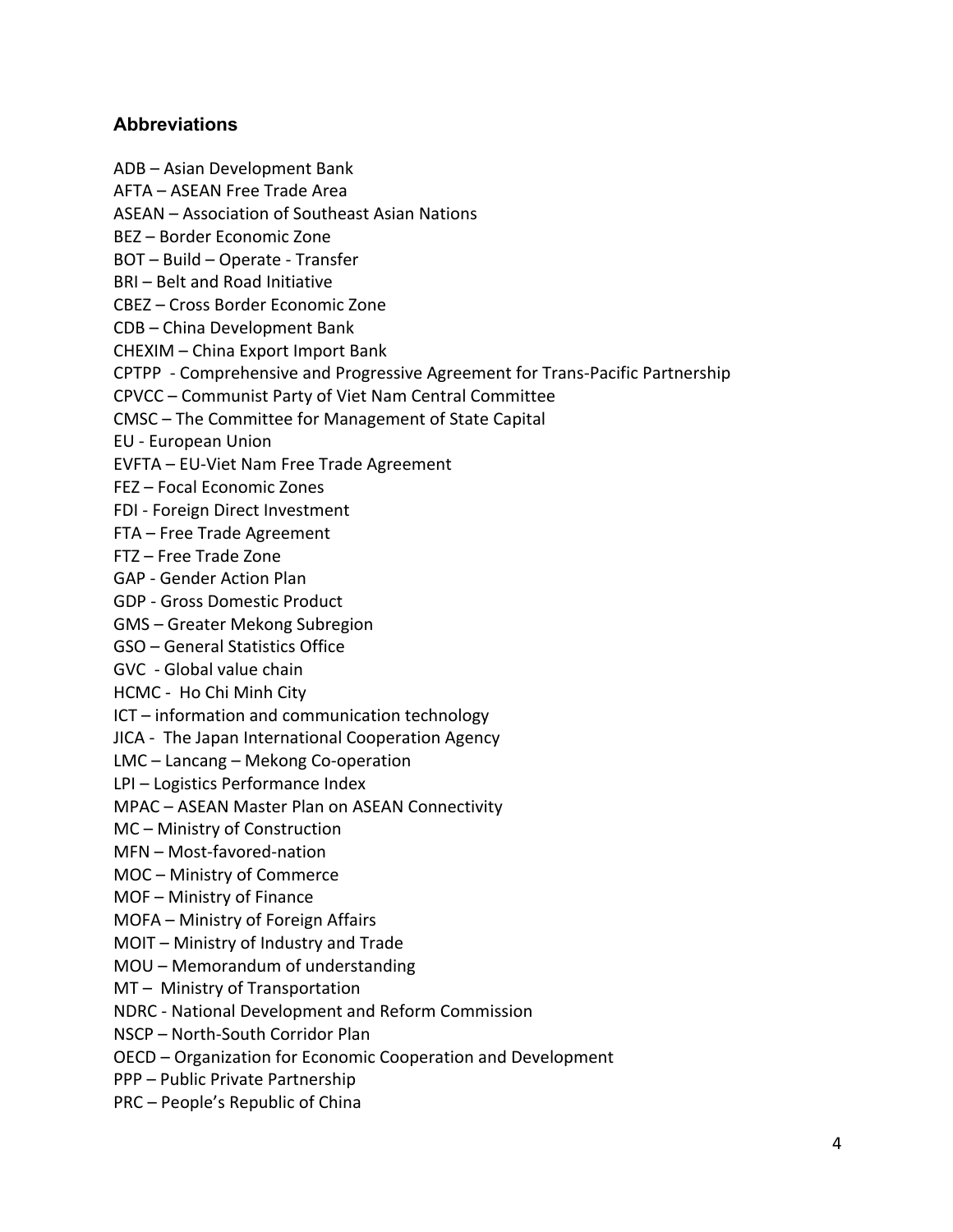- RCEP Regional Comprehensive Economic Partnership
- RCI Regional Cooperation and Integration
- SDGs Sustainable Development Goals
- SEC The Southern Economic Corridor
- SEDP Socio-Economic Development Plan
- SME Small and Medium-sized Enterprise
- SOE State Owned Enterprise
- TA Technical Assistance
- TCOB Two Corridors, One Economic Belt
- TFP Total-factor Productivity
- USA The United States of America
- VAT Value-added Tax
- VEPR Viet Nam Institute for Economic and Policy Research
- VND Viet Nam dong
- WB The World Bank
- WEF World Economic Forum
- WIPO World Intellectual Propoerty Organization
- WTO World Trade Organization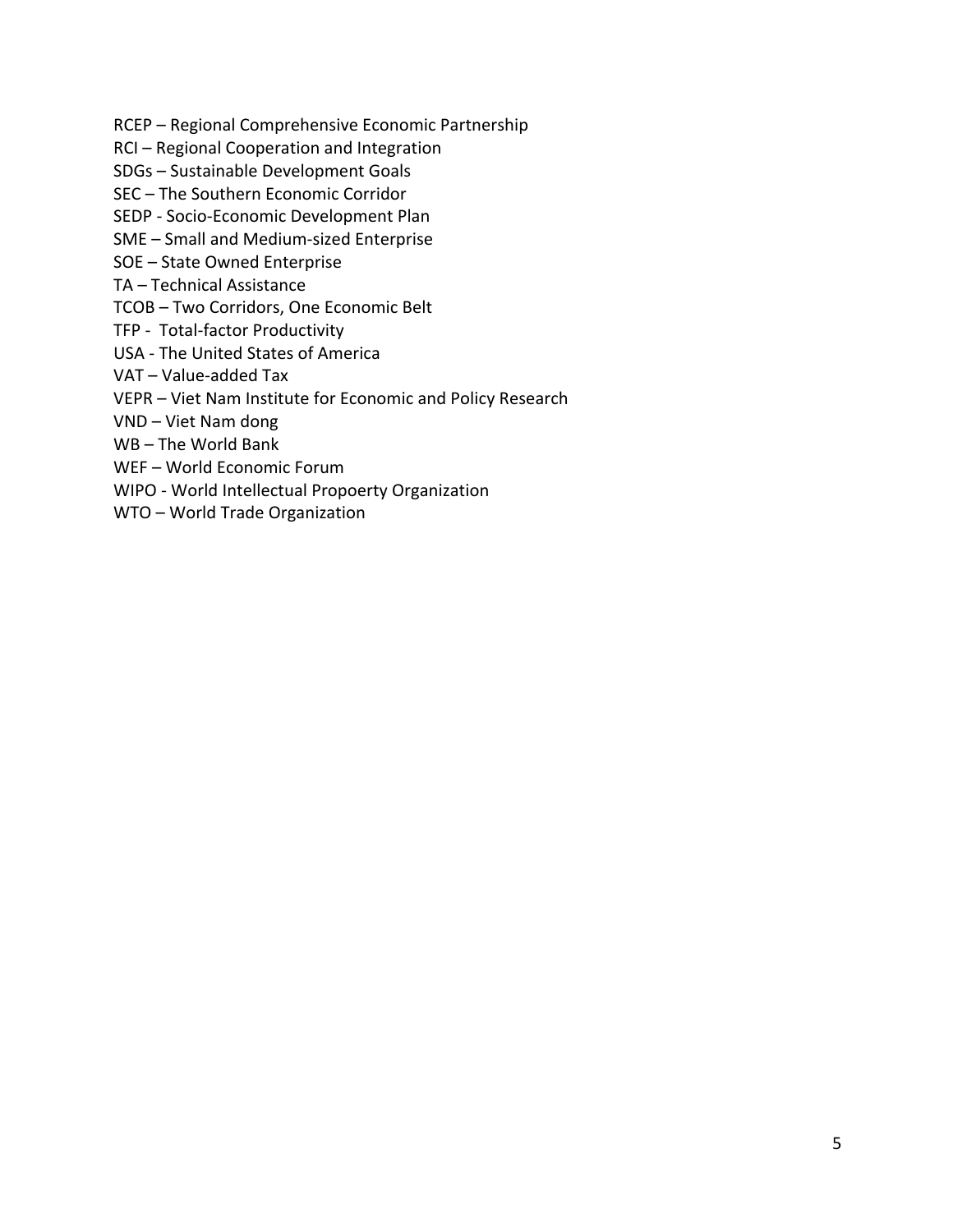# **I. Introduction**

- **1.** The 21st century Maritime Silk Road and the Silk Road Economic Belt (BRI), proposed by President Xi Jinping in autumn 2013, concentrates on improving and creating new business lines, business links and business opportunities for China. By October 1977, the BRI has officially been incorporated into the Chinese Communist Party Charter (amended) as one of China's political task.
- **2.** China has called for its neighbors' participation, especially those who have been involved in the 21st century Maritime Silk Road since 2013 (including Viet Nam). However, like in many other countries, the implementation of BRI-specific projects in Viet Nam has not seen much progress. The perceptions of the BRI are relatively consistent among senior leaders, with the coordination between ministries and local government, yet information is not as widely available to the public.
- **3.** Five years since the BRI was first proposed and three years since Viet Nam first affirmed its support as well as its active participation in the BRI, the two countries have signed an MOU and started cooperation in some areas, including infrastructure (railways, roads), trade connections (cross-border economic cooperation zone), investment (production capacity cooperation project), finance (planning for AIIB loan) and policy linkage. In particular, it has conducted an urban railway infrastructure project that connects four cross-border traffic routes and appealed for AIIB loans for two projects in the South. The two countries have also planned four economic cooperation zones across the border that involve two of China's provinces and four of Viet Nam's.
- **4.** However, Viet Nam seems to be relatively cautious with the cooperation projects related to China, as can be seen through the prioritization of existing projects, and attempts to keep the pace of China's initiatives within the government's control. Ways in which the government balances pressures from China in implementing the BRI while also taking advantage of the BRI in expanding and maintaining the internal authority include: (i) Selecting economic projects to be included in the BRI framework; (ii) Selecting ongoing past projects with China to implement the BRI; (iii) Implementing the BRI within a defined geographic scope; (iv) Lessening communication on BRI.
- **5.** The Policy and Advisory Technical Assistance (TA) Study of the Belt and Road Initiative was approved on 22 June 2016 and is financed under the TA Special Fund. It is designed to support the Development Research Center (DRC) of the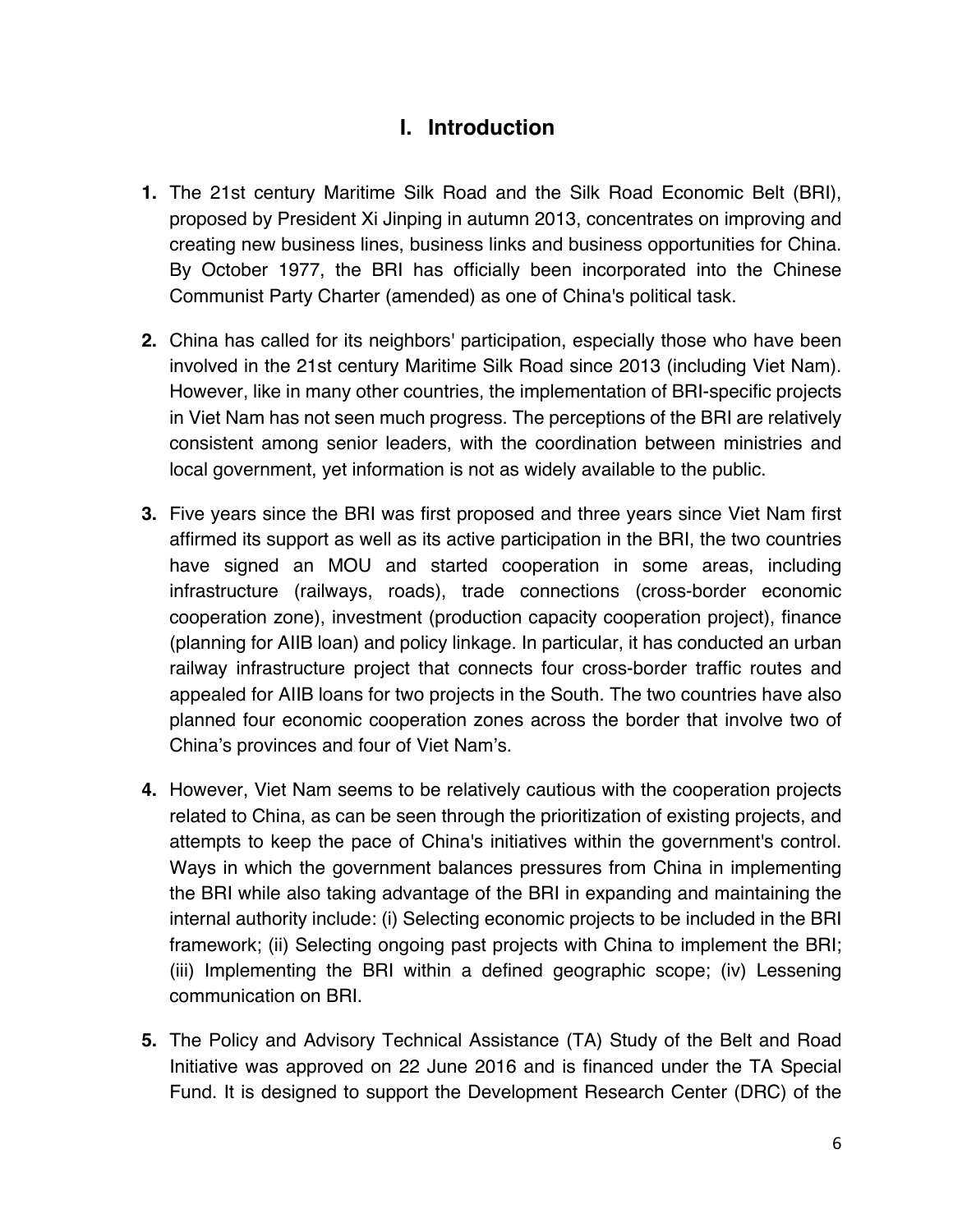State Council's knowledge work on the Belt and Road Initiative (BRI) – in particular, it explores linkages with existing regional cooperation and integration initiatives and facilitates regional policy dialogue with mainland countries of the Greater Mekong Subregion (GMS). The TA engages six national consultants from selected mainland Southeast Asian countries to prepare country specific research papers. These inputs will serve to (i) present an analysis of stakeholder interests across the PRC−Mainland Southeast Asia Economic Corridor, (ii) advise on alignment of the BRI with national development strategies to optimize its use as an investment tool for accelerated regional economic growth, and (iii) build a broader understanding of the BRI's potential, opportunities, and risks and recommendations for management of these risks in the mainland Southeast Asia region. Ultimately, these inputs will help place the BRI within the overall regional cooperation and integration landscape, with an improved design of the PRC−Mainland Southeast Asia economic corridor as a pilot case.

**6.** The reporting process was initiated in June 2018 and projects were discussed during various sector discussion. This country report was conducted in November 2018. The report are summarized in the following sections, with detailed reporting tables published in the annexes.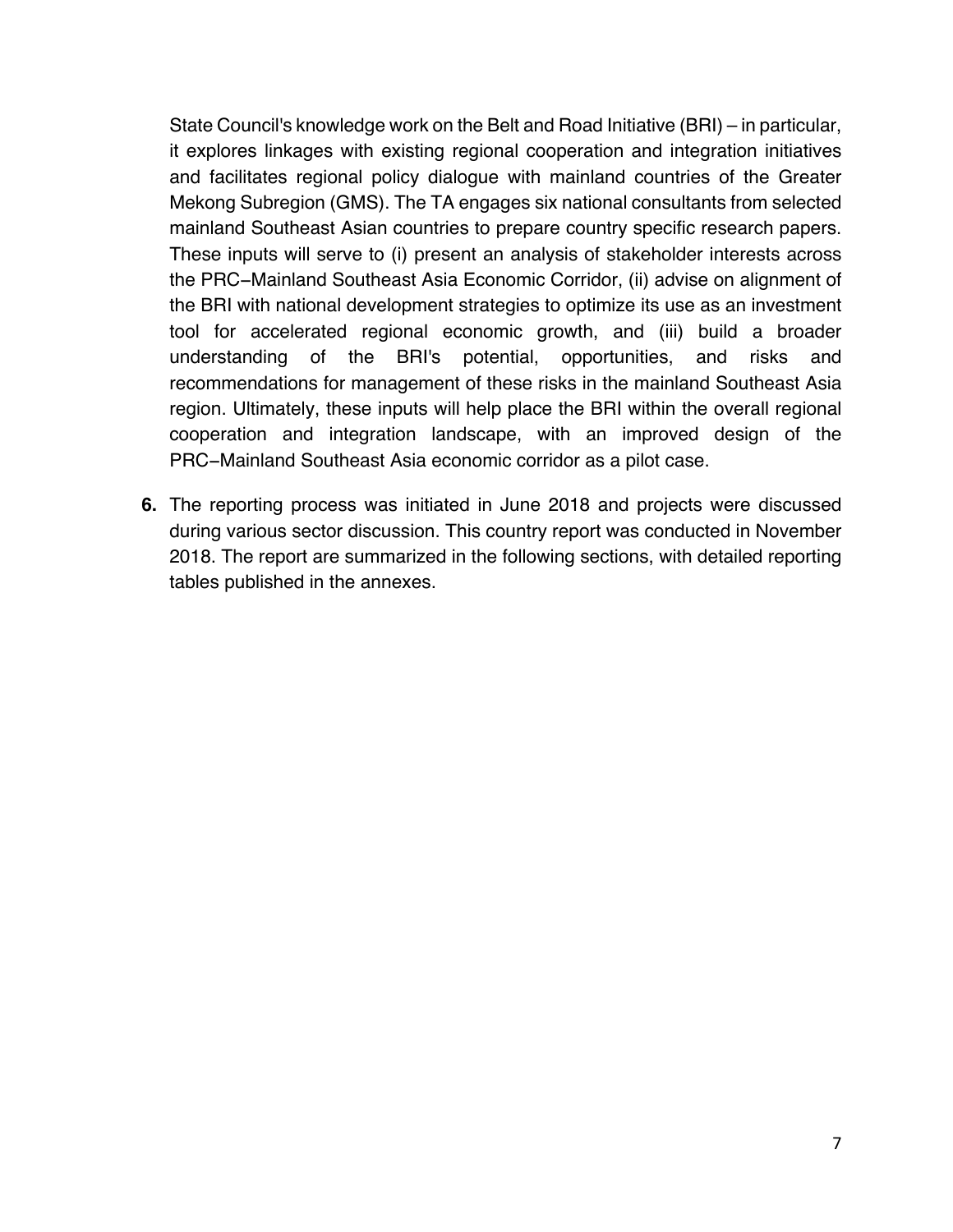# **II. Initial Conditions**

# **A. Viet Nam National Economy Overview**

- **7.** Since Viet Nam carried out economic reformation in thirty years ago, the country has witnessed rapid speeds of development. By way of illustration, throughout the period from 1991 – 2010, Viet Nam's GDP increased by approximately 7% on average1. Additionally, the percentage of people with income levels below the poverty line as defined by the World Bank declined from 20.8% in 2010 to 9.8% in 2016, or roughly 8.6% when calculating using the PPP method2. The robust growth has, better still, increased the national saving from 3% in 1990 to 30% at present, which is buttress the economic growth in Viet Nam. The country has thus gradually transformed from one of the world poorest countries to a lower middle-income nation3.
- **8.** The success of Viet Nam's economy is fueled by measures and policies implemented under national and regional cooperation such as (i) unleashing the power of the private sector (ii) reducing intervention by state-owned enterprises and effectively distributing capitals and resources between SOEs and the private sector (iii) integrating the economy (iv) facilitating FDI capital to promote exporting activities.
- **9.** This success in economic development was driven by continous administrative reformation and the rapid international economic integration.
- **10.**Domestic private enterprises are even more alarming. Driven by reforms to first legalize and then facilitate private enterprise, the private sector has grown exponentially after the late 1980s<sup>4</sup>. But its growing presence has been marked by lower levels of productivity, so much so that there is little daylight between the productivity of labor and that of assets in the domestic private and SOE sectors.
- **11.**The role and contribution of SOEs to the development of Viet Nam economy during the period of Planned Economy before Renovation (1986) and after that should be objectively recognized. State owned enterprises account for about one-third of all business assets, one quarter of output, and one-eighth of employment in

<sup>&</sup>lt;sup>1</sup> Calculated from Viet Nam GSO's data

<sup>2</sup> The World Bank (2017), *Climbing the Ladder: Poverty Reduction and Shared Prosperity in Vietnam*, pp.7

<sup>3</sup> Ministry of Planning and Investment of Vietnam, The World Bank (2016), *Vietnam 2035 - Toward Prosperity, Creativity, Equity, and Democracy*, pp.59

<sup>4</sup> Ministry of Planning and Investment of Vietnam, The World Bank (2016), *Vietnam 2035 - Toward Prosperity, Creativity, Equity, and Democracy*, pp.20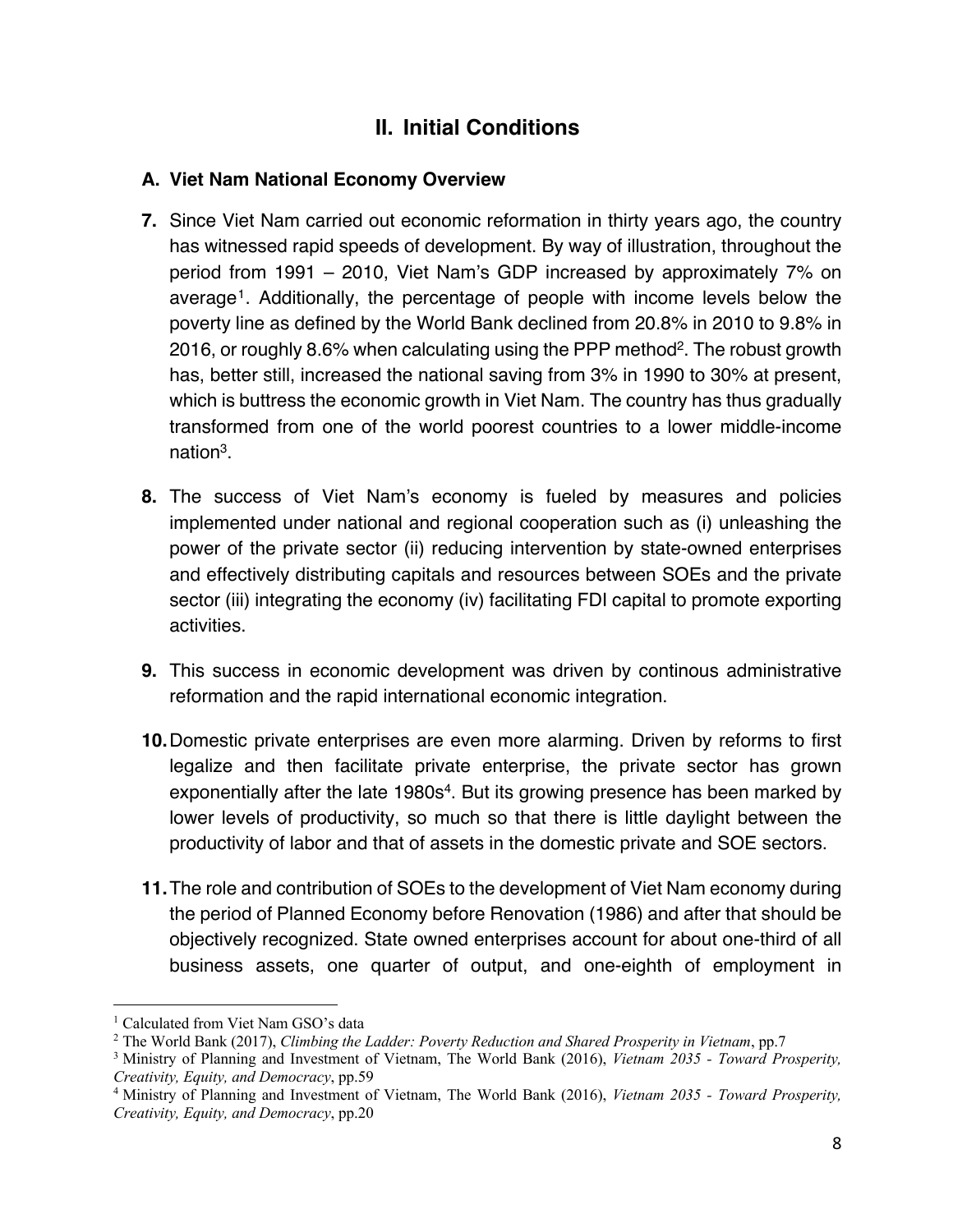enterprise sector. As such their performance matters for the overall growth potential of the economy. Currently, at least some of the SOE enjoy preferential access to capital and may also benefit from favorable regulatory frameworks and enforcement which in turn prevents private firms from market entry or growth. The weakness of SOEs system causes lots of difficulties to the whole economy due to the close relationship between SOEs and banks as well as between SOEs and public investments. This is also the reason why the restructuring of the whole economy which focuses on three aspects - mentioned at the 3rd Meeting of the 11th Communist Party of Viet Nam Central Committee (CPVCC) (October, 06th – 10th, 2011) becomes urgent<sup>1</sup>. The government adopted plans in 2012 to restructure the roughly 1,200 remaining, fully state-owned SOEs. To avoid the need to provide budget financing to SOEs, the government intends to use dedicated enterprise restructuring funds that accumulates proceeds of asset sales to be used to finance the cost of restructuring, including capitalization and investment in restructured SOEs. Progress on equitization (divesture of state assets) that was picked up in 2014, while reaching 143 SOEs implementation fell slightly short of the government's ambitious annual target of 200 SOEs<sup>2</sup>. Progress slowed down somewhat during 2015 and only 29 SOEs were equitized in the first quarter, suggesting that the annual target of 289 SOEs may not be feasible this year <sup>3</sup> In addition to complex procedural requirements, implementation of equitization is also hampered by subdued demand for some of the assets, especially for non-controlling shares in SOEs<sup>4</sup>. In September 2018, the government set up a committee to oversee around US\$220 billion worth of government assets in enterprises, as part of an effort to boost equitization. The Committee for Management of State Capital (CMSC), known as the "super committee", will manage 19 State-owned economic groups and corporations. According to consolidated financial statements by December 31, 2017, the total value of State equity at these 19 groups and corporations reached more than VND1 quadrillion (US\$43 billion) and the total value of assets was VND2.3 quadrillion (US\$99 billion). According to the 2018 decree guiding its establishment, the committee is responsible for managing State capital at the enterprises where

 $1$  Pham Sy Thanh (2012), "Heading to a real restructuring route for SOEs system", in the book by Nguyen Duc Thanh (chief author), (2012), *Vietnam Annual Economic Report 2012: Facing the challenges of structural reform*, Hanoi National University Press

<sup>2</sup> The World Bank (2015), *Taking Stock – An Update on Vietnam's Recent Economic Developents: Special Focus on*  Labor Market - Building Modern Labor Market Regulations and Institutions in Vietnam, July, pp.23<br><sup>3</sup> The World Bank (2015), *Taking Stock – An Update on Vietnam's Recent Economic Developents: Special Focus on* 

Labor Market - Building Modern Labor Market Regulations and Institutions in Vietnam, July, pp.23<br><sup>4</sup> The World Bank (2015), *Taking Stock – An Update on Vietnam's Recent Economic Developents: Special Focus on* 

*Labor Market - Building Modern Labor Market Regulations and Institutions in Vietnam*, July, pp.23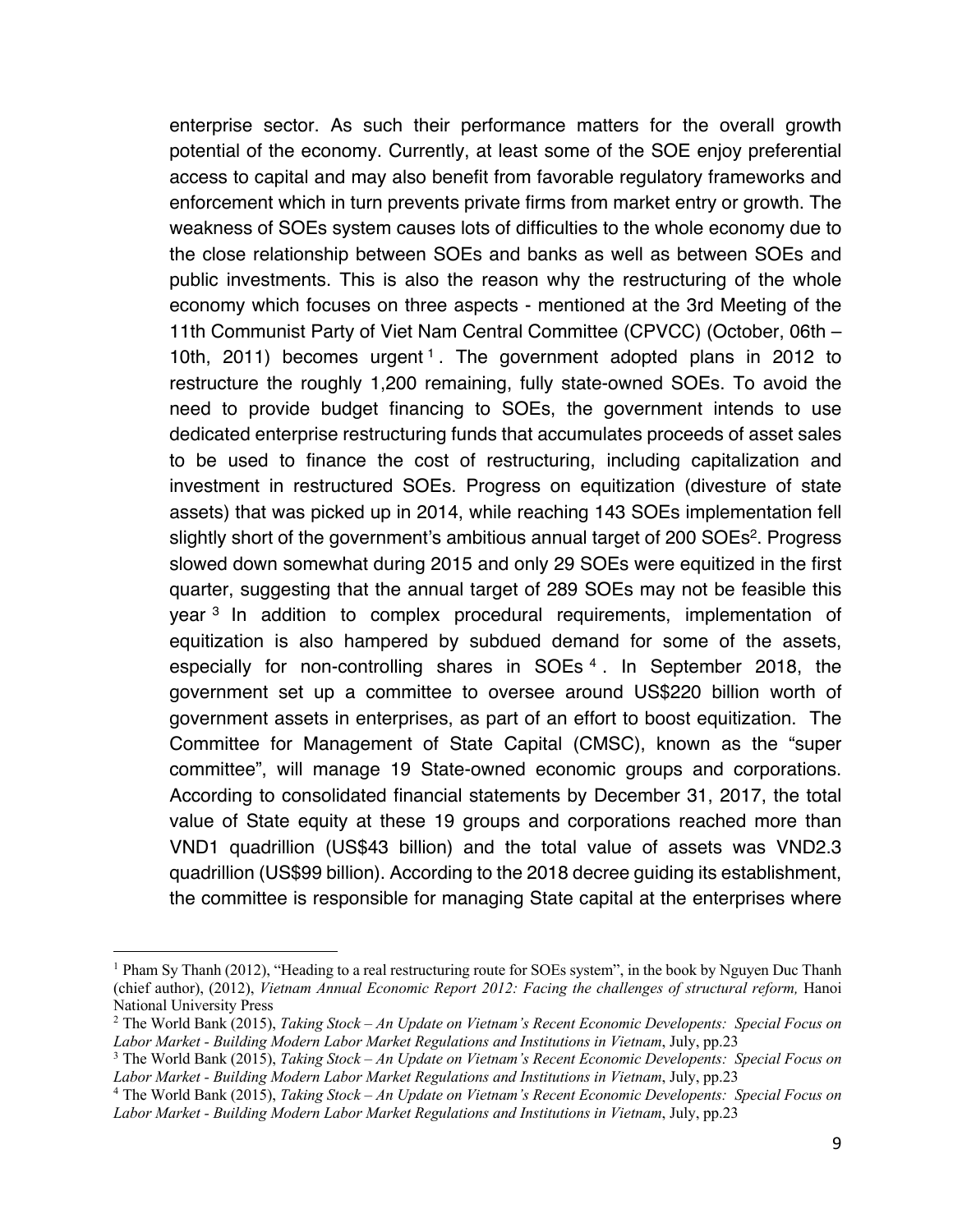the State holds a 100% stake and at joint stock companies and limited liability companies with multiple members where the State have invested its capital1.

- **12.**Along the same lines as the transformation in SOE sector, the dramatically acceleration of FDI in economic structure is also an engine for economic development. In Viet Nam, FDI enterprises, coming from 100 different countries, accounted for more than 70% in 214 billion USD of trading value in 2017. This value is equivalent to 95% of GDP, centupling since 19902. Moreover, during the past ten years (from 2007 – 2017), the sum of committed FDI capital that was disbursed into Viet Nam reached 47.8%, the equivalent of 134 billion USD. These positive indicators are the result of a sustained effort to reform the legal system. Vietnamese governments implemented Foreign investment law, revamped pricing law, exchange rate policy and property rights, in order to form a legal barrier and bolster international economic activities in Viet Nam3.
- **13.**Besides, the participation in bilateral and plurilateral free trade agreement has sustained the momentum for the acceleration of international integration in Viet Nam. This progress is marked by significant milestones since Viet Nam's launch of the economic reformation commonly called Doi Moi. Firstly, Viet Nam participated in the ASEAN Free Trade Agreement (AFTA – which was in effect in June, 1996), and subsequently successfully signed U.S.-Viet Nam Bilateral Trade Agreement (which went into force in 2001). In particular, after a series of discussions and negotiations in 2007, Viet Nam officially became the WTO's 150th member, an event that marketed the turn of Viet Nam's economy to a new chapter4. Furthermore, Viet Nam participated the other bilateral and multilateral trade agreements. Namely, the country took part in the Comprehensive and Progressive Agreement for Trans-Pacific Partnership (CPTPP), ratified EU-Viet Nam Free Trade Agreement (EVFTA) and joined in negotiating panels under Regional Comprehensive Economic Partnership (RCEP).
- **14.**The in-depth integration has had profound impacts on Viet Nam's economic and social scenes. By participating in international economic activities, Viet Nam not only increases its access to cutting-edge technology resource but also strengthens the incorporation of international standards into legal systems and state

<sup>&</sup>lt;sup>1</sup> Nhan Dan Online (2018), "Committee for Management of State Capital debuts", Octorber 1, available http://en.nhandan.org.vn/business/economy/item/6669402-committee-for-management-of-state-capital-debuts.html <sup>2</sup> Viet Nam's GSO data (2017)

<sup>3</sup> Viet Nam's GSO data (2017)

<sup>4</sup> Ministry of Planning and Investment of Vietnam, The World Bank (2016), *Vietnam 2035 - Toward Prosperity, Creativity, Equity, and Democracy*, pp.12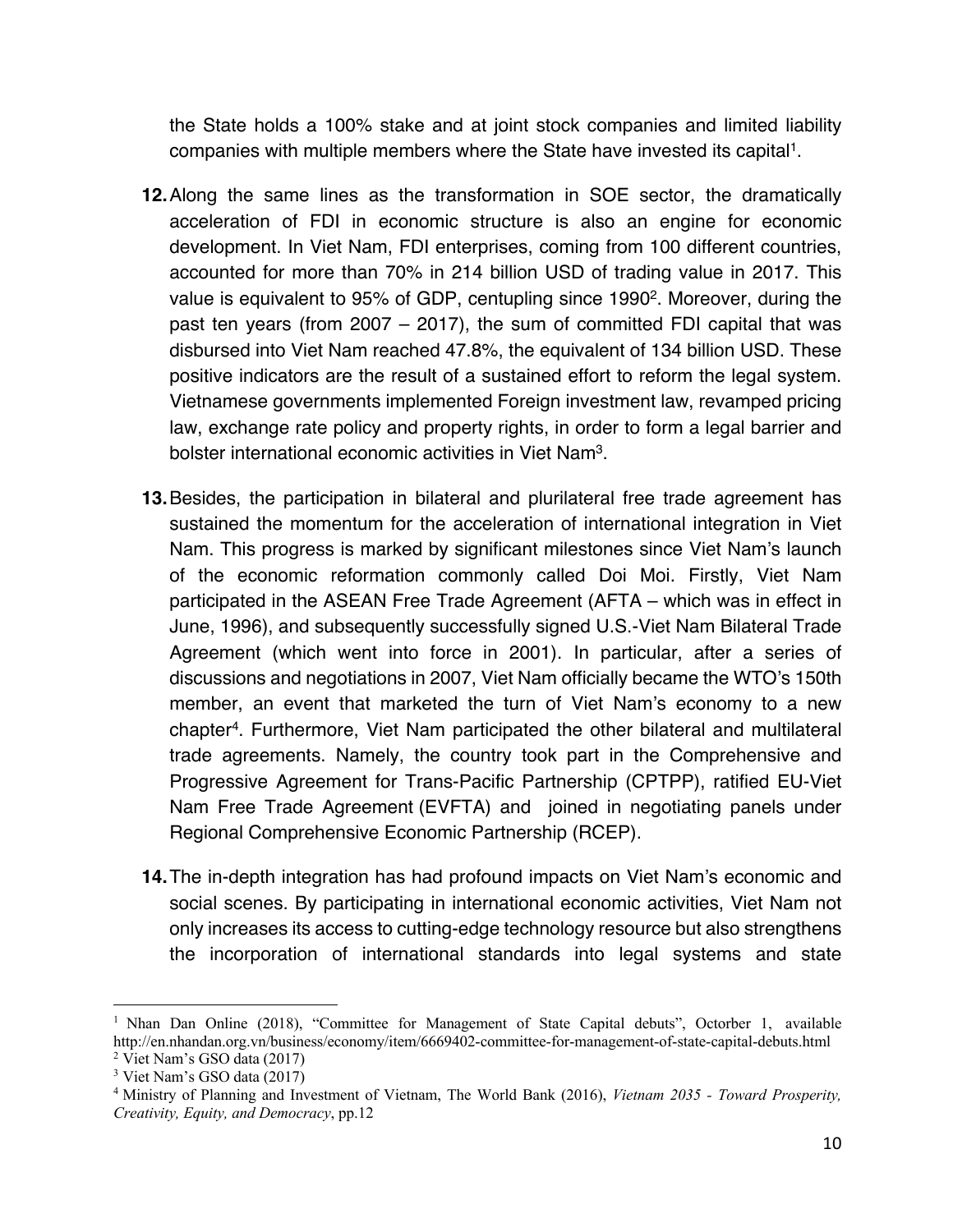management. Consequently, in regards to international investors, the market barriers have gradually been eliminated.

**15.**The next section will further discuss the changes in specific sectors in Viet Nam.

# **A. Leading Sectors**

## *1. Industry*

## Sector Performance, Problems, and Opportunities

**16.**By 2035, 60 years after Reunification, Viet Nam aspires to become a modern, industrialized economy. The many achievements since the launch of the Ðổi Mới reforms have certainly contributed to the country's ambitious goals. The Ninth Party Congress adopted the phrase "socialist-oriented market economy" as the official way to describe Vietnam's economic system in April 2001, codified in the 2013 revision of the constitution. The 2011–2020 Socio-Economic Development Strategy set forth the objective of becoming "a basic industrialized country with the foundation of a modern and industrial country by 2020."

# **17.**Major milestones:

- The proportion of industrial manufacturing.
- The increasing of technical complexity of industrial products.
- Government took action to relax conditions on entry into Viet Nam's market with respect to business from FDI and private sector. The government introduced the 1999 Corporate Law to simplify the administrative procedures and allow business in sectors that were previously restricted to only SOEs. The 1999 Corporate Law represented a breakthrough in the business legal environment of Vietnam and encouraged official corporate registration with competent authorities. However, the 1999 corporate law experienced several limitations, and was accordingly replaced by the 2005 corporate law. Also in 2005, Vietnam's government implemented the Investment Law, which contained overlapping terms with the 2005 Corporate Law. Considering that these overlaps would force firms to shoulder unnecessary papers and business conditions, Vietnamese lawmakers quickly amended these problems in the 2014 Corporate Law. This most recent law that directly regulates business activities in Vietnam has proven its efficiency and compliance with international practices.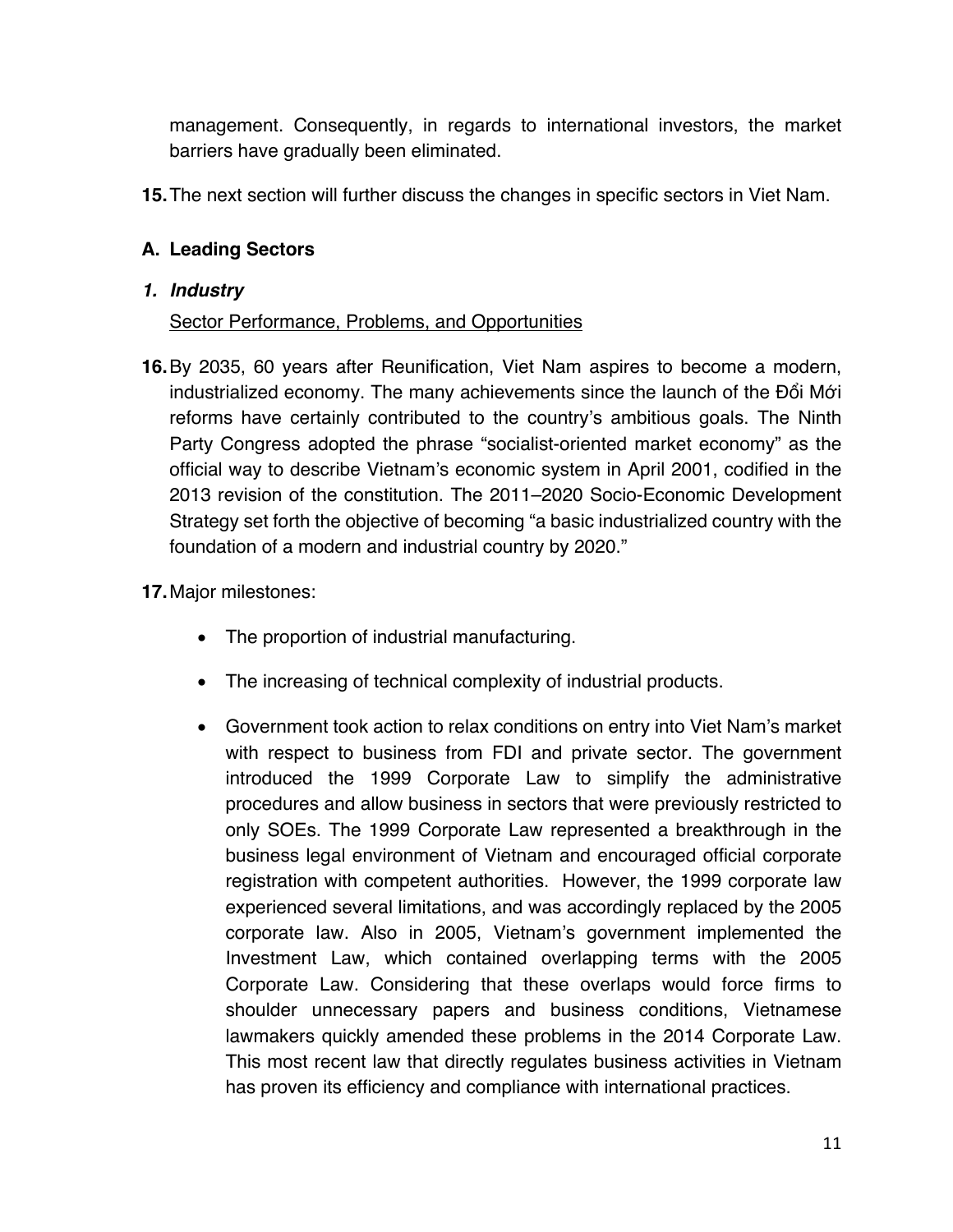#### **Box 1. Some notable terms related to Vietnam's corporate law**

**1993**: The 1993 Land Law increased land tenure to 20 years (50 years for perennial crops) and gave households the right to exchange, transfer, lease, inherit, and mortgage land-use rights. Lending to rural households was encouraged. SOE equitization started.a Barriers to lending by the Asian Development Bank, International Monetary Fund, and World Bank to Vietnam were lifted.

**1997–99**: Value-added tax (VAT) and Corporate Income Tax were introduced. **1999**: The Enterprise Law consolidated the Company Law and Law on Sole Proprietorships, and greatly simplified procedures to set up new enterprises.

**2004**: The institutional framework to promote competition was established: the Competition Law, the Vietnam Competition Administration Department, and the Vietnam Competition Council.

**2005**: The legal framework for all investors was unified with the promulgation of the Common Investment Law and Enterprise Law. Policies on state economic groups were launched.

**2013**: The Master Plan on Economic Restructuring was launched, initially focusing on banks, SOEs, and public investment.

**2014–15**: The New Enterprise and Investment Law provided the foundations for business deregulation. The Program for Reviewing and Simplifying

## **Source:** MPI, The World Bank (2018)<sup>1</sup>

• It is undeniable that Viet Nam's investment environment is becoming more and more open. 2005 Investment Law was superseded by 2014 Investment Law in order to better comply with international practices and meet the requirements of major FTAs such as EVFTA, CPTPP. The amendment of Law on Investment, which transformed from positive list into negative list, is a great improvement. In addition to the others efforts of Viet Namese government to reform administrative procedure in recent years, World Bank ranked Viet Nam rank 68th out of 190 in business environment index in 2017. This 14 ranks increase from 2016 was Vietnam's most remarkable improvement in this index since 2008. In comparison with other countries in ASEAN, Viet Nam witnessed the most improvement in its business environment.

<sup>1</sup> Ministry of Planning and Investment of Vietnam, The World Bank (2016), *Vietnam 2035 - Toward Prosperity, Creativity, Equity, and Democracy*, pp.80 – 81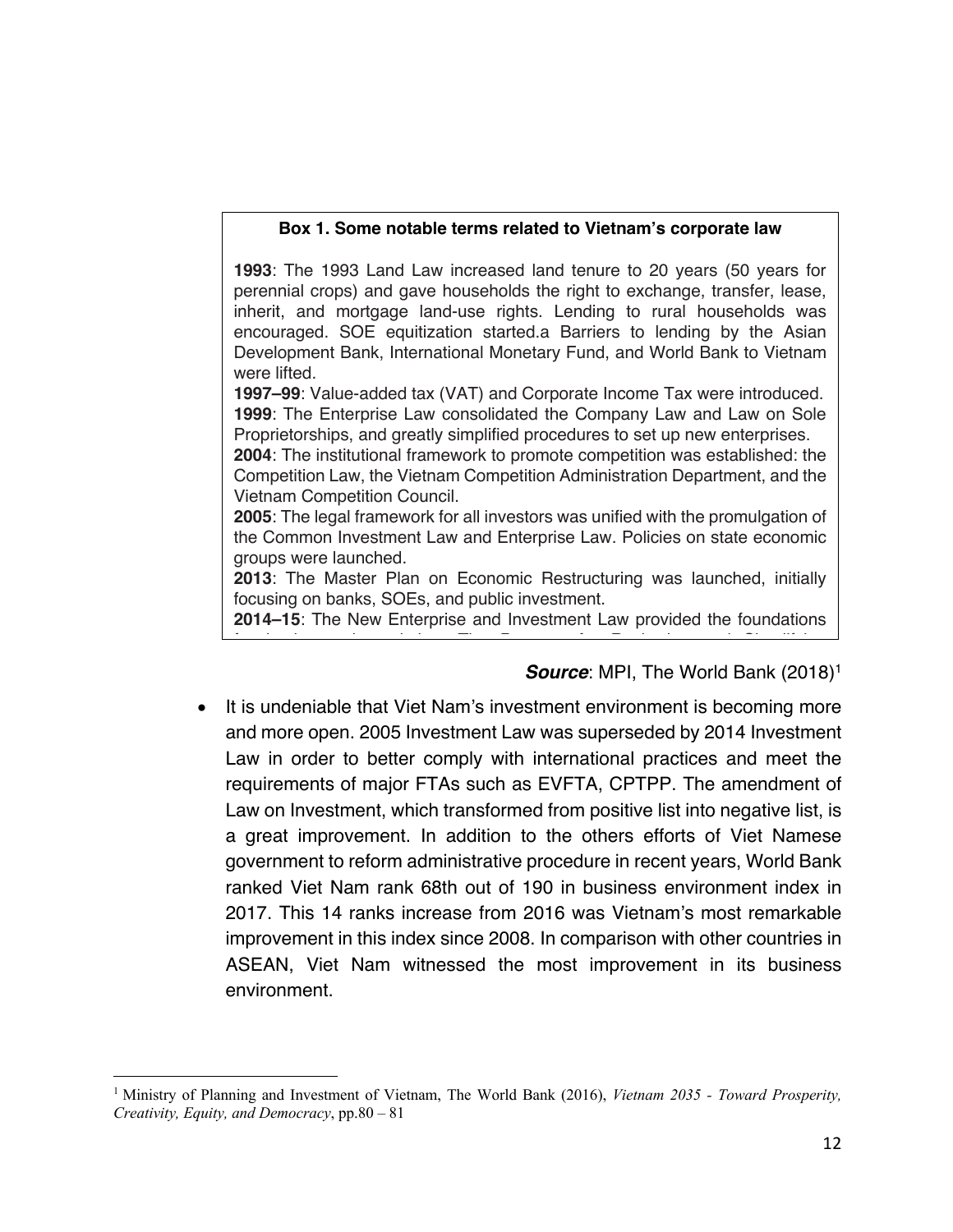#### **18.**Major limitations

• The productivity slowly inches up. As calculated by Nguyen Duc Thanh and his partners in 2018, the national productivity of Vietnam hardly improved from 1993 to 2015. In 1993, Vietnamese workers' productivity was roughly 3620 USD/labour, this number increased to US\$9210/labour in 2015, nearly 2.5 times higher<sup>1</sup>. Meanwhile, during this same period, productivity accelerated 6.3 times in China, 14 times in Singapore and Japan. Besides, the average productivity growth in Viet Nam from 1993 – 2015 reached 4.93% (Table 1). Albeit showing a declining trend in the foreseeable future, this is a pretty high speed of growth compared to other countries in the region.

|                      | 1993-1998 | 1998- | 2006-   | $2011 -$ | 1993-2015 |
|----------------------|-----------|-------|---------|----------|-----------|
|                      |           | 2006  | 2011    | 2015     |           |
| <b>North</b><br>East |           |       |         |          |           |
| Asia                 |           |       |         |          |           |
| Japan                | 1.06      | 0.19  | $-0.89$ | 1.39     | 0.51      |
| Korea                | 4.54      | 3.54  | 3.16    | 1.27     | 3.38      |
| China                | 8.94      | 8.51  | 10.6    | 7.52     | 8.86      |
| <b>ASEAN</b>         |           |       |         |          |           |
| Singapore            | 3.02      | 3.08  | 1.21    | 1.42     | 2.76      |
| <b>Thailand</b>      | 2.95      | 2.79  | 1.98    | 3.04     | 3.05      |
| Philippines          | 1.87      | 1.52  | 2.35    | 4.38     | 2.50      |
| Malaysia             | 2.66      | 1.83  | 0.85    | 1.69     | 2.04      |
| Indonesia            | 1.63      | 1.18  | 3.28    | 4.25     | 2.86      |
| Campuchia            | 1.85      | 4.01  | 2.88    | 4.48     | 3.41      |
| <b>Viet Nam</b>      | 5.80      | 3.81  | 3.41    | 4.49     | 4.39      |

**Table 1. The average productivity growth in Viet Nam**

*Source*: Nguyen Duc Thanh, Ohno Kenichi ed. (2018)2

<sup>1</sup> Nguyen Duc Thanh, Ohno Kenichi (ed.,) (2018), *Viet Nam Annual Economic Report 2018: Understand the Labor Market to Increase Productivity* , VNU., Publishing House, Hanoi, pp.145

<sup>2</sup> Nguyen Duc Thanh, Ohno Kenichi, Pham Thi Huong (2018), "Characteristics of Labor Productivity in Viet Nam in the Process of International Economic Integration", in the book Nguyen Duc Thanh, Ohno Kenichi (ed.,) (2018), *Viet Nam Annual Economic Report 2018: Understand the Labor Market to Increase Productivity* , VNU., Publishing House, Hanoi, pp.144-145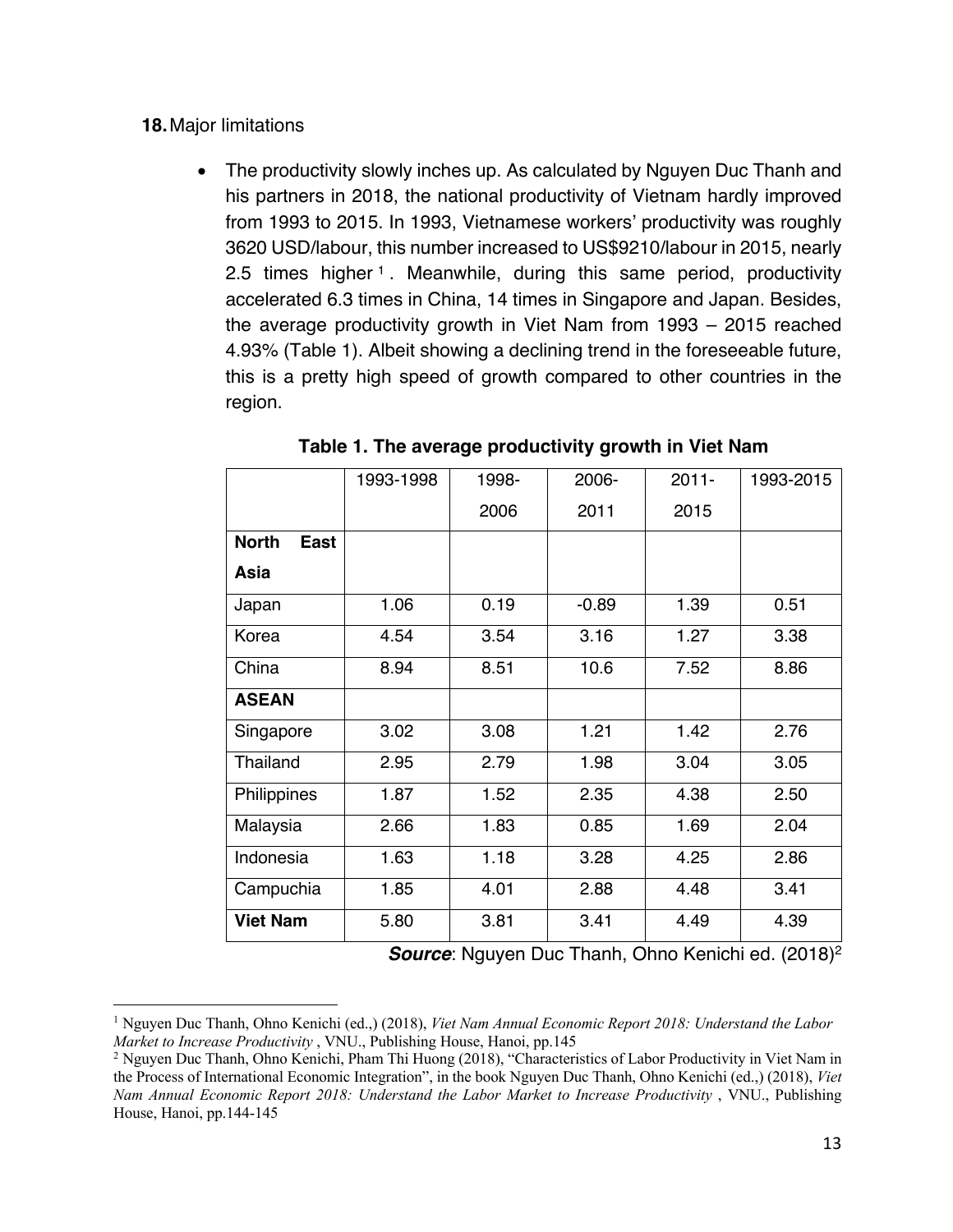The fact that the FDI sector made a great contribution to the productivity growth in Viet Nam is a positive indicator. The increasing in productivity, for the period from 2006 – 2017, greatly depends on TFP as opposed to capital intensity. Specifically, the contribution of TFP to productivity growth in 2006  $-$  2012 and 2012 – 2016 were 39.52% and 58% respectively<sup>1</sup>. Thus, Viet Nam should encourage economic integration and attract more FDI capital so as to develop a system of supporting industries.

- Industrial manufacturing significantly depends on the operation of FDI business. Currently, FDI sector made up approximately 20% of total production and 70% of manufacturing, contributed to 60% of total export for Viet Nam2.
- Vietnam is participating in a lower level of the global value chain (GVC). Despite the 16 percentage points increase in proportion of FDI enterprises in exporting structure from 2005 – 2017, the proportion of added-value generated by FDI enterprises inclined only  $3 - 4$  percentage points<sup>3</sup>. These numbers indicated that manufacturing activities under this sector mostly concerned processing.
- In spite of the recent improvements, most indicators evaluating business environment in Viet Nam cannot meet the average levels present in ASEAN 4 countries, let alone ASEAN 6. According to the Global Competitiveness Report published by World Economic Forum (WEF), Vietnam jumped 4 ranks since 2015 (from 56th rank to 60th rank), landing the country behind most members in ASEAN. Similarly, Vietnam declined 7 ranks since 2015 in the Global Innovation Index calculated by World Intellectual Propoerty Organization (WIPO). WIPO scored Vietnam 35.4/100 points, which was equivalent to rank 59th out of 128 examined countries. However, Vietnam witnessed the improvement in Electronic Government index surveyed by

<sup>&</sup>lt;sup>1</sup> Nguyen Duc Thanh, Ohno Kenichi, Pham Thi Huong (2018), "Characteristics of Labor Productivity in Viet Nam in the Process of International Economic Integration", in the book Nguyen Duc Thanh, Ohno Kenichi (ed.,) (2018), *Viet Nam Annual Economic Report 2018: Understand the Labor Market to Increase Productivity* , VNU., Publishing House, Hanoi, pp.133

<sup>2</sup> Tran Tho Dat, To Trung Thanh, Bui Trinh, Hoang Thi Chinh Thon (2018), "Viet Nam's Economy in 2017 and Prospects for 2018" in the book Tran Tho Dat, To Trung Thanh (ed) (2018), *Viet Nam Annual Economic Review 2017: Removing Obstacles to the Development of Enterprises*, NEU Publishing House, Hanoi, pp.60 – 61<br><sup>3</sup> Tran Tho Dat, To Trung Thanh, Bui Trinh, Hoang Thi Chinh Thon (2018), "Viet Nam's Economy in 2017 and

Prospects for 2018" in the book Tran Tho Dat, To Trung Thanh (ed) (2018), *Viet Nam Annual Economic Review 2017: Removing Obstacles to the Development of Enterprises*, NEU Publishing House, Hanoi, pp.61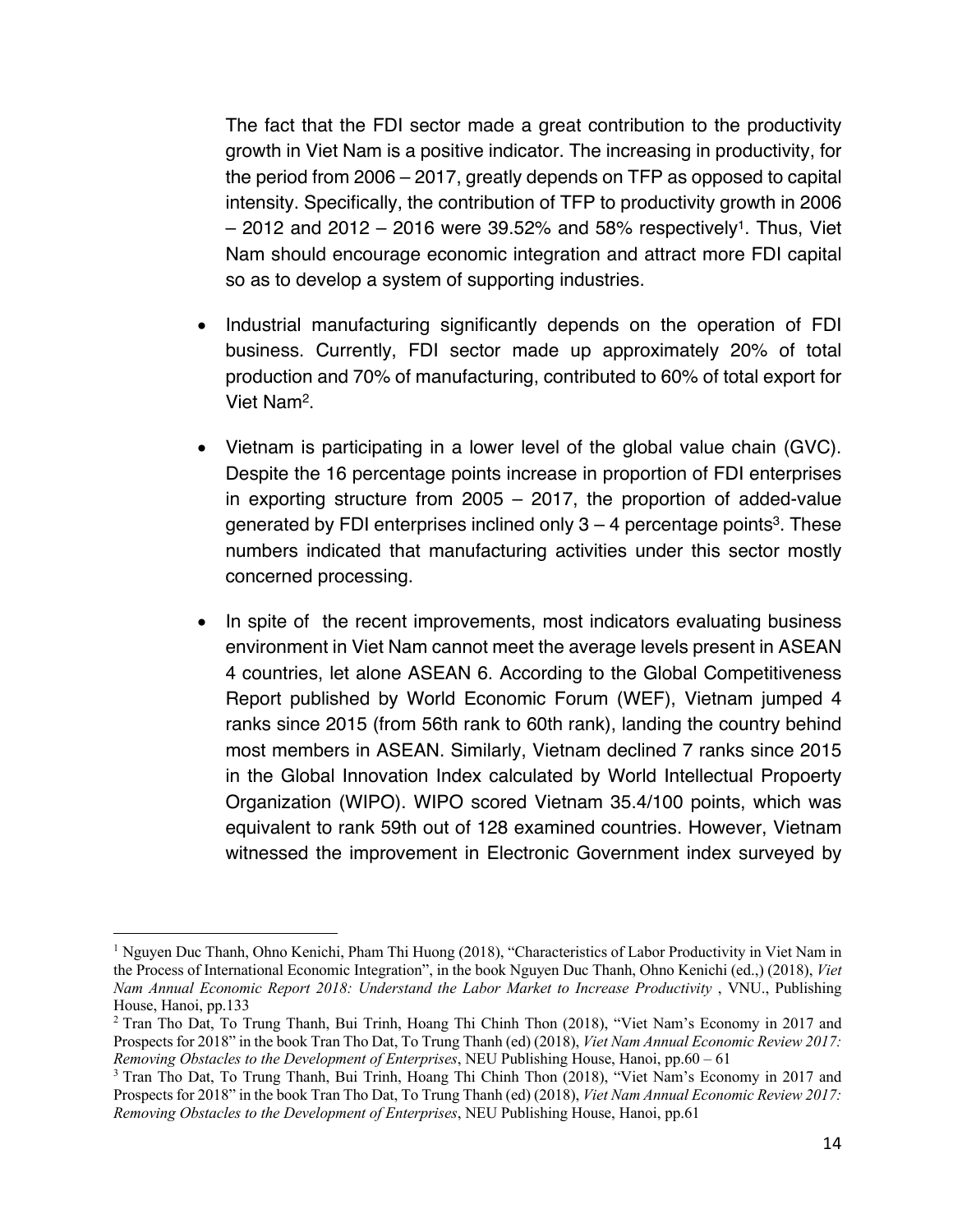United Nations. Here, the country ranked 89<sup>th</sup>, which is 10 rank higher than its rank in 2014.

## Government's Sector Strategy

**19.**Vietnamese government clearly pointed out the importance of three major policies, namely stimulating productivity growth, improving the role of Vietnam in GVC and bettering the business environment. For instance, in 2017, Vietnam implemented Resolutions 19 that sought to "further carrying out missions and measures to improve the business environment and enhance national competitiveness in 2017 and toward 2020."

## *2. Transport*

# Sector Performance, Problems, and Opportunities

- **20.**Viet Nam has recorded substantial increases in public investment in infrastructure. The country puts great emphasis on transport infrastructure connections with China and the other countries in Southeast Asian region. Under the cooperative initiative in the Greater Mekong Sub-region (GMS), Viet Nam has allocated capital into major transport corridors. There are nine corridors in the Greater Mekong subregion, four of which pass through Viet Nam via what are referred to as secondary inland international gateways. Probably the most important is the Eastern Corridor which connects (through road and rail) Kunming (PRC) to Ha-Noi and HCMC before terminating in Ca-Mau in the Mekong Delta. This corridor has a branch connecting Nanning (PRC) with Hai-Phong and Hanoi. The Lao-Cai border crossing point to Yunnan (PRC) handles approximately one million tons and is known to be the most active land border crossing point in Viet Nam1.
- **21.**Among domestic modes of transport, land, water and air transport accounted for 60%, 20% and 10% respectively of the gross weight of goods handled. The other 10% of goods are carried by railroad and domestic river system2. With regards to exporting activity, 90% of exported goods are transported by sea, only 10% by onroad vehicles and hardly any by rail<sup>3</sup>.

<sup>1</sup> The World Bank (2013), *Trade Facilitation, Value Creation and Competitiveness: Policy Implications for Vietnam's Economic Growth*, July, Hanoi, pp.44

<sup>2</sup> The World Bank (2013), *Trade Facilitation, Value Creation and Competitiveness: Policy Implications for Vietnam's Economic Growth*, July, Hanoi, pp.49

<sup>3</sup> The World Bank (2013), *Trade Facilitation, Value Creation and Competitiveness: Policy Implications for Vietnam's Economic Growth*, July, Hanoi, pp.49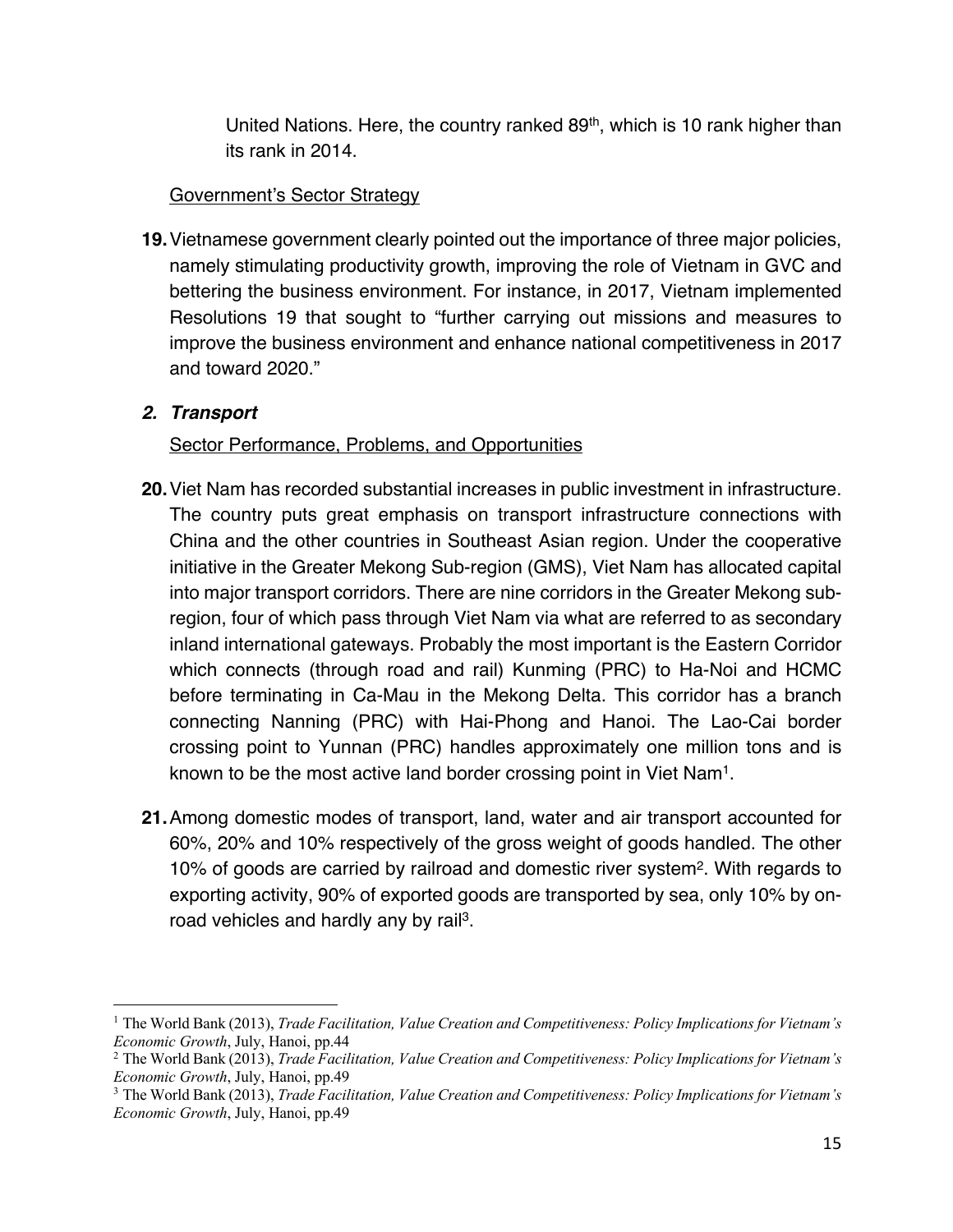- **22.**Generally speaking, the development of transporting infrastructure in Vietnam is faced with several problems, including:
	- The capacity of capital is unable to meet the burgeoning demand. Between 2016 – 2020, the demand for capital for traffic infrastructure projects managed by the Ministry of Transport will be more than VND 1,000 tril. (US\$40-45 billion). At the same time, the state budget will only provide 28% of this amount (only 7% according to the 2016-2020 public investment plan According to the Global Infrastructure Outlook, the current annual investment increases in Vietnam's infrastructure is equal to 4% of GDP. This number is expected to jump to 6% of GDP annually in 2040<sup>1</sup>. Thus, Vietnam's need for infrastructure investment between 2016 and 2040 amounts to US\$605 billion, with the sectors of electricity and roads specifically accounting for 43.8% and 22.1% of this need respectively<sup>2</sup>. Notably, the gap between investment needs and current trends of investment is a staggering US\$102 billion. Currently, the main source of capital for infrastructure development comes from ODA, comprising about 63%. However, it would be difficult for this figure to increase in the future since Viet Nam is now a middle-income country<sup>3</sup>.
	- The investment regime in Viet Nam is still bestowing more favour on the public investment component, which was regarded by World Bank as "unaffordable, inefficient and, therefore, unsustainable"4.
	- Generally speaking, the investments in infrastructure in Viet Nam are faced with a "fragile ceiling" that is concerns about the acceleration of government debt. The average budget deficit in the 2011-2016 period was 5.8% of GDP, much higher than the rate of 2.2% of GDP seen in the 2006-2010 period. Preliminary data showed that the budget deficit in 2016 was still very high, at 6.5% of GDP. According to the government reports, the total public debt (including sovereign debt, guaranteed public sector debt and local government debt) was 63.7% of GDP in 2016, 10% higher than it was in

<sup>1</sup> Global Infrastructure Hub (2017), *Global Infrastructure Outlook - Infrastructure investment needs - 50 countries, 7 sectors to 2040,* pp.33

<sup>2</sup> Global Infrastructure Hub (2017), *Global Infrastructure Outlook - Infrastructure investment needs - 50 countries, 7 sectors to 2040*, pp.83

<sup>&</sup>lt;sup>3</sup> See more http://vccinews.vn/news/14215/tim-nguon-von-cho-phat-trien-ha-tang-giao-thong.html

<sup>4</sup> The World Bank (2011), *Vietnam Development Report 2012: Market Economy for a Middle-income Vietnam,*  December, Hanoi, pp.54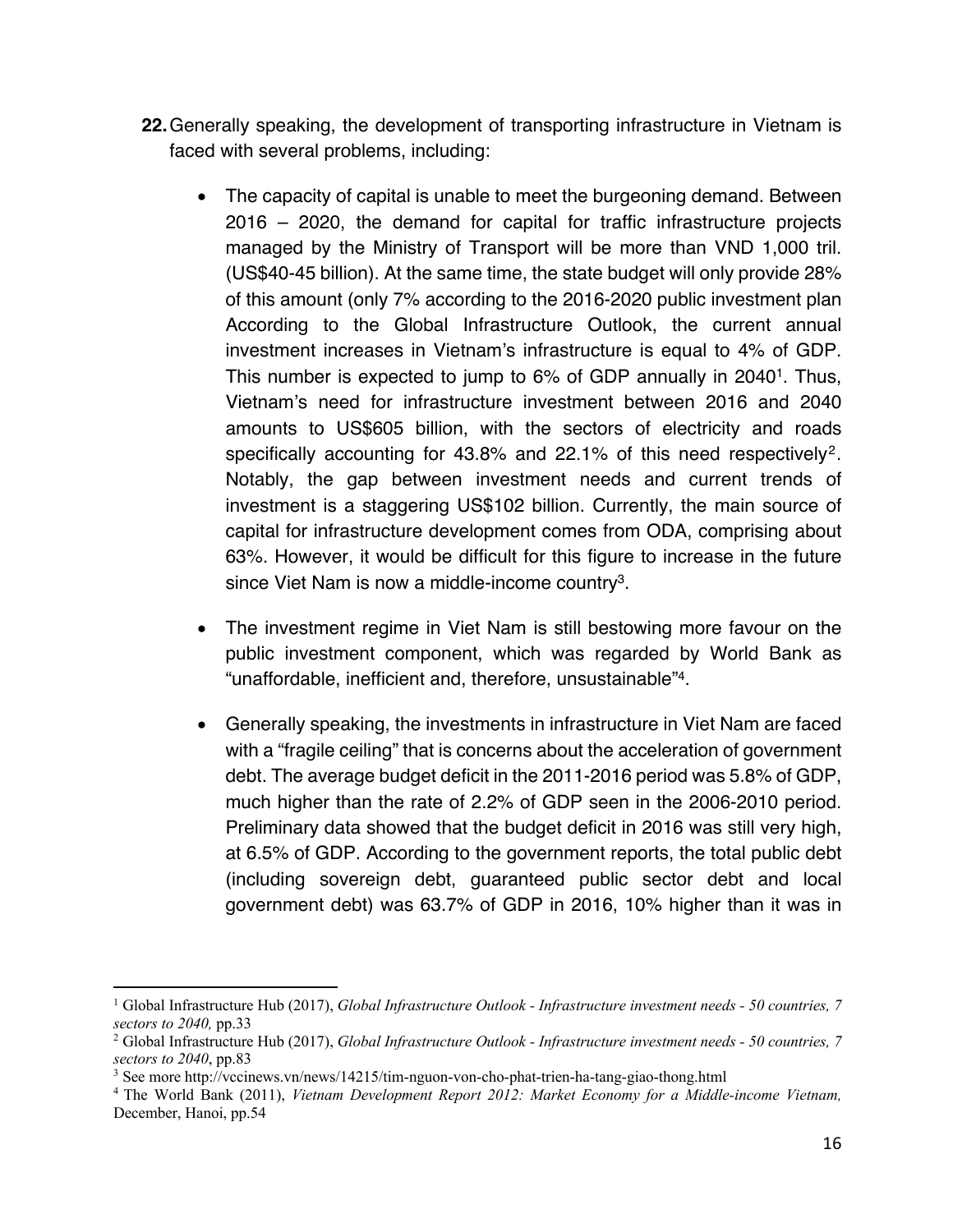2010. A study of VEPR  $(2016)$ <sup>1</sup> showed that by the end of 2014, Viet Nam's public debt was about 60.3% GDP. The World Bank's 2016 economic update report for Viet Nam showed that public debt was expected to reach US\$117 billion by the end of 2015, more than double the 2011 level<sup>2</sup>. In particular, sovereign debt accounted for 50.3% GDP, exceeding the threshold of 50% set by the National Assembly. Also in this report, the World Bank forecasted that Viet Nam's public debt/GDP could possibly reach 64.9% GDP by 2018. Given these challenges, although the need for infrastructure investment for Viet Nam's development is large, the government should not pursue huge projects in order to ensure balance between budget deficit and foreign borrowing, since these projects require large amounts of capital, have slow capital turnover and have indirect impact on financial income growth.

- Projects require expensive overheads with low profitability.
- There is discrepancy between building infrastructure and completing transportation.
- There does not exist inter-regional infrastructural connectivity that can serve to optimize domestic investment packages. Despite improvements in transport infrastructure connectivity, the Greater Mekong Sub-region (GMS) corridors are not major trade routes for Viet Nam<sup>3</sup>. In 2017, it was reported that only 6.8 percent of the total value of exports was with GMS countries and most of the exports were probably by sea with only a small portion traveling by land4.
- There is not yet an efficient and effective transport corridor linking the two dynamic primary clusters of economic development, the Ha-Noi – Hai-Phong cluster and the HCMC cluster. The existing road (NH1) remains congested despite improvements and the expressway is still not under construction. The railway infrastructure needs major rehabilitation and

<sup>1</sup> VEPR (2016), "Characteristics of Vietnamese Public Debt", *VEPR Policy Discussion Note*, No.PD-03, February 18, available at http://vepr.org.vn/upload/533/20160218/PD%2003%20-%20Eng%20-%20Final.pdf

<sup>2</sup> The World Bank (2016), Taking Stock : An Update on Vietnam's Recent Economic Developments, Hanoi

<sup>3</sup> The World Bank (2013), *Trade Facilitation, Value Creation and Competitiveness: Policy Implications for Vietnam's Economic Growth*, July, Hanoi, pp. 44

<sup>4</sup> Author's calculation from Viet Nam GSO 2017 data. GMS countries including: Vietnam, Laos, Myanmar, Thailand, Cambodia, Yunnan (PRC) and Guangxi (PRC)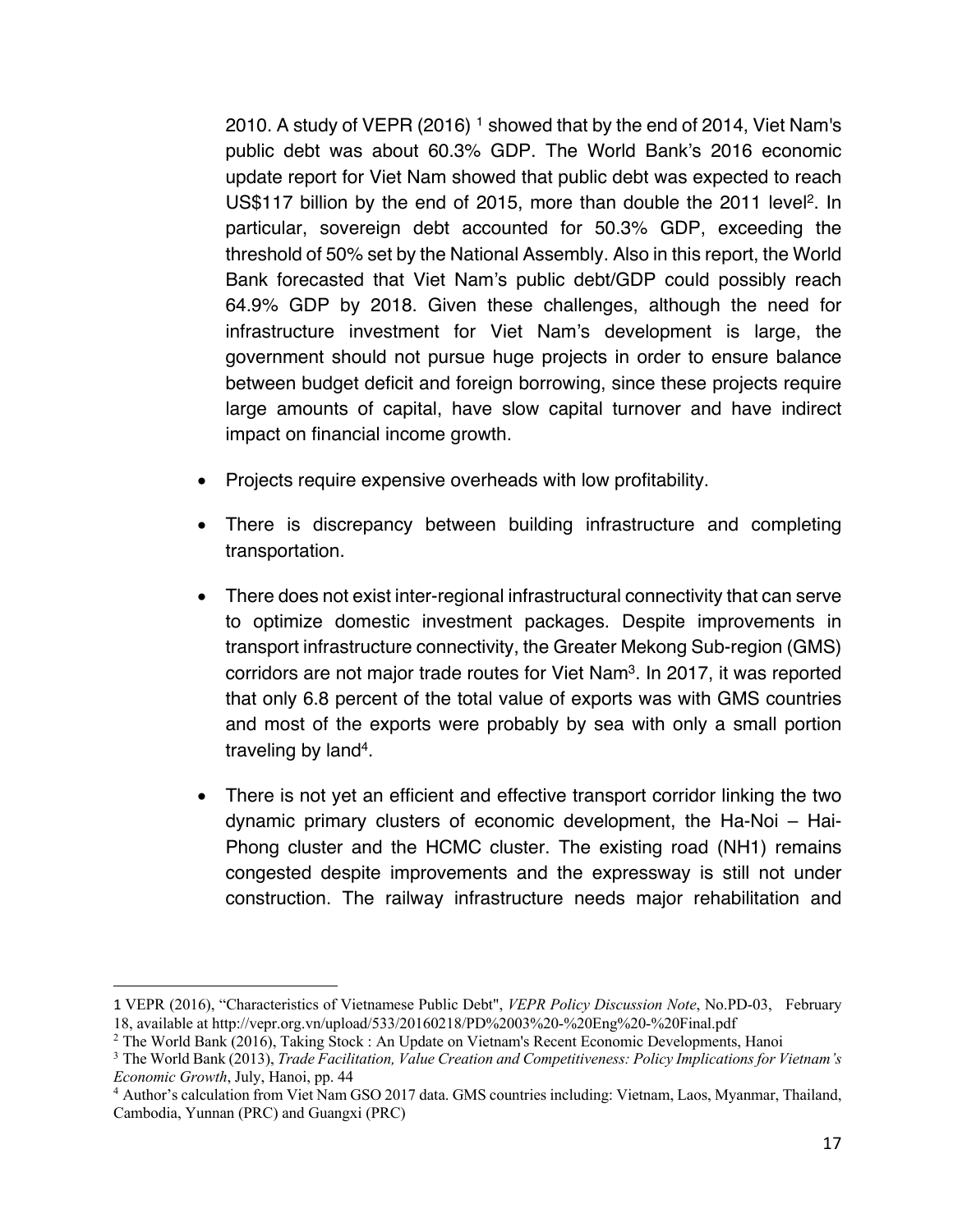modernization to support effective freight movements between the North and the South<sup>1</sup>.

- These increases notwithstanding, its trade-related infrastructure has not maintained pace with the growth of its exports. From a trade competitiveness perspective, Viet Nam's growth potential is being constrained severely by weak transport infrastructure and services<sup>2</sup>.
- **23.**The major opportunities of developing infrastructure in Viet Nam has been spurred by the vision of Vietnamese government as well as the acceleration of international initiatives introduced by developed countries.
	- The investment and development of infrastructure play an integral part in national Socio-Economic Development Plan (SEDP). Clearly stated in SEDP 2016 – 2020, the government committed to pushing for strategic breakthrough in the building of infrastructure so as to sustain the momentum for sustainable and inclusive economic growth. Apart from completing the construction of highways, namely, Hanoi - Lao Cai; Ho Chi Minh City - Long Thanh - Dau Giay; Ben Luc - Long Thanh; Da Nang - Quang Ngai; Hanoi - Thai Nguyen; Ha Noi - Hai Phong; Cau Gie - Ninh Binh and broadening Highway 1, Ho Chi Minh Highway running through the Central Highland, Vietnam also ensured the first phase of the Long Thanh international airport construction would begin and complete on time as stated in Resolution no. 94/2015/QH13 dated June 25th, 2015 of the National Assembly<sup>3</sup>.
	- To tackle the deficit of capital for infrastructure, Government carried out PPP. Government made effort to alleviate the capital deficit for infrastructural projects by carrying out PPP. BOT projects, despite the debates surrounding them, to some extent, proved its efficiency. It thus encouraged government to rethink about the investment regime.
	- The diversification of capital supply. Aside from borrowing capital from municipal lenders such as WB, ADB, JICA, the presence of AIIB, for which Viet Nam is one of the founding countries, provided a tremendous capital to meet the demand for constructing infrastructure in Viet Nam. March 2017,

<sup>1</sup> The World Bank (2013), *Trade Facilitation, Value Creation and Competitiveness: Policy Implications for Vietnam's Economic Growth*, July, Hanoi, pp. 44

<sup>2</sup> The World Bank (2013), *Trade Facilitation, Value Creation and Competitiveness: Policy Implications for Vietnam's Economic Growth*, July, Hanoi, pp. 41

<sup>3</sup> Government of Viet Nam (2016), *Resolution No.142/2016/QH13*, *National Assembly approval of 2016–2020 Social-Economic Development Plan*, Ha Noi, pp.4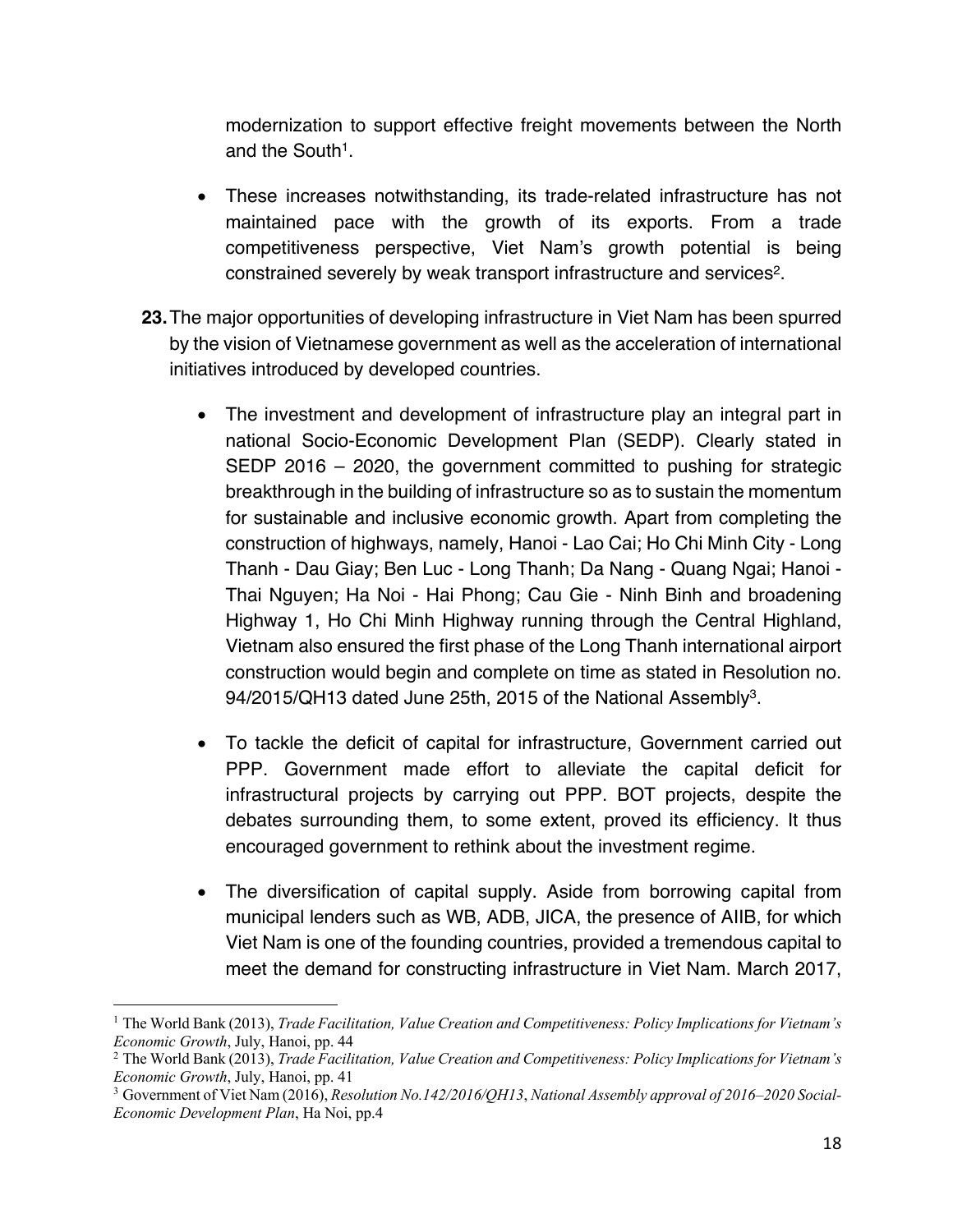when meeting with AIIB President in Hanoi, the Prime Minister of Viet Nam said that Viet Nam is combining ODA and trade loans to develop infrastructure and access to special capital resources. The low cost of AIIB, without government guarantee, is precious. The demand for infrastructure development in Viet Nam is very high. The Viet Namese government attaches great importance to the cooperation between AIIB and Viet Nam1. Apart from China, Japan also introduced an initiative called "Quality Infrastructure Partnership" in June, 2016. Accordingly, Japan will allocate up to US\$100 billion and appeal for other partners such as EU, USA to invest up to US\$50 – 100 billion in funds for the construction of high quality infrastructure.

#### Government's Sector Strategy

- **24.**The government's national planning strategy SEDP reflects for each 5-year planning period. The SEDP 2016–2020 emphasis will continue to push for strategic breakthroughs in (i) building the infrastructure system in sync with modern buildings, (ii) enhancing the quality of socio-economic infrastructure planning, (iii) ensuring the overall efficiency and systemic aspects of planning, especially the transportation, electricity distribution, water distribution, irrigation, information, media, education, health care, and environment systems, (iv) continuing the constructions of roads, highways, the Northern - Southern railroad and upgrade the current railroad system, in-land and coastal waterway network, and (v) continuing to prioritize funds for transportation infrastructure projects in low-income areas2.
- **25.**It highlighted for the first time the national importance of transport in promoting economic growth, poverty reduction, safety enhancement, environmental protection, and human resource development. It envisioned a transport system that would promote competitiveness, integration and inclusion, and sustainability and safety<sup>3</sup>. The SEDP 2016–2020 also highlighted for the first time the national importance of mobilization of investment resources to build a system of socioeconomic infrastructure achieved important results. Vietnam has reviewed and supplemented planned infrastructure development with a long-term vision and

<sup>&</sup>lt;sup>1</sup> VOV (2017), "Vietnam expects AIIB to approve investment project in 2017", March 7, available at https://vov.vn/chinh-tri/viet-nam-hy-vong-aiib-co-du-an-dau-tu-trong-nam-2017-600526.vov

<sup>2</sup> Government of Viet Nam (2016), *Resolution No.142/2016/QH13*, *National Assembly approval of 2016–2020 Social-Economic Development Plan*, Ha Noi, pp.3 – 4<br><sup>3</sup> Government of Viet Nam (2016), *Resolution No.142/2016/QH13*, *National Assembly approval of 2016–2020 Social-*

*Economic Development Plan*, Ha Noi, pp.3 – 4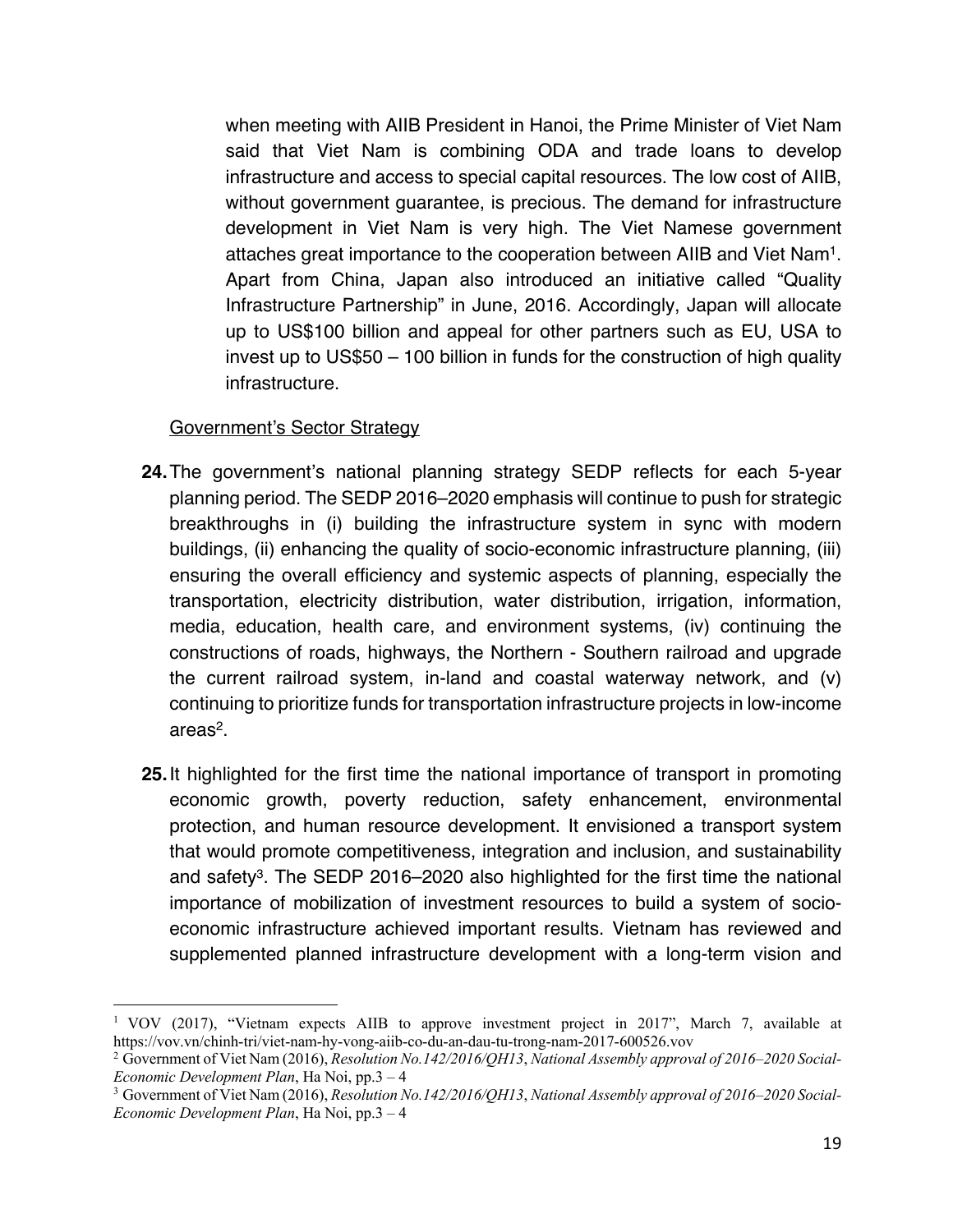diversified methods and sources of investment capital. Transport infrastructure has mostly concerned investments in roads, railways, airways, and waterways, ensuring better connectivity on a both a national and international scale<sup>1</sup>.

# *3. ICT/Connectivity*

**26.**One of the most essential foundations for the attainment of economic milestones in Vietnam is "integrational thinking". This open thinking, in conjunction with a critical political geography, Vietnam is quickly shaping both "physical" and "soft" connectivity. If the physical connectivity involves infrastructure, soft connectivity concerns institutional connectivity and logistic systems.

# Sector Performance, Problems, and Opportunities

- **27.**Institutional connectivity. By participating in multilateral discussion forums and signing FTAs, Viet Nam quickly reformed institution and increase its compliance with the outside. Up until December, 2017, Viet Nam has entered into 12 FTAs, finished negotiating rounds of 1 FTA and commenced negotiating 3 others. This clearly reflects the great degree of economic integration in Viet Nam. Recent trade deals include the ASEAN FTA (ATIGA), FTAs between ASEAN and Japan, India, Australia – New Zealand, the Republic of Korea, and China as well as FTAs between Viet Nam and Korea, Japan, Chile and the Eurasian Economic Union. Yet another that provides insight into the level of integration in Vietnamese economy is the degree of openness in said economy. This index in Viet Nam was equivalent to 200% of GDP, in comparison to only 40% of GDP in China. This simple comparison reveals the rapid pace of transformation in the two Communist countries, who initially pursued closed economy policies. There are other benefits that Viet Nam could receive as a result of institutional connectivity, such as:
	- Stimulating and accelerating domestic reforms in many areas, such as competition, services (including financial services, telecommunications, and temporary entry of service providers), customs, e-commerce, environment, government procurement, intellectual property, investment, labor standards, legal issues, market access for goods, rules of origin, non-tariff measures, trade remedies etc.
	- Delivering commitments under the FTAs, thereby promoting transparency and supporting the creation of modern institutions in Vietnam.

<sup>1</sup> Government of Viet Nam (2016), *Resolution No.142/2016/QH13*, *National Assembly approval of 2016–2020 Social-Economic Development Plan*, Ha Noi, pp.32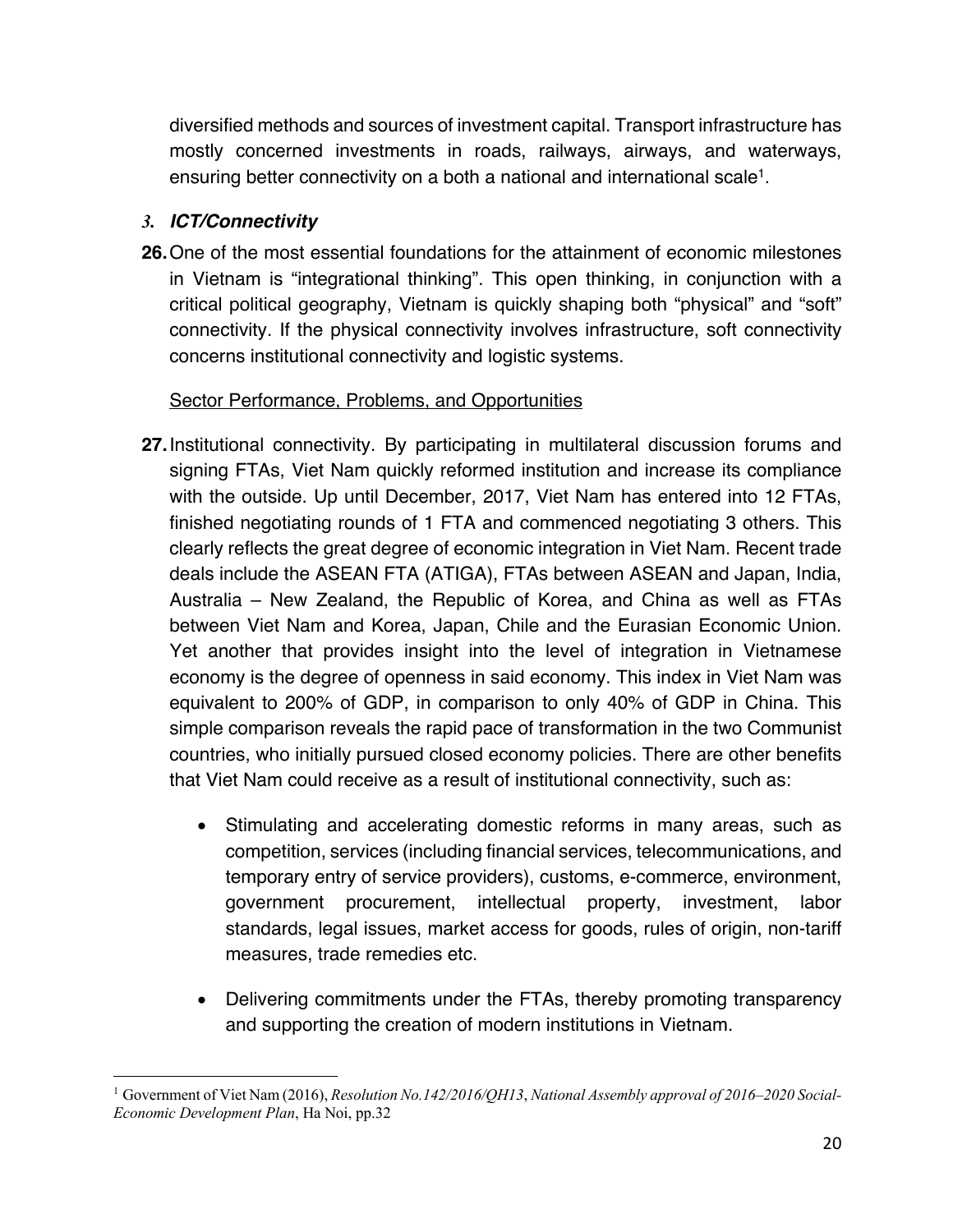- **28.**In terms of setting up logistics systems, several facts should be presented. Total logistics costs in Viet Nam are estimated to be 20 percent of GDP1. Viet Nam has about 600 and 800 logistics service providers with about 1,000 working solely as freight forwarders. A large number are small enterprises with limited staff (15 to 30). Many of the freight forwarders limit their activities to customs clearing and simple shipment orders. There is intense competition between these small operations as they are only capable of getting a small share of the market (20 percent). Viet Nam's logistics service providers generally offer low-cost and lowquality services, and cannot yet compete with their international counterparts<sup>2</sup>. Most of them are small-sized with limited access to capital and lack adequately trained human resources. After 2014, when Vietnam complied with the provisions of the WTO on liberalizing the logistics industry, international logistics companies had the right to register 100 percent owned share companies<sup>3</sup>.
- **29.**Over the past decade, Viet Nam has steadily improved its score in the World Bank's Logistics Performance Index (LPI), outperforming both its region and income group. However, with a score of 2.98 out of a maximum of 5.0 in 2016, Viet Nam still has potential to improve its performance4.
- **30.**Viet Nam's consistent policy of openness and exported growth has paid off. The economic reforms undertaken since the late 1980s helped spur growth and reduced poverty. Viet Nam reached the highest trade-to-GDP ratio in the developing world at 190 percent (2017), well above what is predicted for its income level. The country's exports have consistently outperformed world export growth over the past decade. However, the incompetence of logistic system poses some hindrance in increasing export quality.
- **31.**The breakdown of the monetary costs to import shows that logistics costs (domestic transport and port handling) account for 65 percent of the total cost, exceeding regulatory costs (documentary compliance outside the border, customs and non-customs compliance at the border, which account for 35 percent<sup>5</sup>.

<sup>1</sup> The World Bank (2013), *Trade Facilitation, Value Creation and Competitiveness: Policy Implications for Vietnam's Economic Growth*, July, Hanoi, pp.55

<sup>2</sup> The World Bank (2018), *Taking Stock – An Update on Vietnam's Recent Economic Developments: Special Focus*

Reform Priorities for Reducing Trade Costs and Enhancing Competitiveness in Vietnam, June, pp.50<br><sup>3</sup> The World Bank (2013), *Trade Facilitation, Value Creation and Competitiveness: Policy Implications for Vietnam's Economic Growth*, July, Hanoi, pp. 55

<sup>4</sup> The World Bank (2018), *Taking Stock – An Update on Vietnam's Recent Economic Developments: Special Focus Reform Priorities for Reducing Trade Costs and Enhancing Competitiveness in Vietnam,* June, pp.36

<sup>5</sup> The World Bank (2018), *Taking Stock – An Update on Vietnam's Recent Economic Developments: Special Focus Reform Priorities for Reducing Trade Costs and Enhancing Competitiveness in Vietnam,* June, pp.41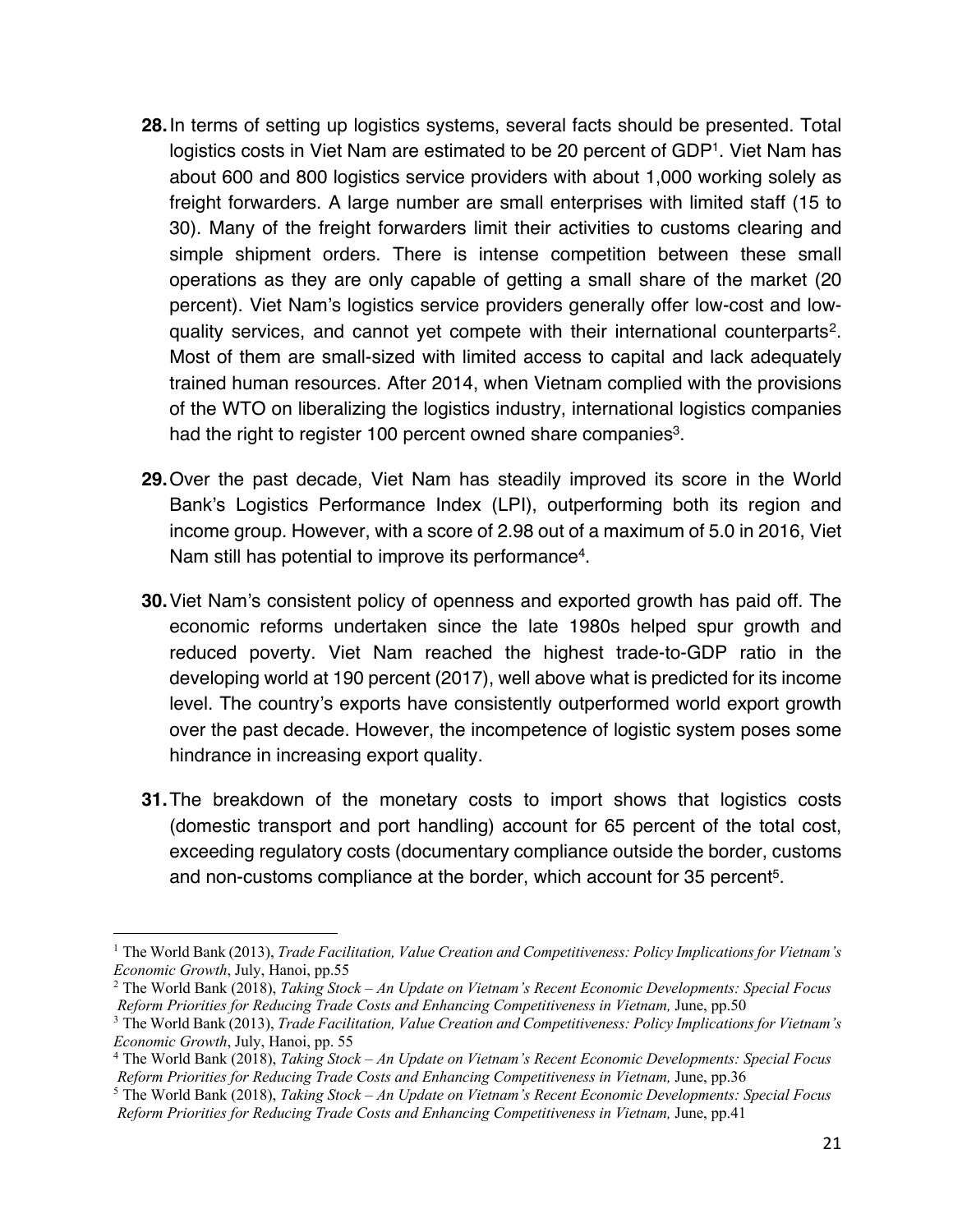

# **Figure. Cost to Import - Export Breakdown (%)**

#### Government's Sector Strategy

- **32.**With respect to comprehensive and in-depth economic integration, Viet Nam puts a great and constant effort into negotiating new FTAs and encouraging the ratification and implementation of signed FTAs. By virtue of these intensive endeavor, in 2018, EU Commission presented EVFTA for signature and conclusion. It is expected that EVFTA will receive consent from the EU Parliament in late 2018, then it can be ratified and implemented in the beginning of 2019). Better still, on 12<sup>nd</sup> November, 2018, Viet Nam's Parliament officially ratified CPTPP and its documents. Also in November, 2018, in the second RCEP Summit, Viet Nam reaffirmed its determination to successfully conclude the RCEP in 20191.
- **33.**With respect to develop a modern logistics system. In February, 2017, Viet Namese government issued Decision No. 200/QĐ-TTg on approving the "Action plan for improvement of competitiveness and development of Viet Nam's logistics services" with 6 key tasks:
	- Complete policies, legal framework and logistics service;

<sup>&</sup>lt;sup>1</sup> Tuoi Tre Online (2018), "Adopt a joint statement of ASEAN and partner countries on RCEP", November 15, available at https://tuoitre.vn/thong-qua-tuyen-bo-chung-cua-asean-va-cac-nuoc-doi-tac-ve-rcep-20181115090630069.htm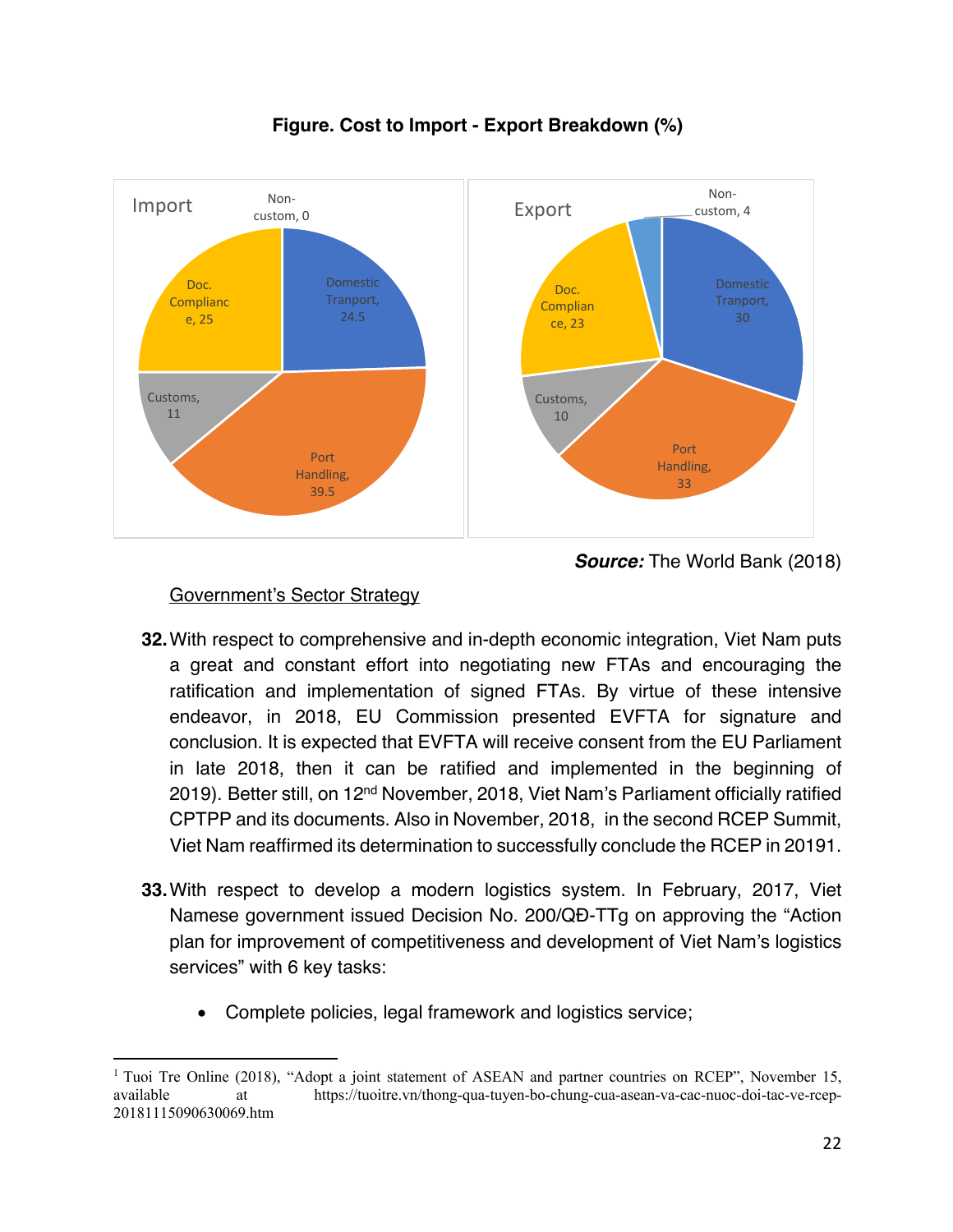- Improve logistic infrastructural ability;
- Improve corporate ability and service quality;
- Develop the logistics service market;
- Develop in all terms of quantity, scale and qualification of personnel;
- Raise awareness about the important role of logistics service with the national economic growth.
- **34.**Subsequently, in July, 2018, government issued Directive No. 21/CT-TTg on promoting measures to cut down logistic overheads and enhancing the efficiency of transporting connection. Directive No. 21/CT-TTg elaborated on key tasks in Decision No. 200/CT-TTg and assigned specific missions for ministries, namely:
	- Ministry of Industry and Trade put focuses on revamping logistic infrastructure associated with e-commerce.
	- Ministry of Planning and Investment put emphasizes on attracting investment in projects to construct Tier I logistic centers in order to enhance the connectivity between Viet Nam and foreign partners.
	- Ministry of Finance conducts research into setting up tax and fee policies to facilitate the operation of omni-mode of transport suppliers.

## *Trade facilitation*

## Sector Performance, Problems, and Opportunities

**35.**Viet Nam is a country with a very high degree of economic openness, equivalent to 200% of GDP. The nondomestic transactions taking place in Viet Nam, represented by the scale of trading activities, reached 400 billion USD in 20171, with average growth rate of 14% for the past 10 years2. In 2017, again, Viet Nam had more than 200 trade partners, and as a result had 51 trading markets that consisted of 28 exporting markets and 23 importing markets with over 1 billion USD in trading value combined<sup>3</sup>. As a result, exporting activity became a stimulus

<sup>&</sup>lt;sup>1</sup> Viet Nam GSO 2017 data

<sup>2</sup> MOIT (2018), *Vietnam Export and Import Report 2017*, MOIT Publishing House, Hanoi, available at http://moit.gov.vn/documents/36315/0/bc+xnk+2017.pdf/894ffcf3-8663-4ee5-ab74-635e330ebb06

<sup>3</sup> MOIT (2018), *Vietnam Export and Import Report 2017*, MOIT Publishing House, Hanoi, available at http://moit.gov.vn/documents/36315/0/bc+xnk+2017.pdf/894ffcf3-8663-4ee5-ab74-635e330ebb06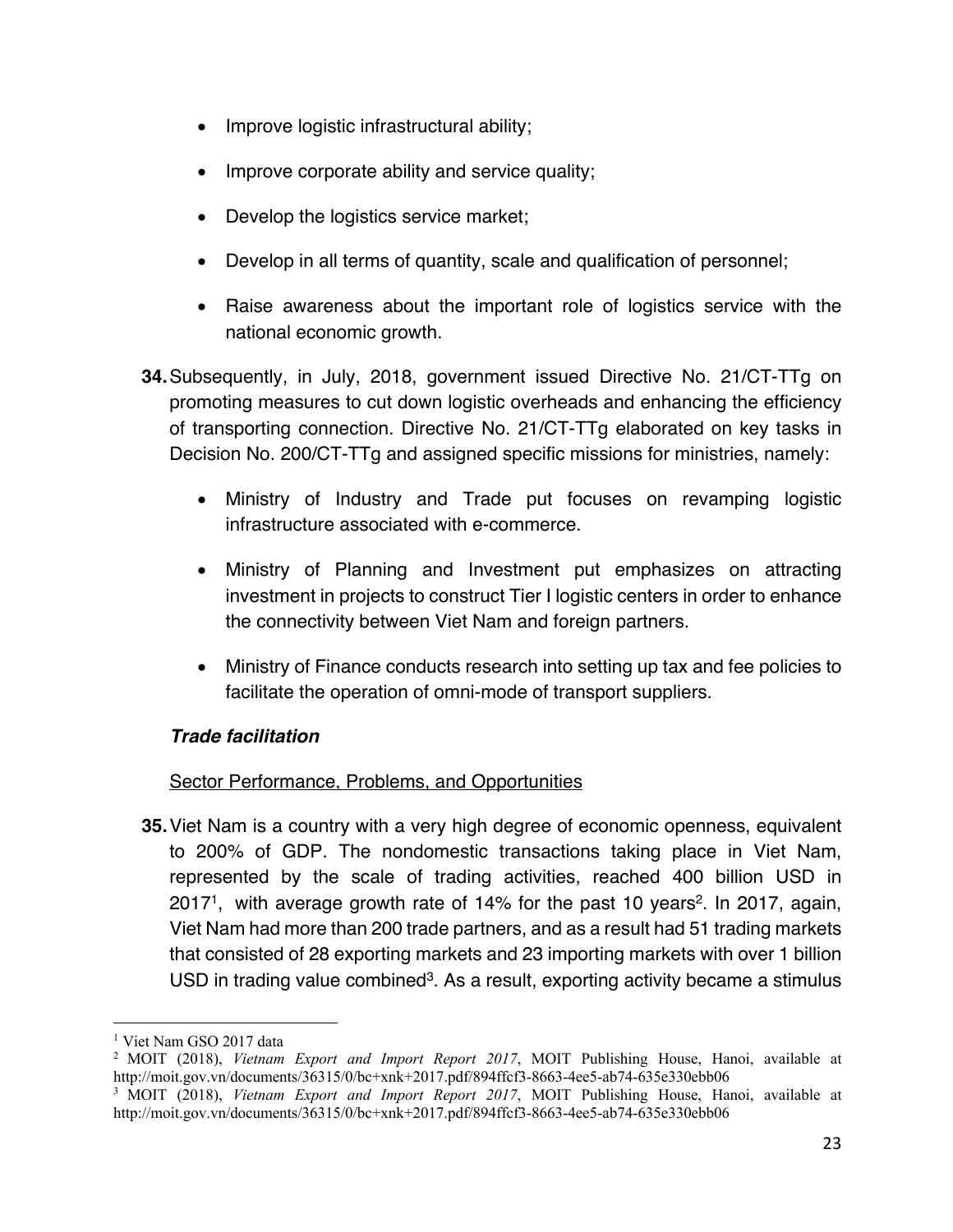for economic growth and boosted both the national income and the technological levels of industries that work with exported goods.

- **36.**Among major trading partners, China played a critical role with Viet Namese economy. Trade with China accounted for 22 percent of Viet Nam's total, up from 10 percent in 2000. In 2017, the scale of two-way trade between Viet Nam and China reached 93.69 billion USD, 21.79 billion USD more than that in 20161. Thus, obviously, China is being the largest trading partner of Viet Nam, Viet Nam is a major trading partner of China, at least among countries in ASEAN.
- **37.**In Viet Nam China trading relationship, border trade plays an essential part. Public investment and trade are growth drivers for not only localities with favorable conditions, but also localities that share a border with China. Hence, it is easy to understand why these localities have been active in requesting the approval of the central government for economic cooperation with China like the border economic zone model or BRI. Trading activities through border economic zones of the northern border localities have contributed significantly to the trade turnover of the whole economy. According to the Northern Border Provinces Statistics Office, the total export turnover (for all markets) of the localities increased from US\$2.97 billion in 2010 to US\$3.65 billion in 2015, with an average growth rate of 4.2% per year for the 2011-2015 period. Quang Ninh, Lang Son and Lao Cai had the highest export values $2$ .
- **38.**Concerning cross border trade between Viet Nam and China, statistics on border trade between Viet Namese and Chinese localities (according to the Ministry of Industry and Trade) showed strong growth in activities between the two sides. The total value of goods passing the Viet Nam-China border has grown by an average of 32% over the past ten years, accounting for 31.25% of total bilateral trade volume in the same period. At the moment, the Chinese market accounts for a large proportion of Viet Nam's agricultural exports, including cassava (90%), rice (40%), and rubber (50%). Statistics from the Border and Mountain Trade Department (Ministry of Industry and Trade) show that the proportion of border trade between the two countries' trade accounted for about 30 percent of bilateral trade.
- **39.**For the above reason, the central government declared that close development of economic cooperation and maintenance of a stable environment with China is a

<sup>&</sup>lt;sup>1</sup> Viet Nam Custom Data

<sup>2</sup> Viet Nam Custom Data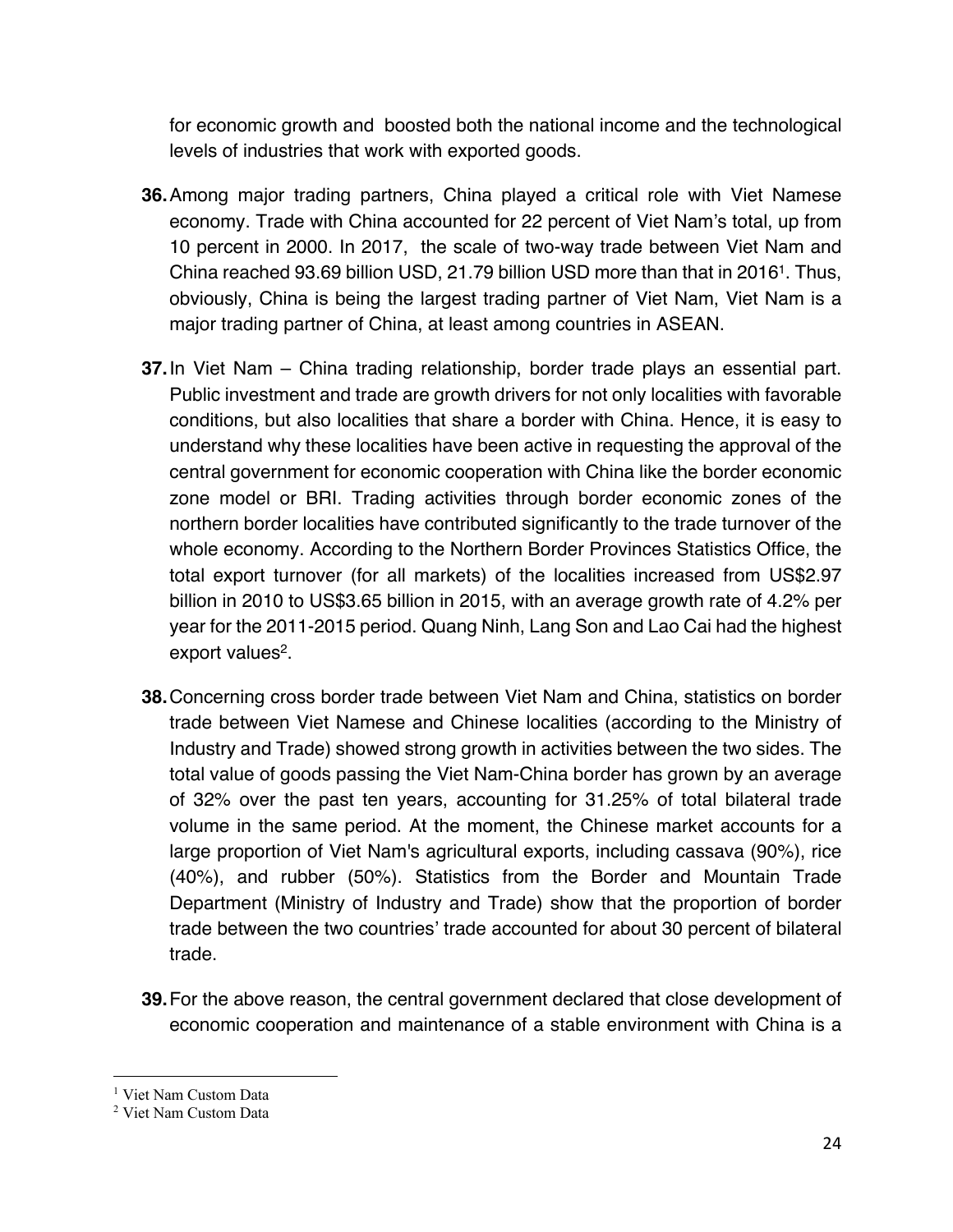form of public goods that would be important to the border localities, thereby generating policy consensus and the support from local authorities for other central policies. The leaders of Guangxi, Yunnan or Guangdong have regularly met with the leaders of Viet Nam1.

- **40.**Despite its crucial role to the economic development in Viet Nam, exporting activities is faced with many obstacles requiring more and more efforts from competent authorities. Trade facilitation is critical to improving a country's competitiveness. Its goal is to make supply chains more efficient and to reduce the costs, red tape and bottlenecks faced by traders. Trade facilitation targets both the "software" and "hardware" of trade. "Software" refers to the reengineering of systems and procedures, the institutional development of trade-related agencies, and the increase in professionalism of logistics service providers. "Hardware", on the other hand, deals with infrastructure such as roads, ports, cargo handling facilities and ICT systems<sup>2</sup>. As mentioned above, the insufficiency of infrastructure is a hurdle for the trade facilitation. Especially, in the case of Viet Nam, infrastructural investments must be accompanied by infrastructural connectivity and the development of logistics service.
- **41.**Cutting trade costs through tariff reduction, though highly successful in Viet Nam over the past two and half decades, but has reached its limit. The most-favorednation (MFN) average tariff for Viet Nam has been reduced to 0-5 percent for almost all tariff lines and commodities at targeted markets, contributing to reduced trade costs enormously<sup>3</sup>. However, further success in reducing trade costs clearly cannot solely rely only on tariff reductions any longer, but instead needs to focus on lowering costs associated with non-tariff measures and logistics. Viet Nam's trade competitiveness in terms of time to trade remains behind peer economies in the region, particularly when compared with the average of the ASEAN-4 (including Singapore, Malaysia, Thailand, and the Philippines). While it also lags behind the ASEAN-4 average, Viet Nam's trade competitiveness in terms of its monetary cost to trade is better than its competitiveness in terms of time cost to trade4.

<sup>&</sup>lt;sup>1</sup> VGP News (2017), "The Prime Minister wishes to promote cooperation in four border provinces of Vietnam with Guangxi and China", February 10, available at http://baochinhphu.vn/Tin-noi-bat/Thu-tuong-mong-muon-thuc-dayhop-tac-4-tinh-bien-gioi-VN-voi-Quang-Tay-Trung-Quoc/298451.vgp

<sup>2</sup> The World Bank (2018), *Taking Stock – An Update on Vietnam's Recent Economic Developments: Special Focus* Reform Priorities for Reducing Trade Costs and Enhancing Competitiveness in Vietnam, June, pp.36<br><sup>3</sup> The World Bank (2018), *Taking Stock – An Update on Vietnam's Recent Economic Developments: Special Focus* 

Reform Priorities for Reducing Trade Costs and Enhancing Competitiveness in Vietnam, June, pp.37 - 38<br><sup>4</sup> The World Bank (2018), *Taking Stock - An Update on Vietnam's Recent Economic Developments: Special Focus* 

*Reform Priorities for Reducing Trade Costs and Enhancing Competitiveness in Vietnam,* June, pp.39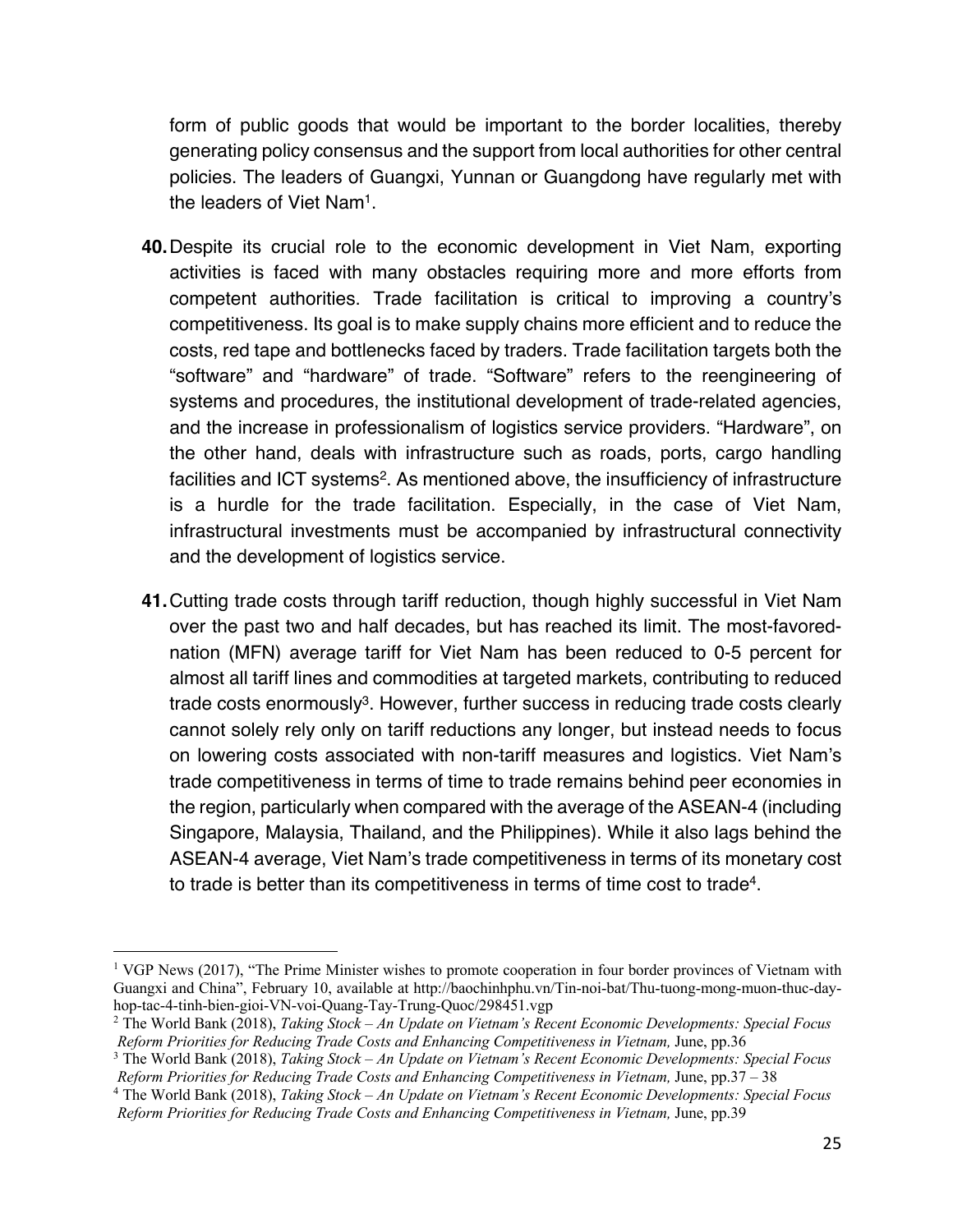

#### **Figure. Time cost and monetary cost to trade**

Source: World Bank (2018)1

# Government's Sector Strategy

- **42.**To further facilitate trading, Vietnamese government should focus on the measures below:
	- Building a legal framework to effectively establish standards and facilitate trading activity: Viet Nam government should put more emphasis on custom procedures.
	- Trading infrastructure and quality of international connectivity: Focusing on cooperating mechanisms with China (via BRI) and ASEAN (via available initiatives as GMS, ASEAN Master Plan 2025)
	- Regulations of logistic service, logistic suppliers and consumers. The Government of Viet Nam, through a series of Resolutions in 192, has mandated a progressive improvement of the business environment and competitiveness to reach the level of ASEAN-4 average by 2020. All of these resolutions have been consistently aimed at reducing costs of doing business, including trade costs through improved the index on trade across borders. Top Government leaders have been emphasizing the need to undertake bold reform actions to meet these targets<sup>3</sup>.

<sup>1</sup> The World Bank (2018), *Taking Stock – An Update on Vietnam's Recent Economic Developments: Special Focus Reform Priorities for Reducing Trade Costs and Enhancing Competitiveness in Vietnam,* June, pp.39

<sup>&</sup>lt;sup>2</sup> There are five Resolutions 19/NO-CP issued by the Government on March 18, 2014, March 12, 2015, April 28, 2016, February 6, 2018, and May 15, 2018 respectively.

<sup>3</sup> The World Bank (2018), *Taking Stock – An Update on Vietnam's Recent Economic Developments: Special Focus Reform Priorities for Reducing Trade Costs and Enhancing Competitiveness in Vietnam,* June, pp.37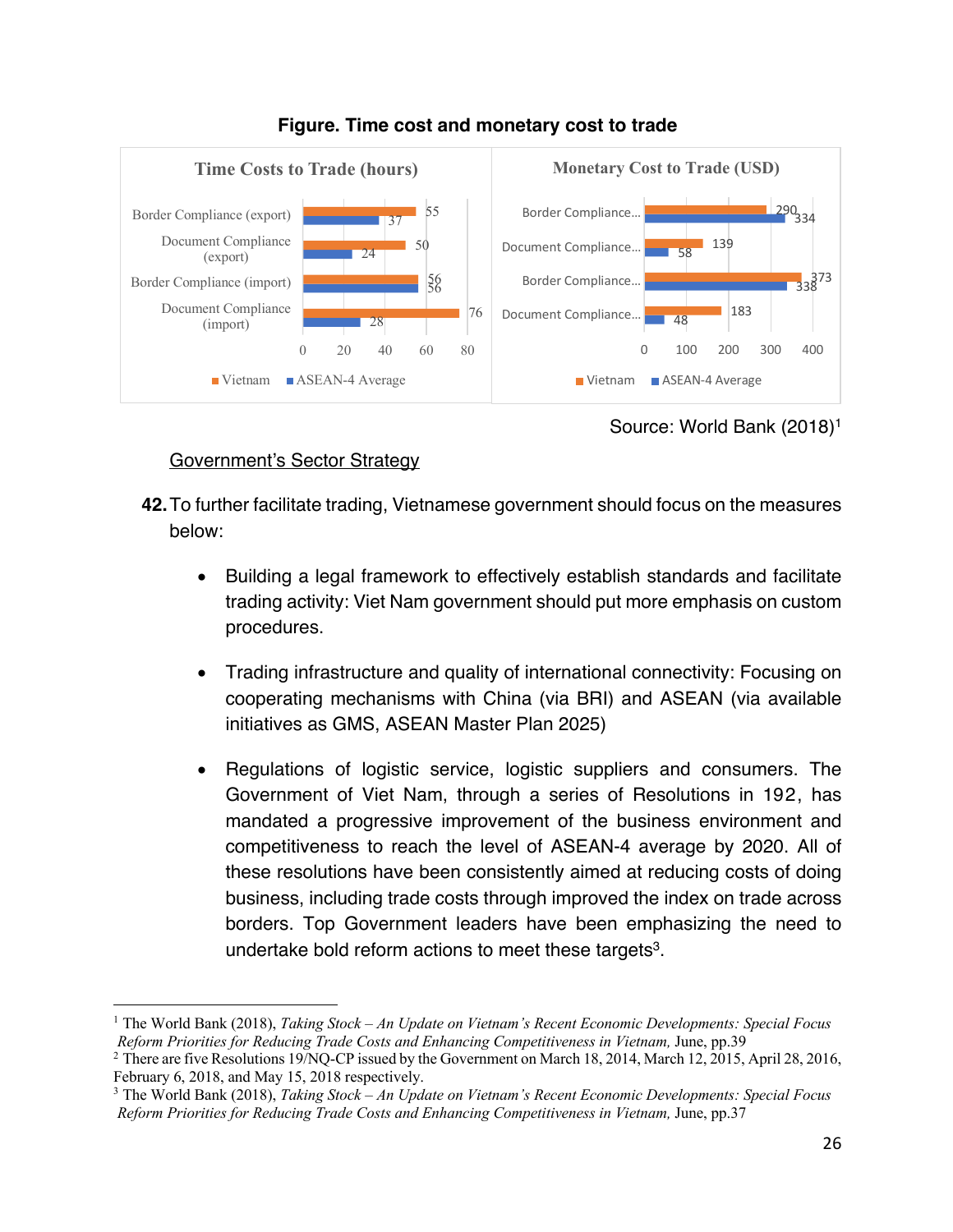- Implementing framework for inter-discipline collaboration.
- **43.**In general, so as to attain sustainable development from now on until 2030, Viet Nam has to carry out these following key tasks:
	- The internal reform should be more substantially brought about. In other words, Viet Nam should focus on enhancing the market mechanism and gradually liberalizing factor markets
	- To achieve more and more "marketizing", Viet Nam should accelerate the restructuring of SOEs that have been in abeyance since 2014. On this basis, Viet Nam can redress the balance between SOEs and private enterprises when it comes to investing activities in fields such as industrial manufacturing, infrastructure, transport and logistics.
	- Allow private sector to invest and do business in fields, that are traditionally dominated by SOEs or FDI enterprises, thereby making it easier for them to access sources of capital
	- Promoting in-depth integration and quickly adapt to this process. Viet Nam has achieved significant gains from external trade. Deepening its participation in GVC has given it a real head start over other emerging market competitors in terms of achieving potentially even more rewarding opportunities that result from proposed multi- and bilateral free-trade agreements. So, while retaining final-assembly production for large-scale job creation in manufacturing, Viet Nam could simultaneously deepen the participation of domestic suppliers into the final- assembly process by developing more comprehensive networks of dependable tier-1 and tier-2 suppliers. Reforms would first promote competitive private firms capable of establishing production links with foreign-invested firms.
	- Institutional connectivity. The "software" side of things includes trade facilitation, structural and regulatory reforms, and transport and logistics facilitation.
	- Infrastructural connectivity. A well-connected country has abundant and high- quality physical infrastructure, especially international gateways and multimodal interfaces, including ports, airports, road and rail links, as well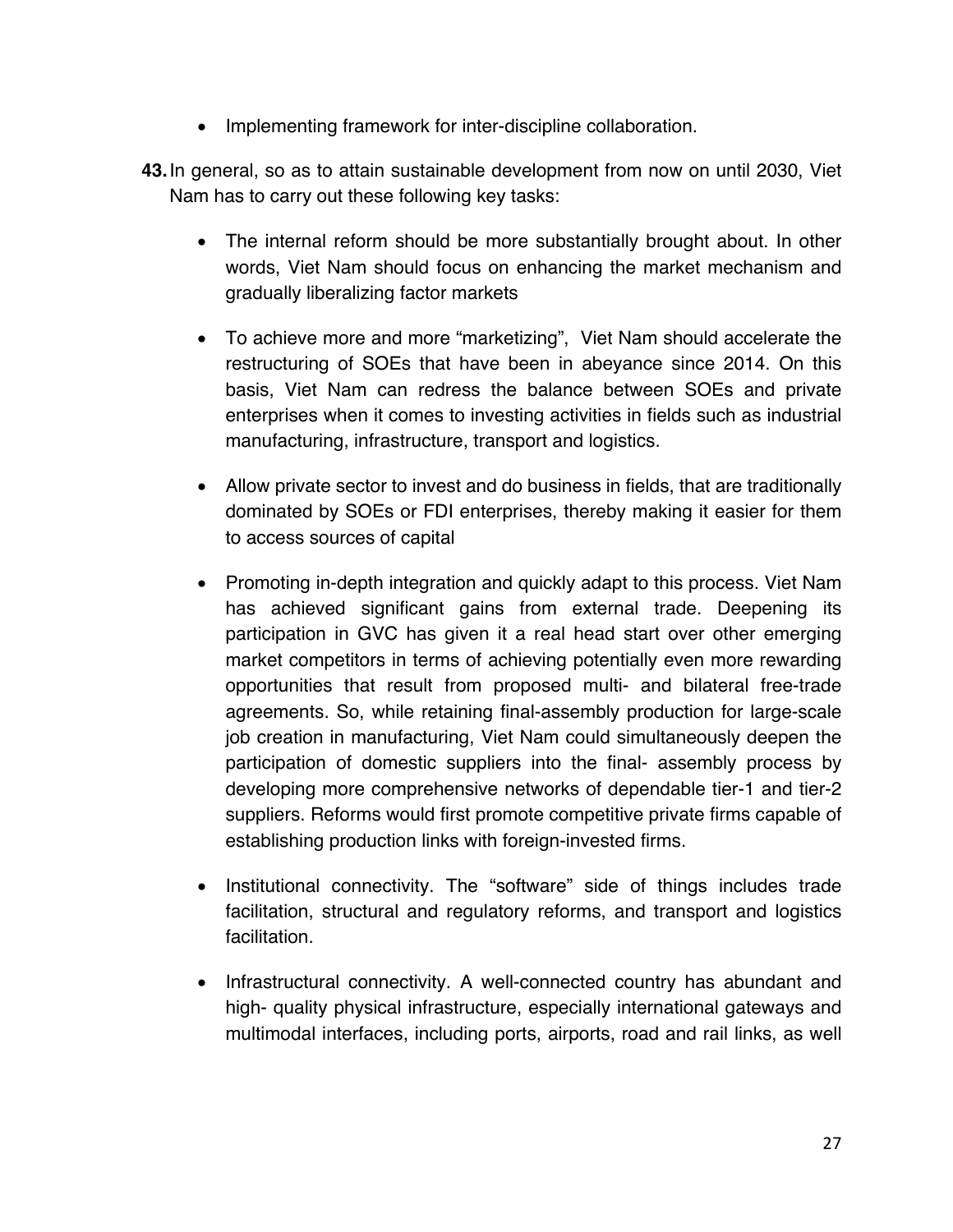as ICTs. Viet Nam comes out well on the infrastructure component of the LPI ranking (44), but many transport aspects require attention<sup>1</sup>.

#### **B. Review of Regional Cooperation Initiatives**

- **44.**Deepening its participation in GVC has given it a real head start over other emerging market competitors in terms of achieving potentially even more rewarding opportunities that result from proposed multi- and bilateral free-trade agreements.
- **45.**Both regional and sub-regional collaboration is needed to ensure that these international connections can complement and stimulus projects under China's BRI.

## *4. About regional co-operation: ASEAN Master Plan on ASEAN Connectivity (MPAC)*

- **46.**In the 15th ASEAN Summit organized in Thailand, October, 2009, country members successfully issued the joint statement that underlined infrastructural connectivity (both "physical" and "non-physical" connectivity) so as to bridge the economic gap among countries in the bloc. This declaration was reaffirmed in 17th ASEAN Summit in Viet Nam. Delegators from 10 country members in ASEAN adopted the Master Plan on ASEAN Connectivity (MPAC). MPAC is a strategic document aimed at achieving the goal of building a well-connected ASEAN community by enhancing infrastructural, institutional and people-to-people connectivity. To attain this goal, MPAC incorporated 125 projects and specific measures, of which 55 measures concern infrastructural connectivity, 50 concern institutional connectivity and the other 20 concern people-to-people connectivity. On a reviewing panel for the implementation of these tasks, ASEAN asserted that 24 out of key measures had finished and 50 other measures could complete by the end of 2015.
- **47.**In the 28th ASEAN Summit in Laos that was held in 2015, ASEAN adopted a new MPAC envisioned for 2020. This new master plan reoriented the concerns to 5 strategic fields, including: sustainable infrastructure, digital innovation, seamless logistics, regulatory excellence, and people mobility. With regard to sustainable infrastructure, ASEAN might need up to US\$110 billion for the construction of key infrastructure. Besides these 5 key disciplines, MPAC 2025 also plans to offer

<sup>1</sup> Ministry of Planning and Investment of Vietnam, The World Bank (2016), *Vietnam 2035 - Toward Prosperity, Creativity, Equity, and Democracy*, pp.28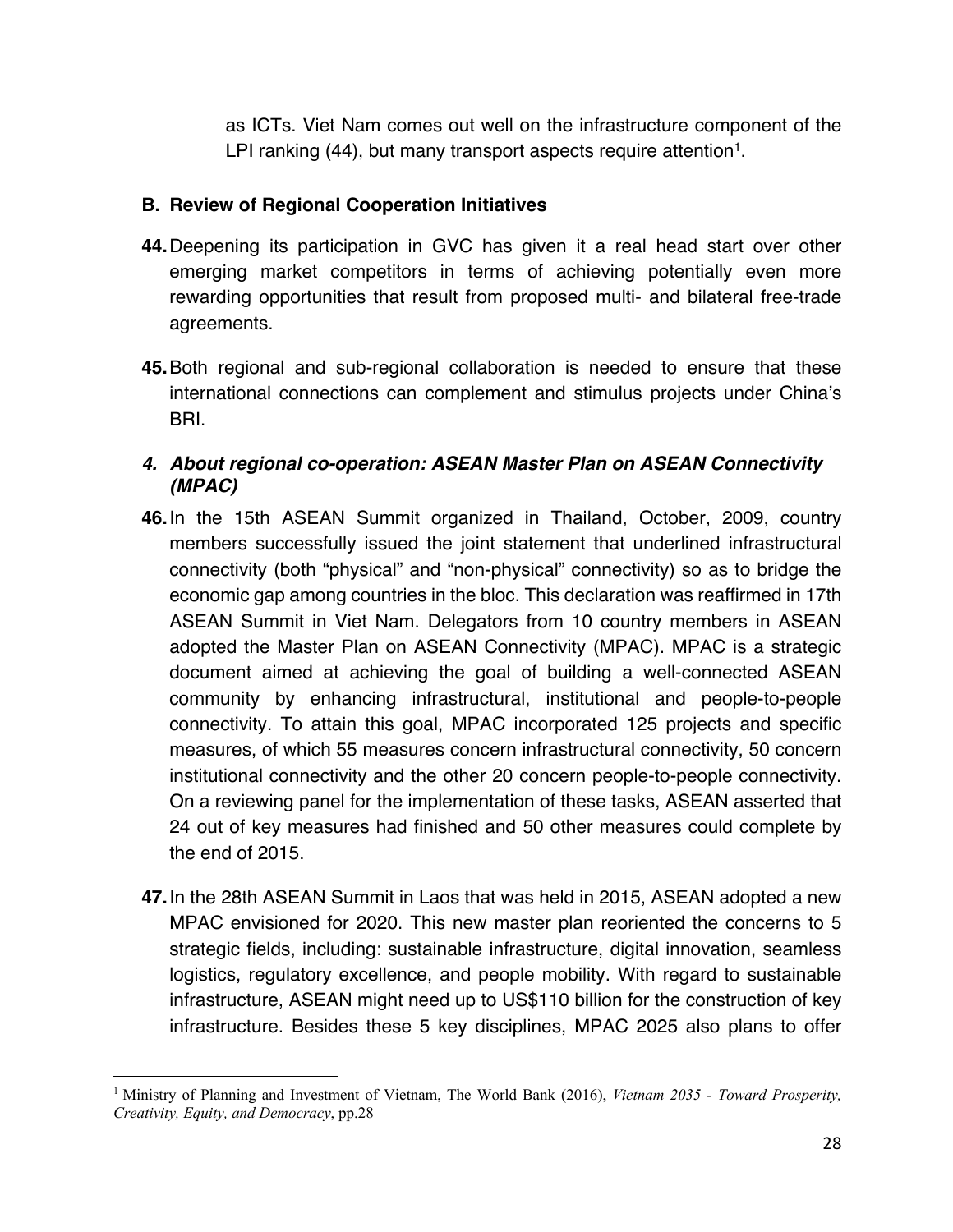investing opportunities by increasing preparation, enhancing projects' productivity and assisting cities in abiding by the sustainable practices<sup>1</sup>.

- Sustainable infrastructure. The aim of this strategy is to coordinate existing resources to deliver support across the full life cycle of infrastructure projects in ASEAN, including project preparation, improving infrastructure productivity, and capability building.
- Digital innovation. Digital technologies in ASEAN could potentially be worth up to US\$625 billion by 2030 (8 percent of ASEAN's GDP in that year), which may be derived from increased efficiency, new products and services, etc.
- Seamless logistics. Enhancing ASEAN Connectivity presupposes excellent logistics. There is an opportunity to create mechanisms to support greater collaboration between logistics firms, academic institutions, and ASEAN Member States.
- Regulatory excellence. There is a need to embed good regulatory practice in the preparation, adoption, and implementation of rules, regulations, and procedures in the region. The aim of this strategy is to support implementation of key policies critical for the ASEAN Connectivity agenda.
- People mobility. Restrictions on travel for ASEAN nationals within the region are largely a thing of the past.

# *5. Subregional co-orperation*

# Connectivity among countries in GMS

**48.**GMS is a co-operative mechanism financially aided by the ABD and Japanese government. It aims to cut down trading costs among countries situated in Southeast Asian peninsula. GMS members, including 6 countries, bound together via three features, namely: (i) Mekong river (flows from China), (ii) Nine economic corridors, (iii) Cultural and social connectivity. Since it was initiated in 1992, GMS have developed a strong interdisciplinary co-operative projects. Among them, there are three notable economic corridors that have been undertaken to bolster infrastructure, trading and other developing issues.

<sup>&</sup>lt;sup>1</sup> The ASEAN Secretariat (2015), Master Plan on ASEAN Connectivity 2025, https://asean.org/wpcontent/uploads/2016/09/Master-Plan-on-ASEAN-Connectivity-20251.pdf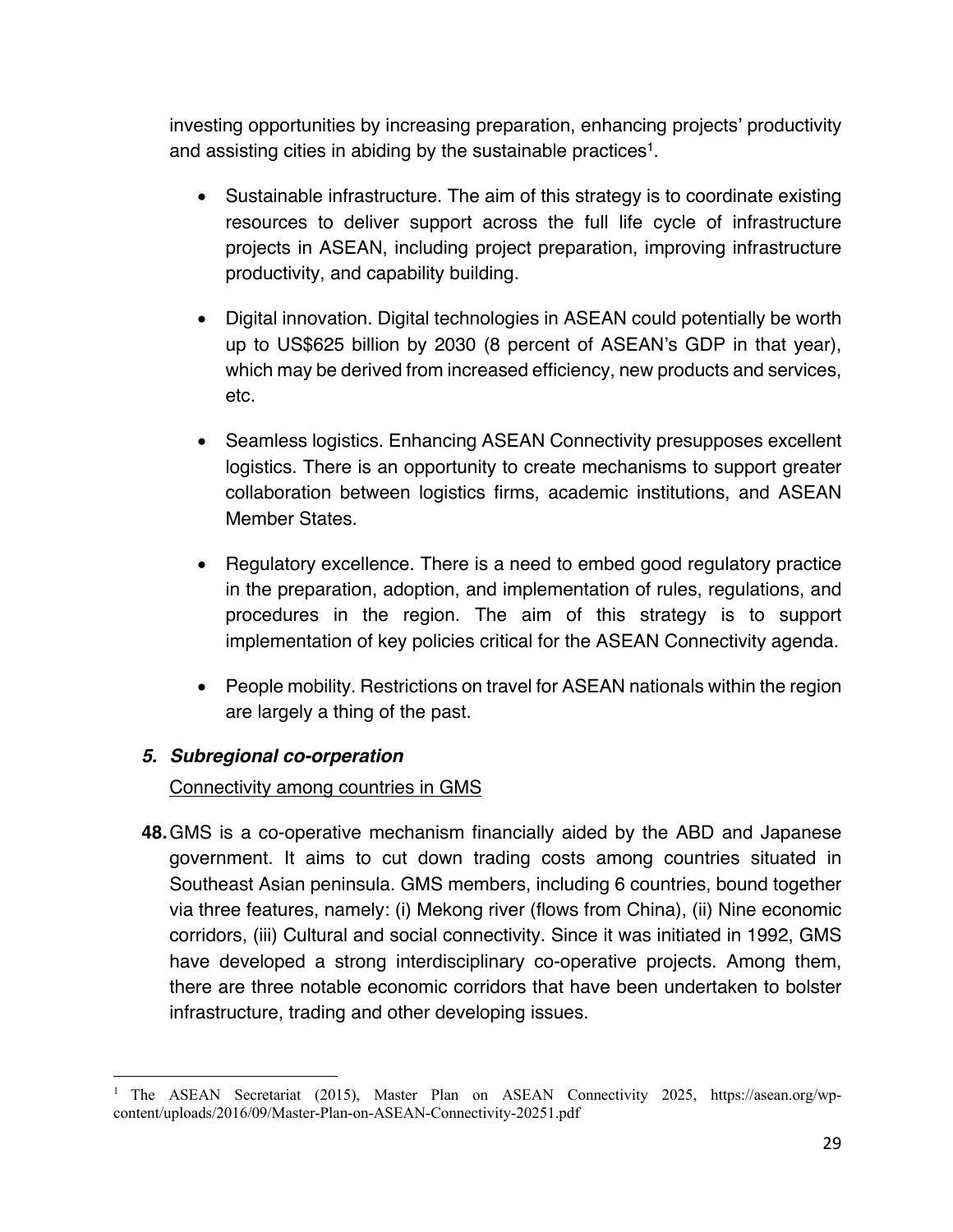- The North-South Economic Corridor (NSEC)<sup>1</sup>. The North-South Economic Corridor involves three routes along the north to south axis of the GMS geography: (i) The Western Subcorridor: Kunming (PRC) – Chiang Rai (Thailand) – Bangkok (Thailand) via LAO PDR or Myanmar; (ii) The Central Subcorridor: Kunming (PRC) – Ha Noi (Viet Nam) – Hai Phong (Viet Nam) which connects to the existing Highway No. 1 running from the northern to the southern part of Viet Nam (iii) The Eastern Subcorridor: Nanning (PRC) – Ha Noi (Viet Nam) via the Youyi Pass or Fangchenggang (PRC) – Dongxing (PRC) – Mong Cai (Viet Nam) route.
- The East-West Economic Corridor links important commercial areas including2. GMS Ministers have endorsed the recommendation of the ADB to extend the western end of EWEC to Yangon–Thilawa in Myanmar, using the Myawaddy–Kawkareik–Eindu–Hpa-An–Thaton–Kyaikto–Payagi– Bago–Yangon–Thilawa route, with a possible extension to Pathein<sup>3</sup>.
- The Southern Economic Corridor (SEC)<sup>4</sup>. This vital passageway links Cambodia with six provinces in Thailand, including Bangkok, four regions in Viet Nam, including Ho Chi Minh City, and six provinces in Lao People's Democratic Republic (Lao PDR).

## Mekong – Japan co-operation

- **49.**So far, Mekong Japan co-operation has successfully organized nine Summits since 2009. These discussions have pushed for joint statements to reaffirm the strategic partnership, and especially, the "Tokyo strategy". This elaborative cooperating plan was amended many times. However, its ultimate goals of obtaining the high quality and sustainable development for all country members, has been sustained. In order to meet expected result, Mekong – Japan pointed out fields of co-operation:
	- Promoting industrial infrastructure and enhancing physical connectivity between countries inside the Mekong subregion and other regions;

<sup>&</sup>lt;sup>1</sup> Greater Mekong Subregion (2017), "Economic Corridors in the Greater Mekong Subregion", last updated: 25 August 2017, available at https://greatermekong.org/content/economic-corridors-in-the-greater-mekong-subregion

<sup>2</sup> Greater Mekong Subregion (2017), "Economic Corridors in the Greater Mekong Subregion", **l**ast **u**pdated: 25 August 2017, available at https://greatermekong.org/content/economic-corridors-in-the-greater-mekong-subregion

<sup>3</sup> Greater Mekong Subregion (2017), "Economic Corridors in the Greater Mekong Subregion", **l**ast **u**pdated: 25 August 2017, available at https://greatermekong.org/content/economic-corridors-in-the-greater-mekong-subregion

<sup>4</sup> Greater Mekong Subregion (2017), "Economic Corridors in the Greater Mekong Subregion", **l**ast **u**pdated: 25 August 2017, available at https://greatermekong.org/content/economic-corridors-in-the-greater-mekong-subregion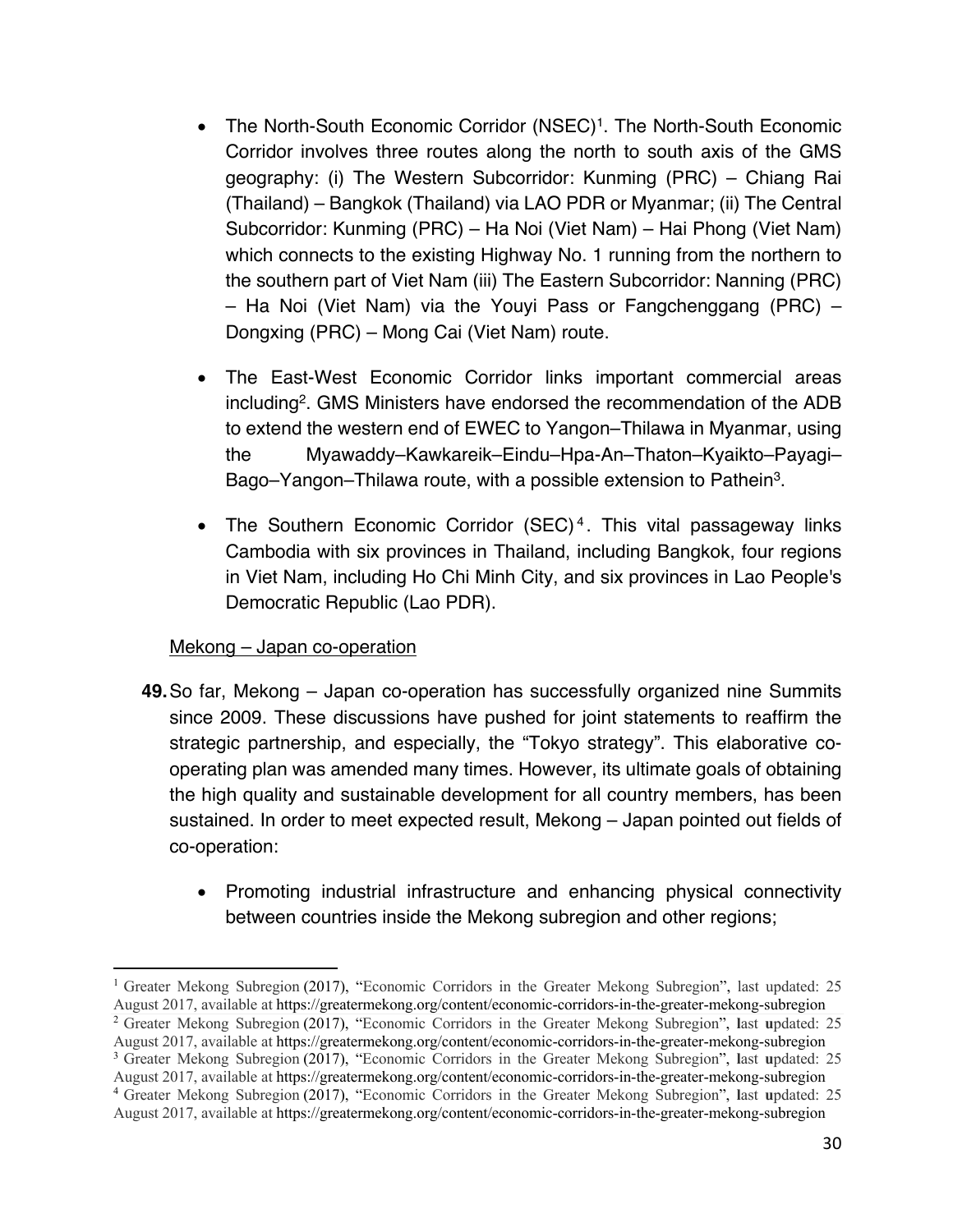- Boosting industry sectors and the regional value chains, improving human capital and enhancing economic, institutional, people-to-people connectivity;
- Sustainably develop toward "Green Mekong" outlook;
- Incorporating the Mekong Japan co-operation and other co-operative mechanism and international organizations.

#### Connectivity under LMC

**50.**Until now, there have been at least 10 multilateral co-operation mechanisms tackling the Mekong river's economic, political and social problems. However, these mechanisms contained several limitations when it came to managing the water resource offered by Mekong river, which was firstly initiated by Thailand in 2012 then spurred up by China in the 17th ASEAN Summit in 2014, Lancang – Mekong Co-operation (LMC) received high expectation and consensus from six countries sharing the Mekong river, namely China, Myanmar, Thailand, Laos, Cambodia and Viet Nam. LMC is characterized by three pillars: Politic and security, Economic and sustainable development and Cultural and social exchanges.

**51.**Among them, LMC emphasizes 5 co-operative objectives:

- Managing water resource;
- Promoting connectivity among 6 countries in the bloc;
- Expanding production capacity;
- Increasing cross-border economic co-operation;
- Encouraging agricultural co-operation and fighting against poverty.
- **52.**Having coordinate a pioneering response to foster the LMC, China substantialy influences this mechanism. China's alacrity provided a helping hand in hastening the institutionalization of activities under LMC. By way of illustration, the LMC Foreign Ministers' Meeting has, so far, convened three time since November, 2015. Under the scope of this meeting is a working panel of senior officers organized by country members' Ministry of Foreign. Notably, in the 2nd LMC Senior Officers Meeting held in Cambodia, 2018, 6 country members arrived at a common consensus on critical problems such as: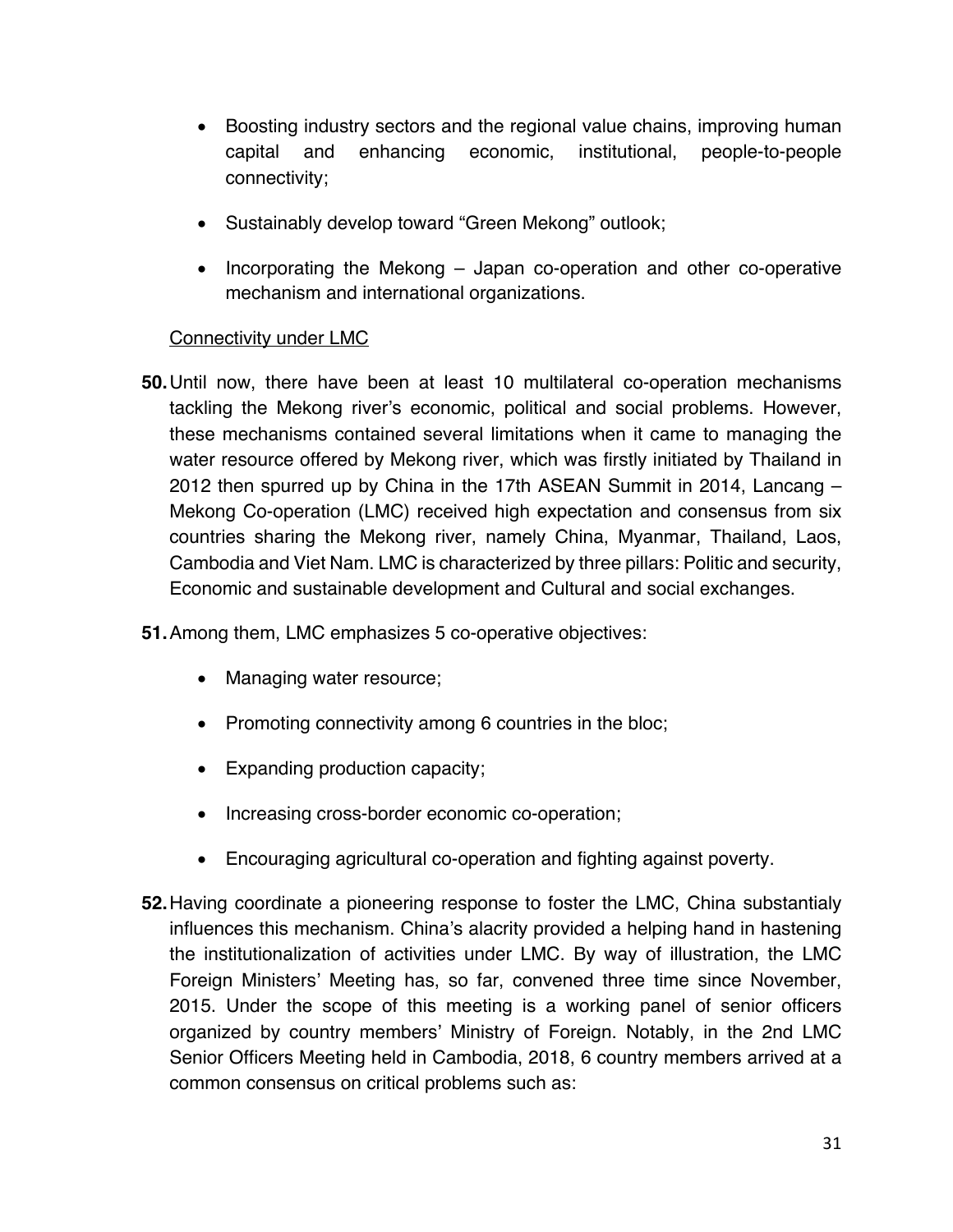- Adopting Five years Plan of Action (2018 2022) ;
- Fostering institutional co-operation;
- Upgrading sustainable development;
- Reaching consensus on the vital role of LMC as an impetus to carrying out the BRI.

## Pan – Tonkin Gulf economic co-operation

**53.**China launched Pan – Tokin Gulf economic co-operation, an initiative introduced by a leader of Zhuang autonomous region as a part of "One axis, two wings" in July, 2006. The gulf co-operation aims to pursue a regional co-operation mechanism, provide leverage over the comprehensive development of marine transport, promote industrial connectivity and growth of coastal cities. These goals have been elaborated in Pan – Tokin Gulf economic co-operation forum organized annually since 2006, yet the mechanism has not been effectively carried out and demonstrates several limitations. Thereby, in order to increase efficiency, Pan – Tokin gulf co-operation is commonly regarded as a part of BRI. For instance, in the 10th forum, delegators significantly emphasized the importance of collaboration on the building of transport route connecting the Kunming and Nanning provinces of China with Singapore.

# *Co-operating on regional connectivity under the scope of projects: SKRL Singapore – Kunming rail link*

- **54.**With the intention of connecting six countries in Mekong subregion, including Singapore, Malaysia, Thailand, Myanmar, Cambodia and Vietnam, Singapore, Kunming rail link is an ambitious and critical component of China's infrastructural project in Southeast Asia. This 6617 kilometers long railroad system will start from Singapore and run through Malay peninsula, directly entering Thailand's interior. Thereat, it will divide into two lines, one going to Cambodia and Vietnam, the other going to Laos. At the moment, the line going through Vietnam is under good process, but there are several missing link connecting Kunming (China) – Vientiane (Laos) and Kunming (China) – Mandalay (Myanmar)
- **55.**Connectivity initiatives between ASEAN and partners (Japan, China) signals opportunities to further incorporate the BRI launched by China. The BRI projects in which Vietnam is involved is both highly relevant and promotes the priorities that Vietnam has committed to ASEAN (within the framework of MPAC 2025 ) and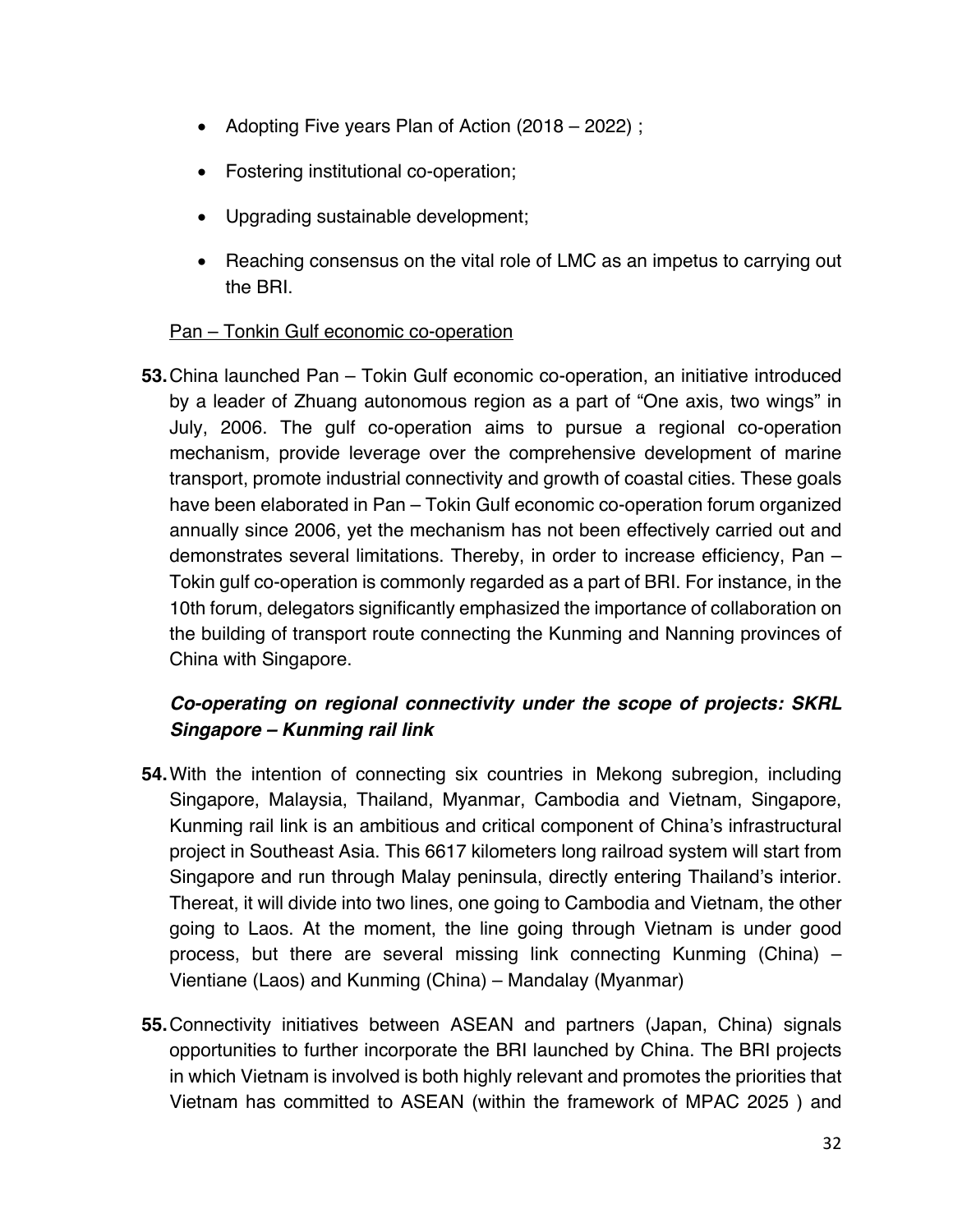GMS (connecting East-West Economic Corridor). Vietnam, with its critical political geography as an important gateway between China and Southeast Asian region, will promote the unification and deepen the cooperation among partnership countries. Specifically, the east corridor of GMS connectivity, east and west axes of GMS, MPAC 2025, North – South corridor under China – ASEAN connectivity will be unlocked.

- The focus of these previous projects remains on road transports and investment activities with regards to high-speed railroad are still modest. This reality is the result of the infrastructural incompatibility among countries under these initiatives. As an example, Vietnam is a critical connecting point under the SKRL cooperation, yet at the same time its the railroad system uses the narrow tracking gauge, whose width is under 1000mm. Meanwhile, railroad projects carried out by Chinese contractors require standard tracking gauge. Furthermore, the capital for these projects is mostly funded by World Bank and remains limited. Especially in the case of Vietnam, the construction of highspeed railroad running along the length of Vietnam will cost 58.7 billion USD, thus relying solely on capital from the World Bank might not be enough to meet demands<sup>1</sup>.
- With respect to energy co-operation, many projects relate to coal-fired electricity plants and renewable energy. However, ASEAN members also tend to expand the contribution of hydropower in their energy structure. Establishing hydropower electricity plants will first require sustainable water resources under the scope of Mekong – Lancang mechanism.
- The financial resource supplied for physical and non-physical connectivity projects cannot meet the burgeoning demand in Southeast Asia region. Therefore, it is essential to set up a channel of capital inflow so that governments can assuage the acceleration of government debt and avoid collapsing the national debt ceiling. Under this context, the capital supplement to private sectors suggested by AIIB should be taken into account.

<sup>1</sup> Vietnamnet (2018), "Nearly US\$60 bn. of North-South railway", August 28, available at http://vietnamnet.vn/vn/thoi-su/an-toan-giao-thong/gan-60-ty-usd-lam-duong-sat-bac-nam-toc-do-nhu-di-may-bay-473733.html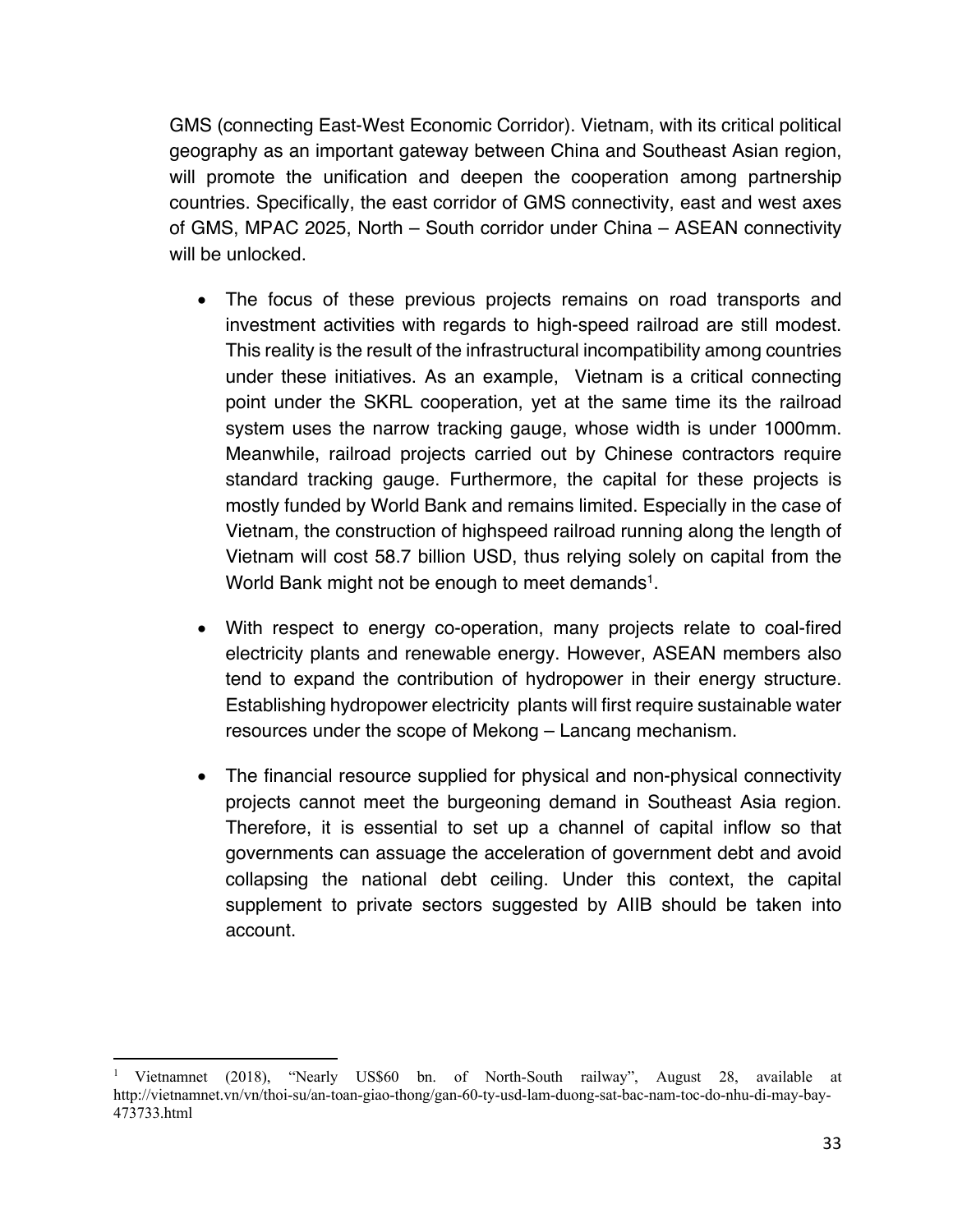- Sub-regional initiatives related to infrastructural and institutional connectivity should be assigned higher priority so as to promote cooperation and regional unification.
- As initiatives spearheaded by Japan often emphasize the quality infrastructure, a goal that is not shared by members in ASEAN, Chinese capital under BRI can be regarded as a major supplementary cooperation with not only Vietnam, but also the other countries in the region.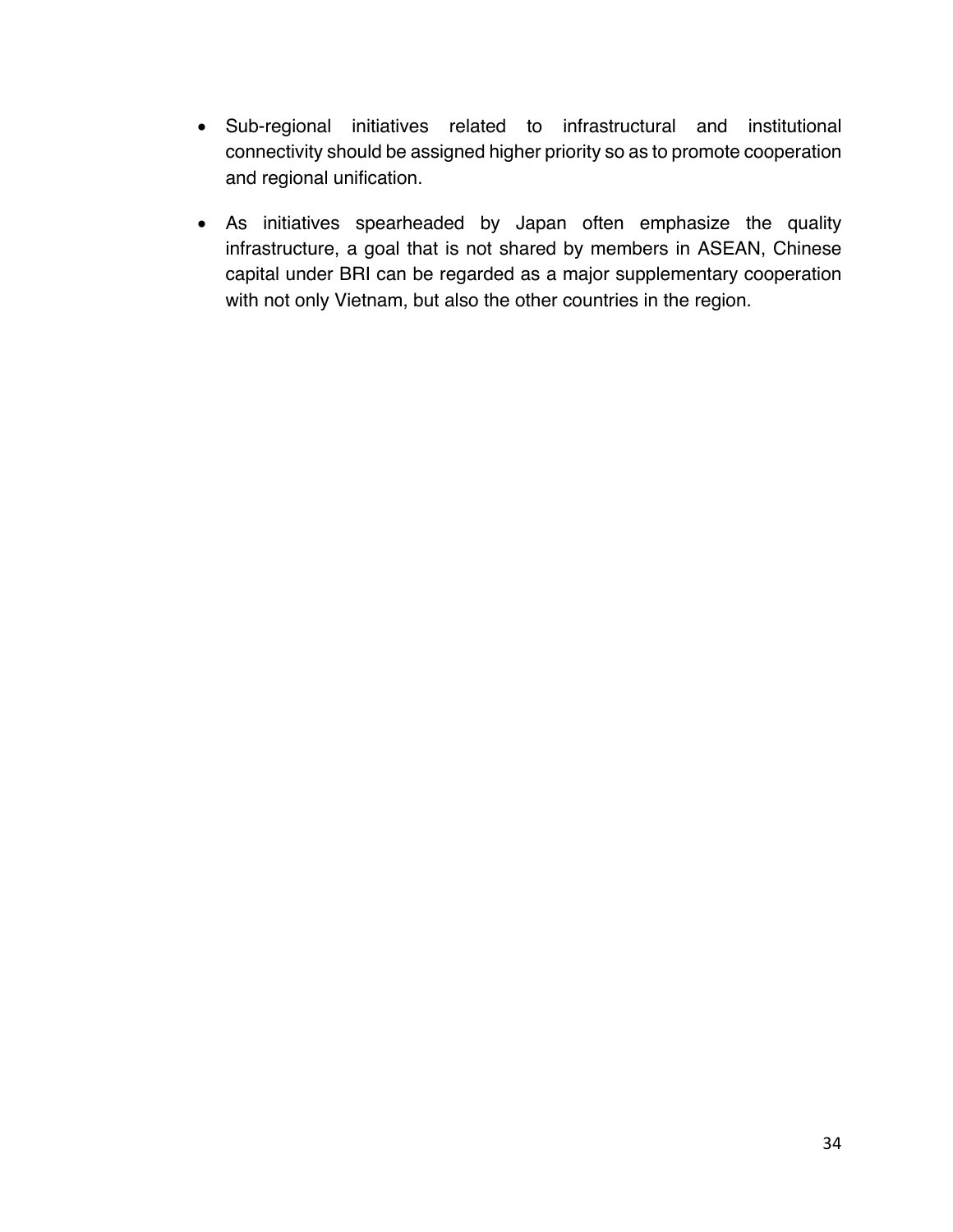# **III. Selected Case Studies**

- **56.**Three focal economic zones (FEZs) are formed such that economic activities in general and production and processing of exported goods in particular are concentrated. The northern FEZ is the second most important economic cluster, covering Ha Noi, Hai Phong city, and Quang Ninh province. Trade flows mainly through primary international gateways (Hai Phong port and Noi Bai airport) and international gateways (inland borders in Lang Son and Lao Cai). These gateways cover a considerable portion of trade, in particular to and from mainland China. There are three main corridors within this region: the Ha Noi – Hai Phong corridor (road and railway), the Ha Noi – Lao Cai corridor (road and railway) and the Ha Noi – Lang Son corridor (road and railway)<sup>1</sup>.
- **57.**Lao Cai, Lang Son and Quang Ninh are border provinces that have developed a strong cross-border economic relationship with China. These border provinces are not only a crucial gateway facilitating economic collaboration but also an important component of the mechanism established under the GMS. Hence, for the past ten years, these regions have witnessed a great "density" of co-operative initiatives proposed by both countries.
- **58.**The national case studies are as follows:
	- (1) Two Corridors, One Economic Belt Initiative including (i) commerce, (ii) investment, (iii) technology, (iv) tourism, (v) sustainable exploitation resource in Tonkin Gulf, (vi) cross-border economic collaboration and (vii) on-road and off-road transport. In this case study, we will focus on 8 border economic zones which in Lao Cai, Cao Bang, Lang Son, and Quang Ninh province.
	- (2) Dong Dang Hanoi Railway project
	- (3) Hai Phong Hanoi Railway project
	- (4) Cat Linh Ha Dong elevated railway project

## **A. Two Corridors, One Economic Belt**

**59.**During the official visit of President Xi Jinping to Viet Nam in November 2017, the two countries reached three MoUs related to important economic initiatives,

<sup>&</sup>lt;sup>1</sup> The World Bank (2013), *Trade Facilitation, Value Creation and Competitiveness: Policy Implications for Vietnam's Economic Growth*, July, Hanoi, pp.42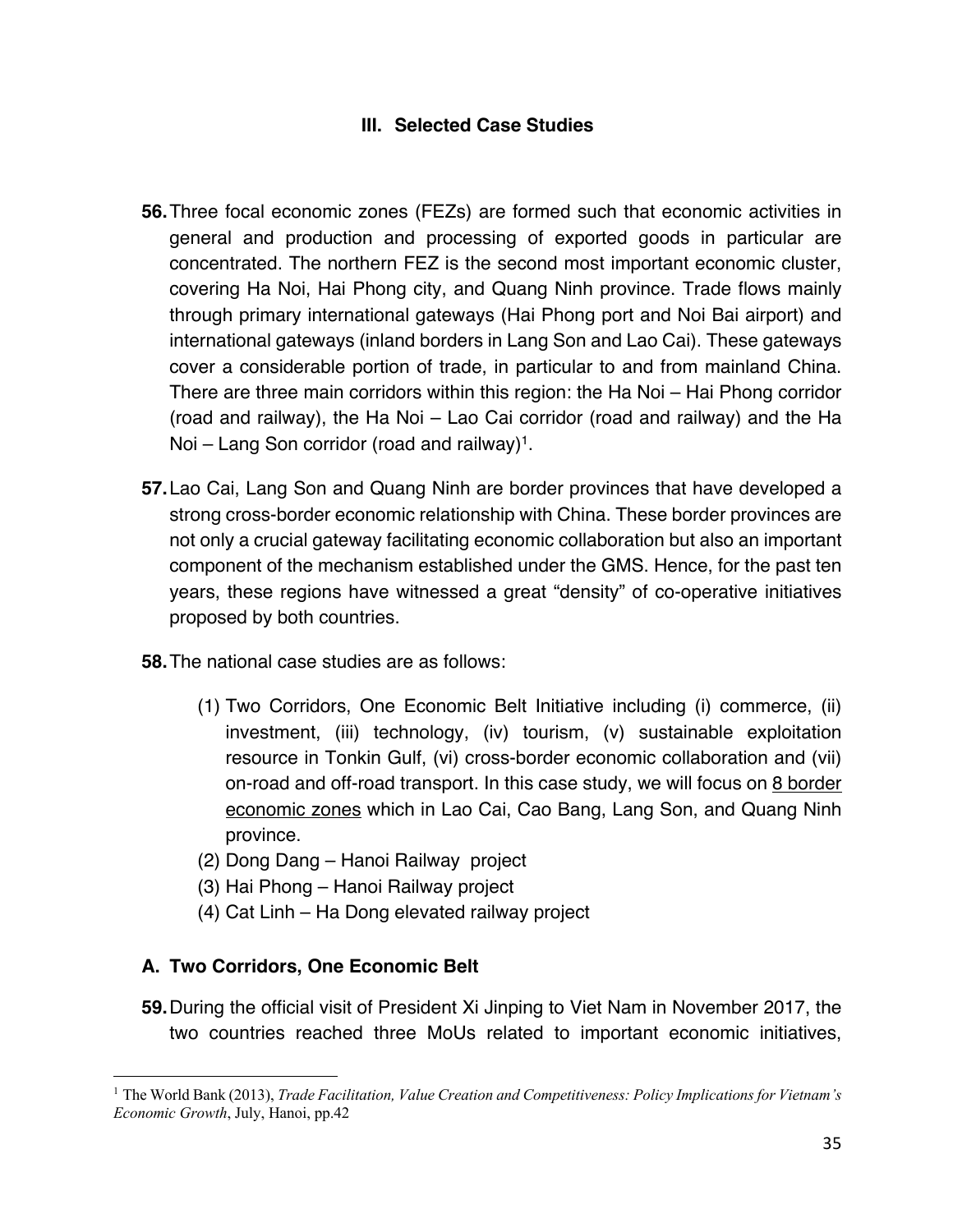including: (i) MOU to promote the link between the "Two Corridors, One Economic Belt" (TCOB) framework with the Belt Road initiative; (ii) MoU on accelerating the negotiation of the framework agreement on the construction of cross-border economic cooperation zones, and (iii) MOU on the List of Projects on Productivity Partnership 20171.

- **60.**In fact, TCOB initiative was introduced by former Prime Minister Phan Van Khai when he paid a visit to China in 2004. The two economic corridors are "Kunmin (China) – Lao Cai (Viet Nam) – Hanoi (Viet Nam) – Hai Phong (Viet Nam)" and "Nanning (China) – Lang Son (Viet Nam) – Hanoi (Viet Nam) – Hai Phong (Viet Nam)". As it can be seen, this initiative will be undertaken in 4 provinces in China, namely, Yunnan, Guangxi, Guangdong and Hainan, and 5 provinces in Viet Nam: Lao Cai, Lang Son, Quang Ninh, Ha Noi and Hai Phong.
- **61.**In October, 2004, Vietnam and China set up a board of experts within the framework of the government economic cooperation commission for the purpose of conducting research and building up foundations for TCOB. It was not until November, 2006 that Vietnam and China signed the first agreement on projects related to "Two corridors, one economic belt". The agreement determined cooperation within the free trade area between China - ASEAN with attention to the GMS mechanism.
- **62.**Generally speaking, "Two corridors, one economic belt" is a measure to promote the multi-faceted co-operations including (i) commerce, (ii) investment, (iii) technology, (iv) tourism, (v) sustainable exploitation of resource in Tonkin Gulf, (vi) cross-border economic collaboration and (vii) on-road and off-road transport.
- **63.**Since 2006, Vietnamese Prime Minister has designed and implemented Decisions, namely, No. 98/2008/QĐ-TTg on 11st July, 2008, No.4/2009/QĐ-TTg on 2nd March, 2009 no.343/QĐ-TTg on 13rd March, 2015, to develop corridors and belts. These Decisions clarified key tasks related to foster and carry out corridors and economic such as developing economic centers aligning with the corridors and constructing infrastructure.
- **64.**Speaking of plans about economic development under TCOB, on April 25, 2008, the Prime Minister issued Decision No.52/2008/QD-TTg, approving the Plan on

<sup>1</sup> Nhan Dan Online (2017), "Vietnam - China Joint Statement", November 13, available at http://www.nhandan.com.vn/antuong/item/34704102-tuyen-bo-chung-viet-nam-trung-quoc.html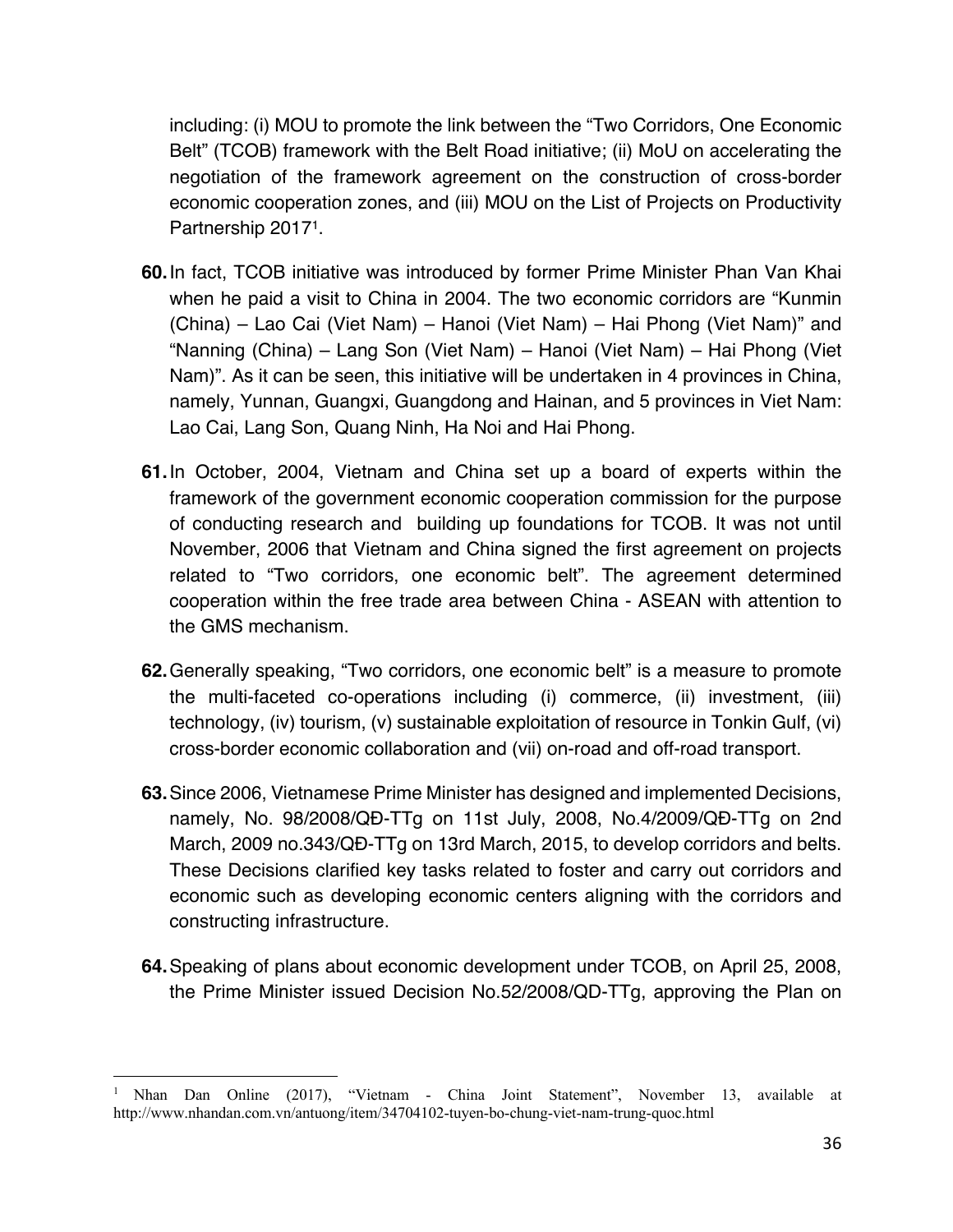the Development of Border Economic Zones up to 20201. With China, Viet Nam has either already developed or plans on developing nine border economic zones in total, including Dong Dang and Chi Ma (Lang Son province); Lao Cai (Lao Cai province), Mong Cai, Bac Phong Sinh and Hoanh Mo – Dong Van (Quang Ninh province), Cao Bang (Cao Bang province), Thanh Thuy (Ha Giang province), and Ma Lu Thang (Lai Chau province), in which Mong Cai, Lao Cai and Lang Son are special zones<sup>2</sup>.

**65.**"Two corridors, one economic belt" co-operation has gradually become an important momentum stimulating cross-border commercial activities, especially in regions along the corridors and belt. Trading activities through border economic zones of the northern border localities have contributed significantly to the trade turnover of the whole economy.

| No.            | <b>Content</b>       | <b>Trade turnover</b> | <b>Proportion in trade turnover</b><br>of all border economic zones |
|----------------|----------------------|-----------------------|---------------------------------------------------------------------|
| 1              | Mong Cai             | 1,267                 | 10.2                                                                |
| $\overline{2}$ | Hoanh Mo - Dong Van  | 44                    | 0.4                                                                 |
| 3              | Bac Phong Sinh       | 311                   | 2.5                                                                 |
| 4              | Dong Dang - Lang Son | 6,061                 | 48.6                                                                |
| 5              | Chi Ma               | 103                   | 0.8                                                                 |
| 6              | Cao Bang             | 190                   | 1.5                                                                 |
| $\overline{7}$ | Thanh Thuy           | 108                   | 0.9                                                                 |
| 8              | Lao Cai              | 550                   | 4.4                                                                 |
|                | <b>Total</b>         | 8,634                 | 69.2                                                                |

**Table. Trade turnover of border economic zones with China 2014** 

**(US\$ mil.)**

Source: Service Economy Department, Ministry of Planning and

**Development** 

<sup>1</sup> Viet Nam Border (2014), "Planning on development of Vietnam's border gate economic zones by 2020", June 9, available at http://bienphongvietnam.vn/cong-tac-bien-phong/kiem-soat-xuat-nhap-canh/1320-sss.html

<sup>&</sup>lt;sup>2</sup> Viet Nam Border (2014), "Planning on development of Vietnam's border gate economic zones by 2020", June 9, available at http://bienphongvietnam.vn/cong-tac-bien-phong/kiem-soat-xuat-nhap-canh/1320-sss.html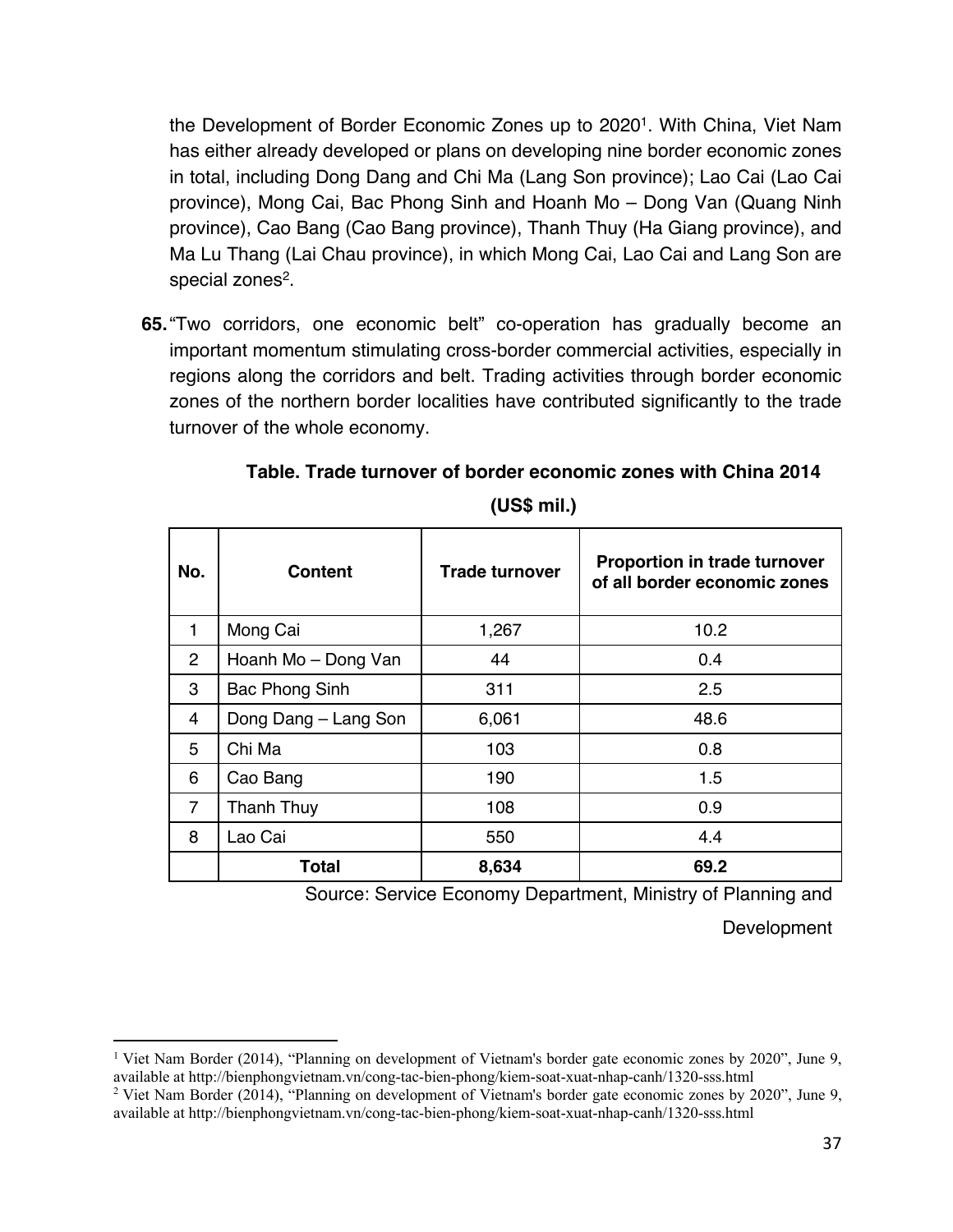**66.**According to the Northern Border Provinces Statistics Office, the total export turnover (for all markets) of the localities increased from US\$2.97 billion in 2010 to US\$ 3.65 billion in 2015, with an average growth rate of 4.2% per year for the 2011-2015 period. Quang Ninh, Lang Son and Lao Cai had the highest export values.

| No.            | <b>Localities</b>    | 2010    | 2011    | 2012    | 2013    | 2014    | 2015    | Average<br>2011-2015<br>(%) |
|----------------|----------------------|---------|---------|---------|---------|---------|---------|-----------------------------|
| 1              | Lai Chau             | 4.0     | 4.1     | 5.9     | 4.6     | 5.6     | 6.2     | 9.2                         |
| $\overline{2}$ | Lao Cai              | 135.0   | 341.8   | 205.6   | 407.8   | 341.3   | 387.7   | 23.5                        |
| 3              | Dien Bien            | 8.5     | 10.3    | 13.9    | 18.6    | 24.1    | 22.8    | 21.8                        |
| 4              | Ha Giang             | 10.5    | 29.0    | 30.2    | 28.4    | 30.5    | 30.6    | 23.9                        |
| 5              | Cao Bang             | 3.7     | 53.4    | 11.1    | 11.3    | 12.7    | 3.6     | $-0.5$                      |
| 6              | Lang Son             | 724     | 970     | 995     | 1,306   | 1,479   | 1,633   | 17.7                        |
| $\overline{7}$ | Quang<br><b>Ninh</b> | 2,088   | 2,264   | 1,814   | 1,929   | 1,939   | 1,564   | $-5.6$                      |
|                | Total                | 2,973.7 | 3,672.6 | 3,075.7 | 3,705.7 | 3,832.2 | 3,647.9 | 4.2                         |

**Table. Export values of Northern border localities 2010-2015 (US\$mil.)**

Source: Statistical Year Book of Localities in 2015

**67.**Cross border trade between Viet Nam and China bolstered up the local economy and tackled the employment issue. Statistics on border trade between Viet Namese and Chinese localities (according to the Ministry of Industry and Trade) showed strong growth in activities between the two sides. The total value of goods passing the Viet Nam-China border has grown by an average of 32% over the past ten years, accounting for 31.25% of total bilateral trade volume in the same period. Goods were mainly concentrated in Lao Cai, Lang Son and Quang Ninh. Border trade between Viet Nam and China has helped to consume a large quantity of Viet Namese agricultural products. At the moment, the Chinese market accounts for a large proportion of Viet Nam's agricultural exports, such as cassava (90%), rice (40%), rubber (50%). Statistics from the Border and Mountain Trade Department, MOIT showed that the proportion of border trade between the two countries' trade accounted for about 30 percent of bilateral trade. The trade turnover in 2016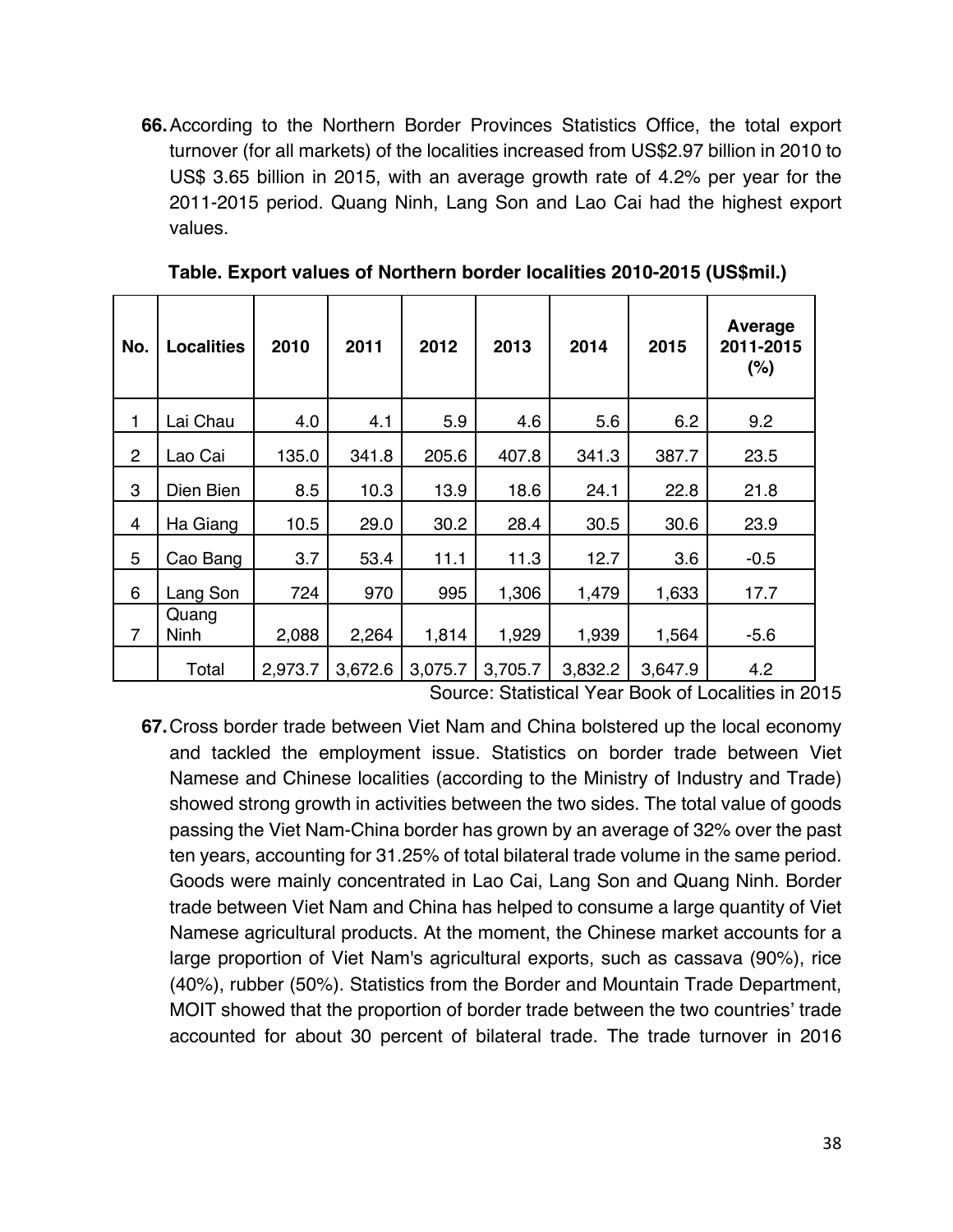between Viet Nam and Guangxi reached over US\$25 billion (25% of total trade turnover of the two countries), while total investments reached US\$524 million<sup>1</sup>.

- **68.**Cross border trade helped Viet Nam promote the industrialization and modernization process. Just before travelling to China to attend the forum on Belt and Road Initiative in May 2017, Mr.Tran Dai Quang, Viet Nam's Former President, answered Xinhua News Agency: "Viet Nam supports initiatives and efforts to foster economic links and regional connectivity for shared benefits of nations. We hope the forum will open up economic links and cooperation opportunities for nations and regions"2. He also hailed the positive effects of linking China's Belt and Road Initiative with Viet Nam's "Two corridors, One Economic Belt'' plan to boost his nation's industrialization and modernization3.
- **69.**The central government declared that the close development of economic cooperation and the maintenance of a stable environment with China is a form of public good that is important to the border localities, creating policy consensus and the support from local authorities for other central policies. The leaders of Guangxi, Yunnan or Guangdong have regularly met the leaders of Viet Nam. For example, in February 2017, Mr. Nguyen Xuan Phuc, Viet Nam's Prime Minister met the Party Secretary of the Guangxi Zhuang Autonomous Region in the spring exchange program with four border localities of Viet Nam including Quang Ninh, Lang Son, Cao Bang, and Ha Giang4.
- **70.** Improving the exploitation and conservation of natural resources in Tokin gulf.

# **B. Nanning – Pingxiang (Friendship Pass) – Dong Dang – Hanoi Railway**

**71.**Nanning – Pingxiang (Friendship Pass) – Dong Dang – Hanoi Railway. The expansion of the Nanning-Pingxiang section of China was initially incorporated into the "13th Five-Year Plan" for the development of national railways, with construction beginning in 2017. The Hanoi – Lang Son section in Viet Nam has

<sup>&</sup>lt;sup>1</sup> VGP News (2017), "The Prime Minister wishes to promote cooperation in four border provinces of Vietnam with Guangxi and China", February 10, available at http://baochinhphu.vn/Tin-noi-bat/Thu-tuong-mong-muon-thuc-dayhop-tac-4-tinh-bien-gioi-VN-voi-Quang-Tay-Trung-Quoc/298451.vgp

<sup>&</sup>lt;sup>2</sup> Interview: Vietnamese President looks forward to Belt and Road forum in China, http://www.xinhuanet.com/english/2017-05/11/c\_136273962.htm

<sup>3</sup> Interview: Vietnamese President looks forward to Belt and Road forum in China, http://www.xinhuanet.com/english/2017-05/11/c\_136273962.htm

<sup>4</sup> See more http://baochinhphu.vn/Tin-noi-bat/Thu-tuong-mong-muon-thuc-day-hop-tac-4-tinh-bien-gioi-VN-voi-Quang-Tay-Trung-Quoc/298451.vgp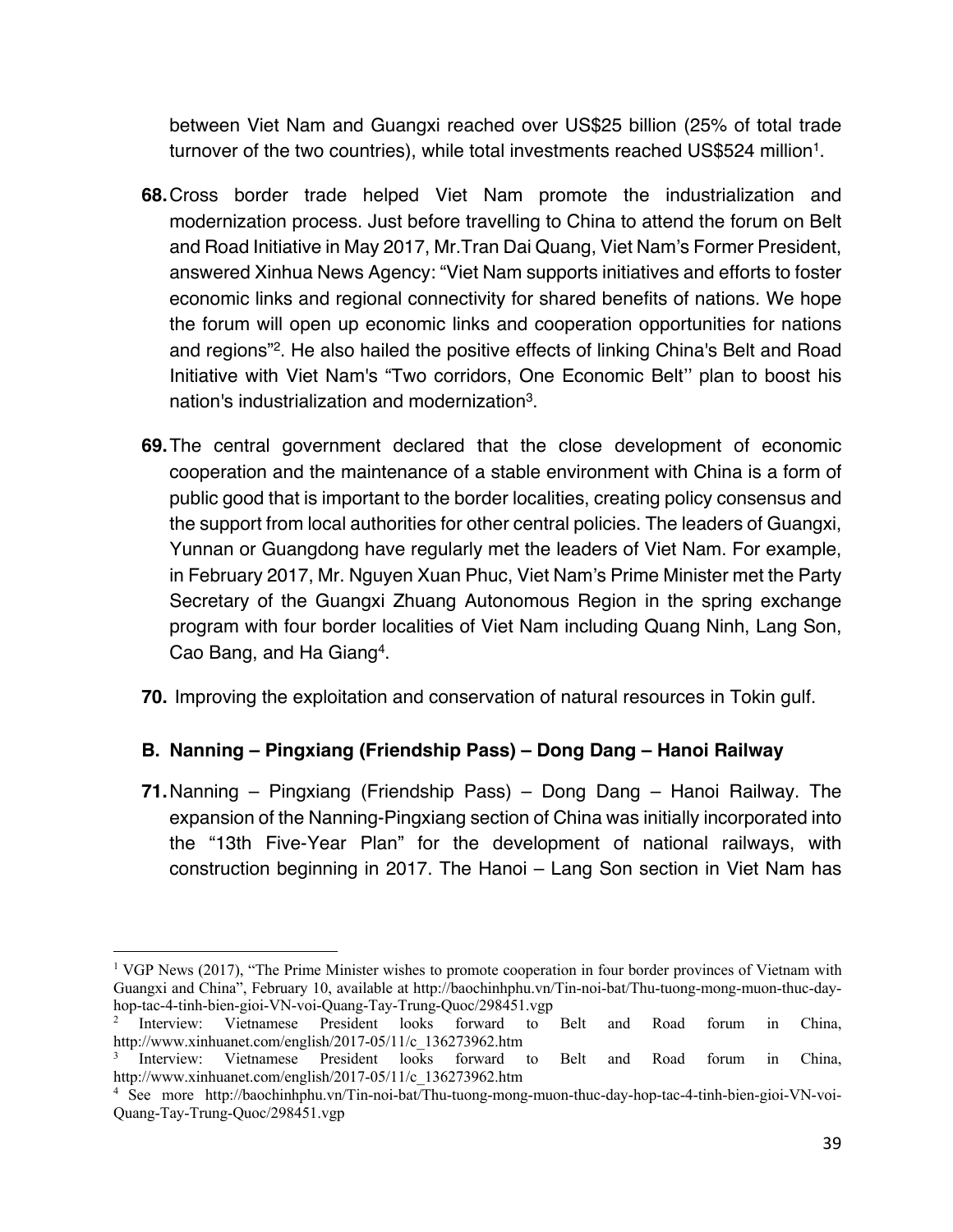been included in the Viet Nam National Railway Network plan and will be renovated, starting from Yen Vien station, into a 1435mm standard gauge<sup>1</sup>.

- **72.**On 24th July, 2014, Prime Minister issued Decision No. 1210/QĐ-TTg to approve the plan raised by Ministry of Transport to restructure the transporting system and serve the national industrialization and modernization course toward 2020<sup>2</sup>.
- **73.**Ministry of Transport issued Decree No. 744/QĐ-BGTVT to adopt the following plan: "Restructure transporting sector from 2016 to 2020, toward 2025"3. This plan ultimately set the goals of increasing the amount of passenger and quantity cargo in railways to 3.38% and 4,3% respectively.
- **74.**The plan involves renovating and developing the current railway system so as to better contribute to the construction of a national transport system. Working toward this goal, plan: "Restructuring the transport sector from 2016 to 2020, toward 2025" defined developing multimodal transportation as the most critical task.
- **75.**Compared to other modes of transportation in Viet Nam, passenger and cargo transport by railway operates in a minor scale, despite its crucial role. Thereby, it is essential to increase the proportion of passenger and cargo transported by railway. This is a consistent goal of plans and strategies developed by Vietnamese competent authorities. However, the speed of growth of this means of transportation is slow. A World Bank research (2013) show that the road and inland waterway transport are the dominant modes of freight transportation in Viet Nam, it accounts for total 92 percent<sup>4</sup>. In comparison, rail and air sectors only have a minor role. According to statistical numbers published by Ministry of Transport, only 1.14% amount of passengers traveling by train while 95.75% of passengers travelled by road. In comparison to the world, railway sector made up of 30% of transport activity, thirty times larger than that in Viet Nam5. As another notable comparison, while China built 16,000 kilometers worth of high-speed railway and Malaysia, Korea, Japan has 1,650, 2,000 and 19,600 kilometers long double-track

<sup>&</sup>lt;sup>1</sup> MOC (2011), "General planning to build Hanoi Capital to 2030 vision to 2050" pp.11, available at http://www.xaydung.gov.vn/c/document\_library/get\_file?p\_l\_id=49902&folderId=47604&name=16237

<sup>2</sup> See more at https://thuvienphapluat.vn/van-ban/Giao-thong-Van-tai/Quyet-dinh-1210-QD-TTg-2014-Tai-co-caunganh-giao-thong-van-tai-den-2020-240825.aspx

<sup>3</sup> Xem MT (2017), http://www.mt.gov.vn/Images/editor/files/KIM%20CUC/2017/img-328162302.pdf

<sup>4</sup> The World Bank (2013), *Trade Facilitation, Value Creation and Competitiveness: Policy Implications for Vietnam's Economic Growth*, July, Hanoi, pp.45

<sup>5</sup> VOV (2018), "The railway industry needs a 'major surgery'", June 11, available at https://vov.vn/xa-hoi/nganhduong-sat-can-mot-cuoc-dai-phau-772803.vov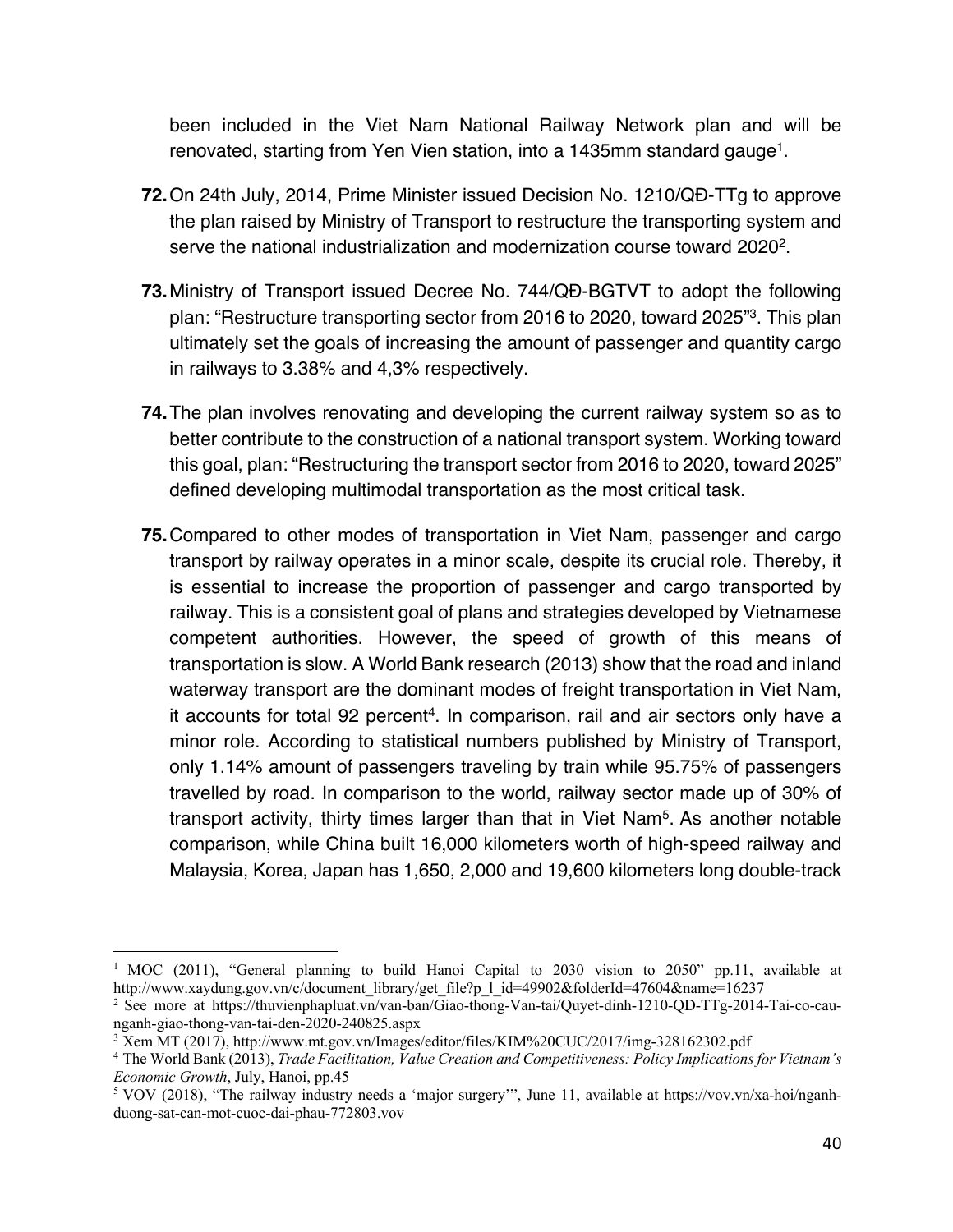electrified railways respectively, Vietnam has not yet constructed double-track railway, let alone other advanced railway systems.

**76.**With the exceptions of standard gauges along the Luu Xa – Kep – Ha Long section and dual gauges along the Gia Lam – Lang Son, Yen Vien – Luu Xa section, the whole railway system will use 1000 mm. No sections are electrified railways. Thus, railway systems in Vietnam still have a lot of room for improvements and investments.



**Firgure. Current status of North – South railway system**

#### **C. Fangchenggang – Dongxing – Hai Phong – Hanoi Railway**

**77.**Fangchenggang – Dongxing – Hai Phong – Hanoi Railway. The Chinese territory was completed in 2017 with the standard 250 km/hour, two-track rails. Departing from Co Bi station, line Hanoi – Hai Phong will be renovated into a double-track railway using 1435mm tracking gauges<sup>1</sup>. Hanoi – Hai Phong is a major section of the Lao Cai – Hanoi – Hai Phong railway planned for the 2020-30 Viet Nam

<sup>1</sup> MOC (2011), "General planning to build Hanoi Capital to 2030 vision to 2050" pp.11, available at http://www.xaydung.gov.vn/c/document\_library/get\_file?p\_l\_id=49902&folderId=47604&name=16237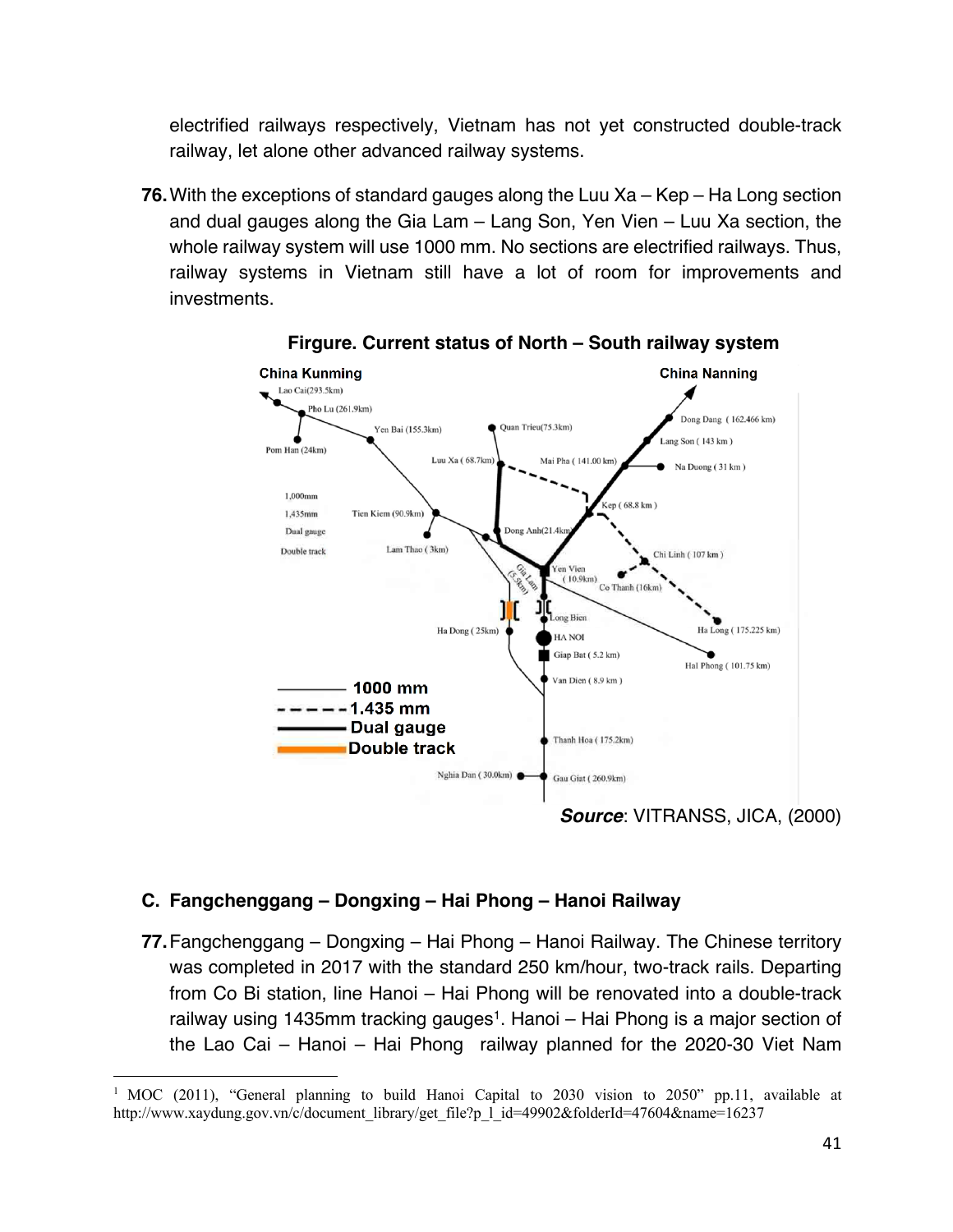strategic railway development plan. This plan was approved by Prime Minister as it was clearly stated in Decision No. 1436/QĐ-TTg on 10th September, 20091.

- **78.**Strategy to develop logistic services until 2020, toward 2030 highlighted the role of international co-operation on developing railway, especially among countries who are member of Organization for Co-operation of Railways. Besides, this strategy promoted the participation of Viet Nam in developing trans-pacific railways and set higher priority to enhancing the transportation capacity on the Hai Phong – Lao Cai line2.
- **79.**The railway line Hanoi Hai Phong serves as an engine for stimulating the economic and social development of Mekon subregion, which spans between Yunnan, China and Hai Phong, Viet Nam.

# **D. Cat Linh – Ha Dong elevated railway**

- **80.**During the visit of Former President Tran Dai Quang at the Belt and Road Summit held in Beijing in May 2017, the two countries signed two important projects related to BRI. One is the Cat Linh - Ha Dong railway project that began in 2008. The Cat Linh – Ha Dong elevated section of the Hanoi Metro is financed by China's ODA in accordance with the Framework Agreement signed on 30 May 2008 between the governments of Viet Nam and China. This project is constructed by China Railway Sixth Group Co. Ltd as EPC<sup>3</sup>. The project has a 13-km elevated railway line (from Cat Linh to Ha Dong), with a width of 1.435m and a total of 12 stations. On 10 October 2011, Ministry of Transport commenced the construction of Cat Linh – Ha Dong line. The project has a total investment of US\$552.86 million, including ODA from the government of China and counterpart fund of the Government of Viet Nam.
- **81.**Construction of the Viet Namese capital's first urban railway was meant to run from from 2008 to 2013 at a cost of some US\$552 million with \$419 million in loans from China. Ground was not broken until 2011. Costs were then projected to run to US\$868 million by 2016 with an additional US\$250 million pumped in by Chinese

<sup>1</sup> a see See at the set of the set of the set of the set of the set of the set of the set of the set of the set of the set of the set of the set of the set of the set of the set of the set of the set of the set of the set o

http://vanban.chinhphu.vn/portal/page/portal/chinhphu/hethongvanban?class\_id=1&mode=detail&document\_id=90 564

<sup>2</sup> https://thuvienphapluat.vn/van-ban/Giao-thong-Van-tai/Quyet-dinh-318-QD-TTg-nam-2014-chien-luoc-phat-triendich-vu-van-tai-den-nam-2020-222505.aspx

<sup>3</sup> Nikkei Asian Review (2017), "China's projects in Vietnam earn reputation for poor quality, delays", September 20, available at https://asia.nikkei.com/Politics-Economy/Economy/China-s-projects-in-Vietnam-earn-reputation-forpoor-quality-delays?page=2; http://www.xinhuanet.com/english/2018-09/20/c\_137482233.htm;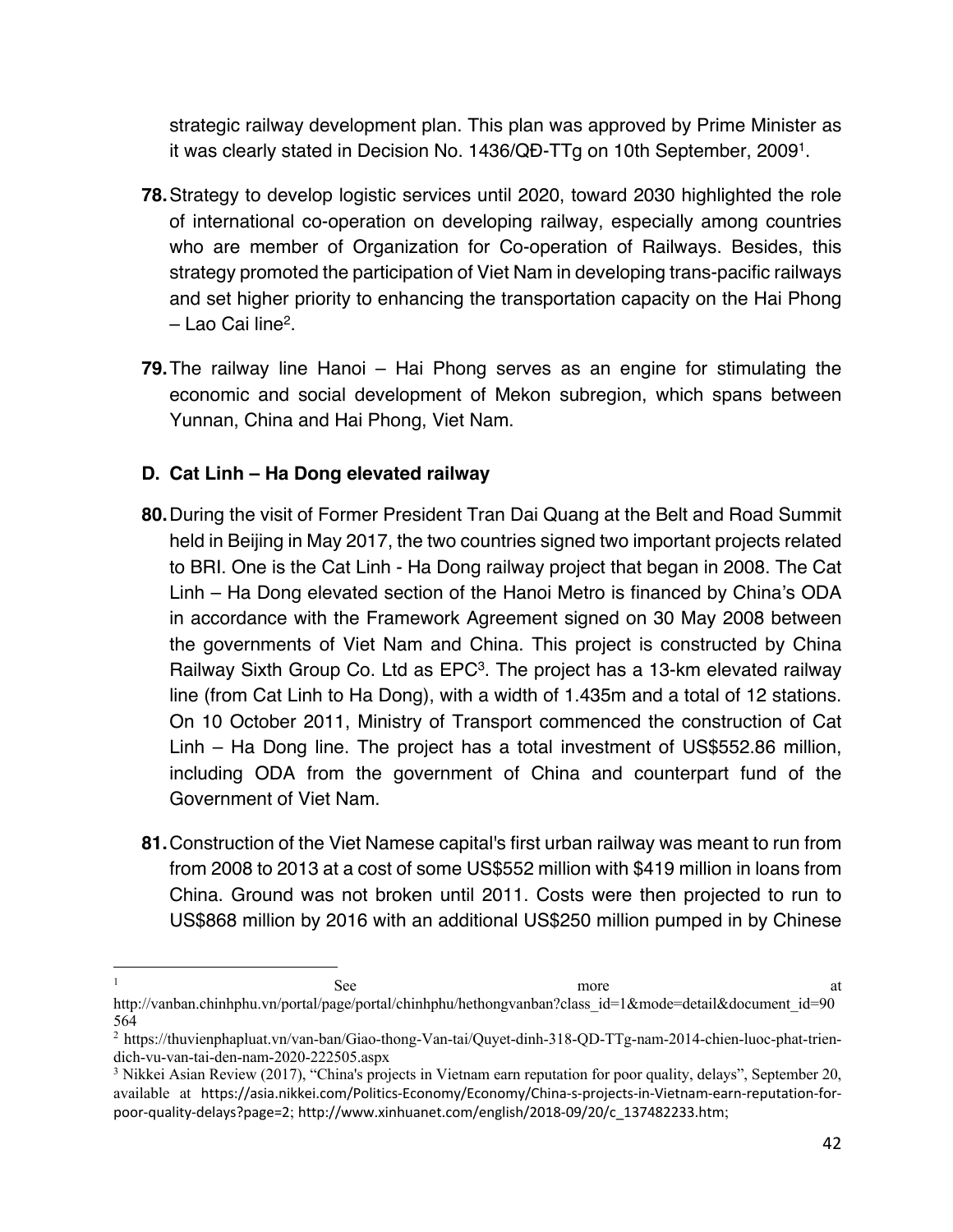lenders<sup>1</sup>. The final disbursement is now due in March, but complicated procedures applied by China Eximbank have hindered the Chinese consortium headed by China Railways Sixth Group. In May 2017, the loan was finalized between the government of Viet Nam and China Eximbank. After three delays, the Chinese EPC pledged to run a pilot on the Cat Linh – Ha Dong line. The elevated railway has since started its trial operation on September 2018. It is scheduled to run on a pilot basis for three to six months before commercial operation2.

<sup>&</sup>lt;sup>1</sup> Nikkei Asian Review (2017), "China's projects in Vietnam earn reputation for poor quality, delays", September 20, available at https://asia.nikkei.com/Politics-Economy/Economy/China-s-projects-in-Vietnam-earn-reputation-forpoor-quality-delays?page=2; http://www.xinhuanet.com/english/2018-09/20/c\_137482233.htm;

**<sup>2</sup>** Jun, Tao and Bui Long (2019), " Feature: China-constructed urban railway in Vietnam on horizon", Xinhua News, June 22, available at http://www.xinhuanet.com/english/2018-09/20/c\_137482233.htm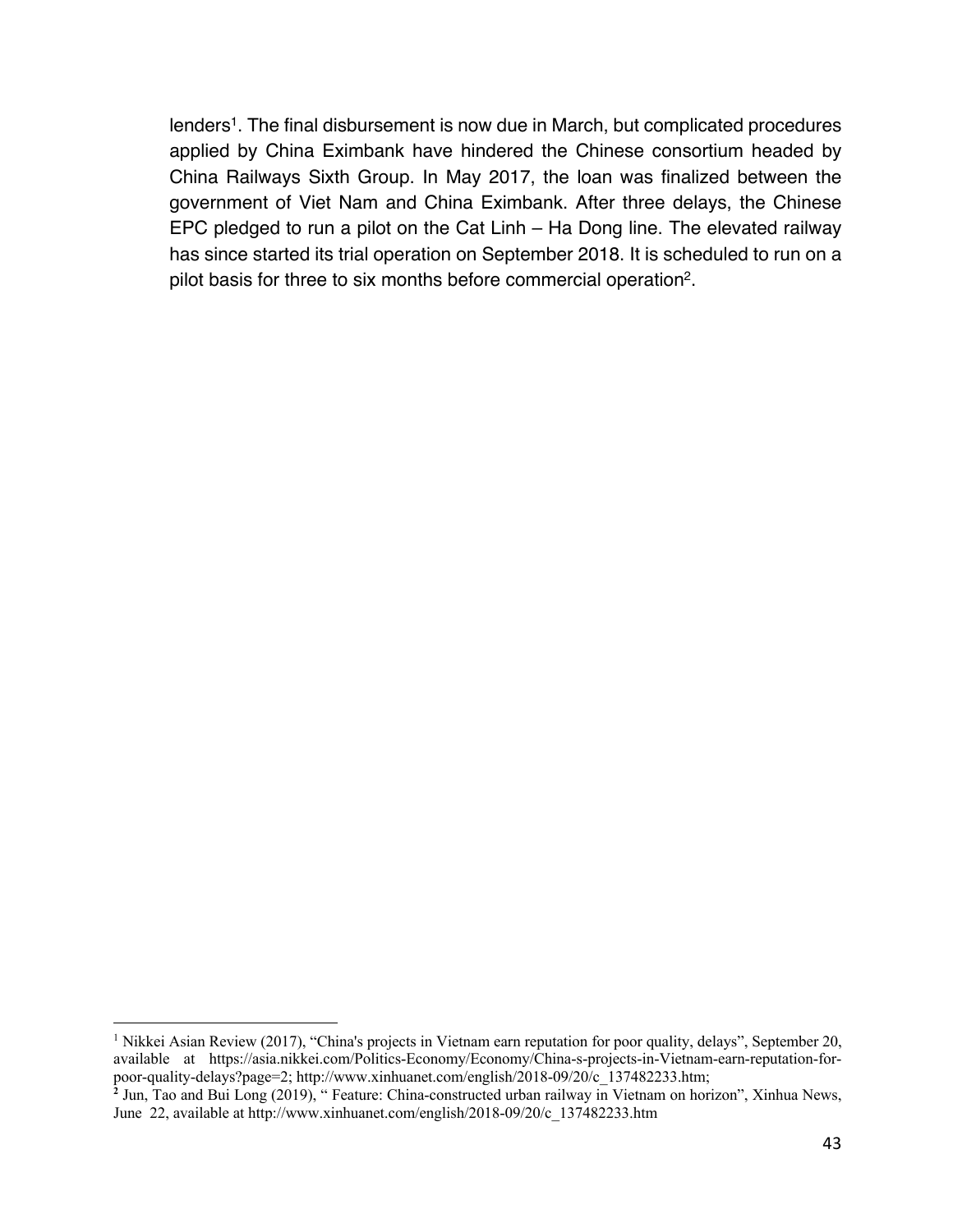# **IV.Evaluations**

# **A. Assessment Indicators**

- **82.**In this report, we will thoroughly examine seven projects, one of which is a TCOB, three of which are railways and the other three are highway projects.
- **83.**As these projects will be studied from an economics perspective with consideration towards inclusive economic growth, we will use several sets of evaluative indicators, namely, (i) GDP growth, (ii) growth in per capita income, (iii) FDI attracting, (iv) custom duties at border gates, (v) the extent of cutting down trading cost (including tax and non-tax). These indicators not only rendering information about economic growth but also represent the positive impacts of the BRI on economic integration.
- **84.**Furthermore, in order to attain a multi-faceted approach, this report will include information collected from interview section with non-governmental stakeholders to understand their opinions about the economic benefits offered by the BRI.
- **85.**To investigate the impact of the BRI on sustainable development, this report will in-corporate the 17 sustainable development goals (SDGs) so as to examine the compatibility between the influences of these seven projects and the 17 SDGs. Furthermore, this report will include interviewed perspectives from nongovernmental stakeholders to point out SDGs that will be directly supported by these projects.

# *1. Two Corridors, One Economic Belt*

**86.**The two corridors, one economic belt is a national action plan toward the 2030 Agenda. Undertaking these projects brings about benefits for Northern provinces in Viet Nam, accompanying national sustainable development goals and infrastructural systems, including:

# SDG1 – Poverty reduction

**87.**Provinces that are involved in dynamic economic exchanges also witnessed high levels of custom duties. Examples include Lang Son (6.4 trillion VND in 2015) and Quang Ninh (14.5 trillion VND in 2015)<sup>1</sup>. Tax revenue is mostly contributed by economic activities in developed regions, yet the tax redistribution is often carried out on a provincial scale (about 85%).Thereby, this substantial financial resource

<sup>&</sup>lt;sup>1</sup> Statistical Yearbooks of Vietnamese provinces 2016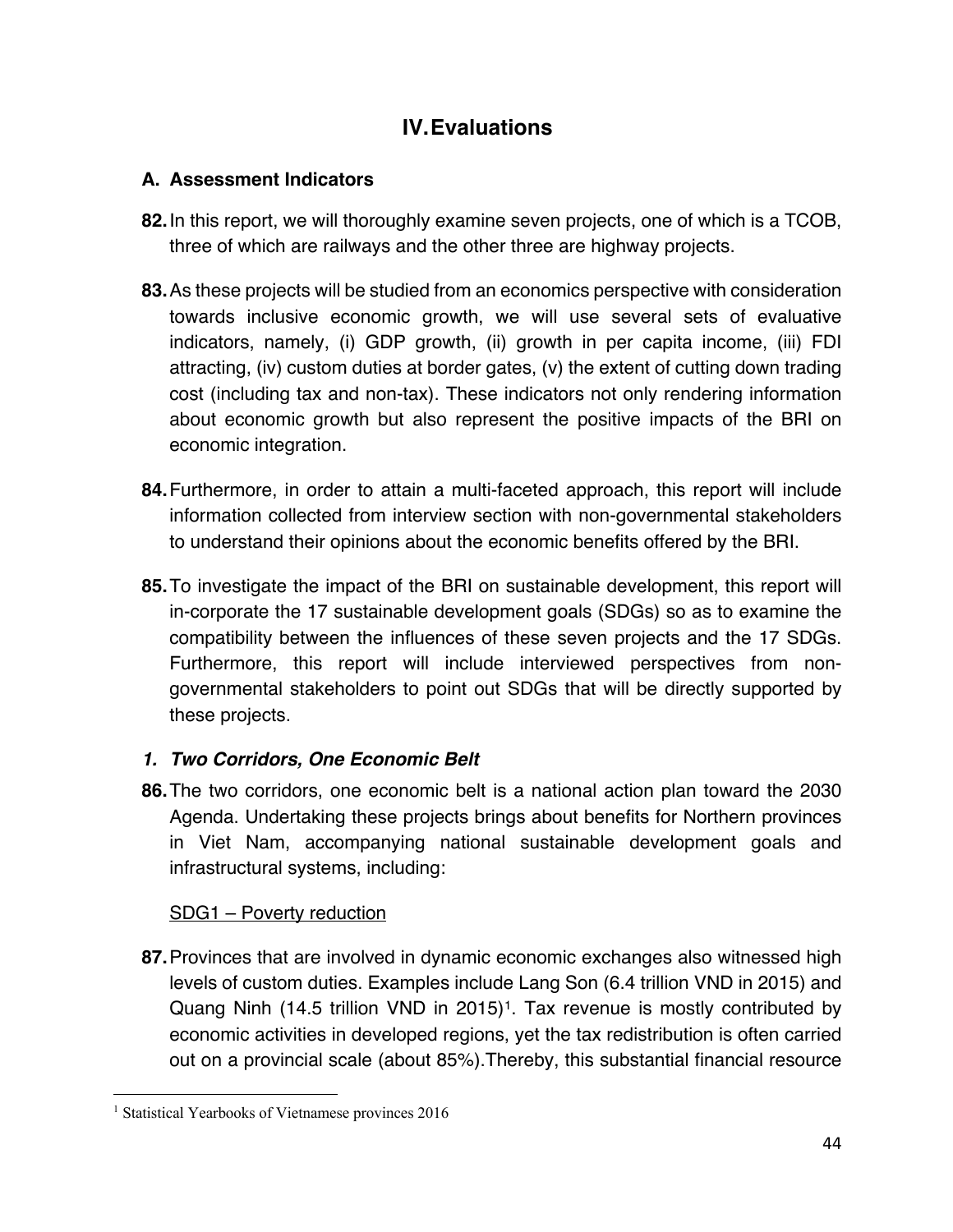responded to burgeoning demands for capital allocated into regional developing projects, especially with regard to mountainous area in Northern Vietnam, and directly improved the communities' living standards. Undeniably, fostering regional co-operation projects will create fundamental support for Vietnamese provinces in the fight against poverty.

**88.**These projects provide assistance in circumventing poverty and bridging the income gap between border provinces and other in-land provinces. Indeed, provinces who have projects under BRI and "Two corridors, one economic belt" have higher per capita income. Lang Son, Lao Cai, Quang Ninh achieved 1,500 USD, 1,900 USD and 3,800 USD per capita income respectively, while provinces such as Dien Bien, Lai Chau, Ha Giang and Cao Bang have yet to exceed 1,000 USD in per capita income<sup>1</sup>.

#### SDG5 – Empowerment

- **89.**The formation of cross-border economic zone, trading facilitation addressed employment problem for female labour related to low-skill jobs.
- **90.**Most northern provinces in Vietnam engaged in economic activities with Chinese partners have a dominant proportion of ethnic minorities in their population structures. For example, Lao Cai is one of the most ethnically diversity province in Viet Nam, home to 25 Vietnamese ethnics. Among them, ethnic minorities account for 64% of Lao Cai's population2. Similarly, Cao Bang and Lang Son have 94% and 85.5% of ethnic minorities in their populations respectively. These provinces, however, are developing regions in Vietnam and so their communities, particularly ethnic minority groups, are still living under indigent conditions. Ethnic minorities have limited access to education and rely on low-income agricultural jobs for their livelihood. Thereby, the introduction of Chinese project in these regions will create opportunities for this group of people to participate in non-agricultural professions. By virtue of it, they can improve income per capita and tackle the current living difficulties.

#### SDG8 – Economic growth

**91.**Bolstering economic growth. For 2011 – 2016 period, Northern provinces witnessed rapid speeds of economic growth due to intensive economic cooperation and commercial activities with China. This swift pace of economic growth

<sup>&</sup>lt;sup>1</sup> Statistical Yearbooks of Vietnamese provinces 2016

<sup>2</sup> The World Bank (2013), *Vietnam Public Expenditure Review (Vol. 5),* Hanoi, June, pp.9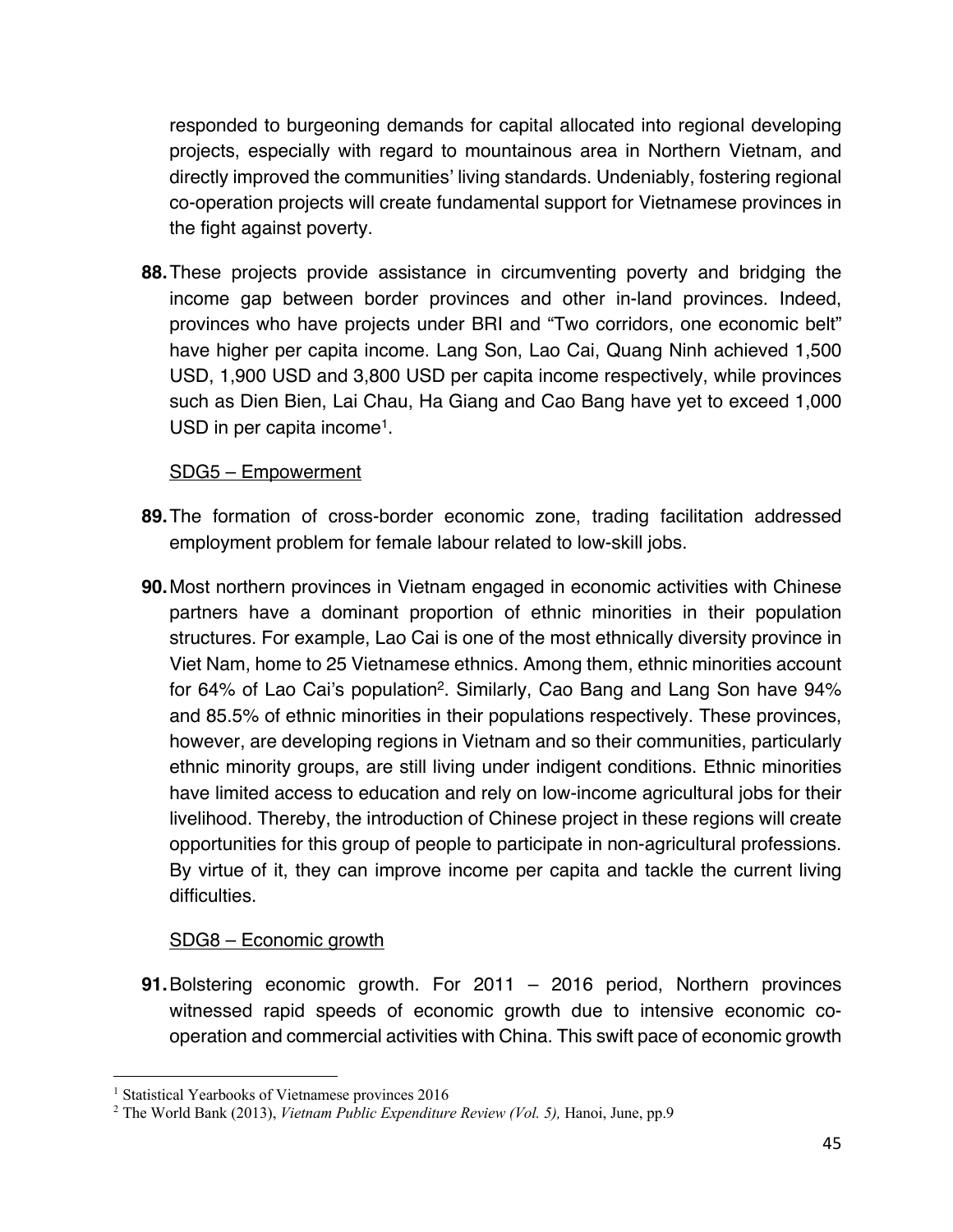increased the economic scales of these provinces relative to provinces that were not as economically involved with China. (This comparison does not include Quang Ninh province because Quang Ninh, at the first place, had a better economic foundation than other provinces)



**Firgue. Northern provinces's GDP in period 2010-2015 (VND bn., current price)**

**92.**On a national scale, Former President Quang hailed the positive effects of linking China's Belt and Road Initiative with Viet Nam's "Two corridors and One economic belt" to boost his nation's industrialization and modernization<sup>1</sup>. Several empirical works have applied CGE models to better understand the impacts of the BRI projects. These state that the allocation of BRI's fund into the development of infrastructure can bolster up the economic growth, boost export activities and increase the national income of country members in ASEAN2.

SDG9 – Build resilient infrastructure, promote inclusive and sustainable industrialization and foster innovation

**93.**The Vietnamese government has been making gradual progress in improving provincial government access to credit financing. In the early 2000s, the government established a Local Development Investment Fund (LDIF) financing framework for provinces to borrow for cost-recovery infrastructure projects. LDIFs have achieved modest success in some provinces.

Source: Statistical Yearbook 2015

<sup>&</sup>lt;sup>1</sup> Xinhua (2017), "Interview: Vietnamese President looks forward to Belt and Road forum in China", May 11, available at http://www.xinhuanet.com/english/2017-05/11/c\_136273962.htm

<sup>&</sup>lt;sup>2</sup> Villafuerte, James (2018), "Understanding the Belt and Road Initiative and Its Impact", Workshop on Understanding and Assessing the Potential Impact of the BRI on the Central Asian Economies, Beijing 24 April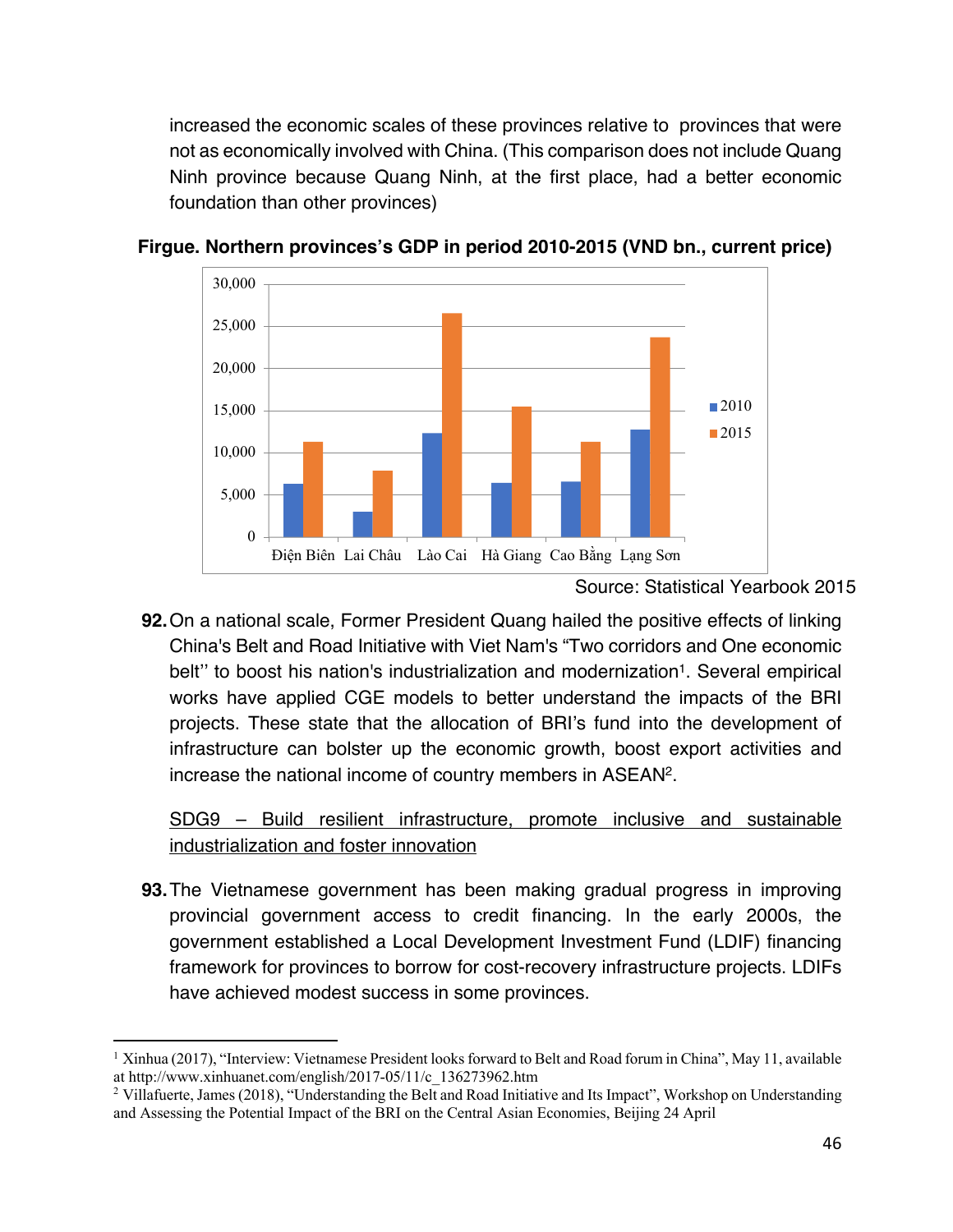- **94.**Meanwhile, the government has passed several laws and issued many regulations authorizing provincial government borrowing since the 2000s. The recent State Budget Law (SBL) of 2015 reflects this shift toward a more enabling framework for subnational borrowing, including a substantial increase in the statutory debt limit compared to the previous regulation.
- **95.**Provincial governments can supplement their ability to undertake capital projects by borrowing as they have the authority to borrow for projects contained in the state budget. Provinces can tap the following sources for loans: (a) the State Treasury for short-term loans not exceeding one year, (b) on-lending from the central government of ODA funding, (c) the Vietnam Development Bank (VDB), (d) state-owned and commercial banks, and (e) bond issues to tap the capital markets.
- **96.**Provincial governments will have to finance a major portion of the infrastructure gap because more than 75 percent of government spending for infrastructure is now the responsibility of the provinces<sup>1</sup>.
- **97.**In Lao Cai, prioritizing investing activities into infrastructure and agriculture, competent authority assigned 24% and 19% of the total of investment budget for the two aforementioned sectors respectively<sup>2</sup>. By the same token, Quang Ninh pumped 29% of its investment budget into infrastructure. However, the required amount capital in Quang Ninh province was not frequently sourced from debt by virtue of PPP method.



**Figure. Composition of Capital Program, Quang Ninh**

<sup>1</sup> The World Bank (2018), *Mobilizing Finance for Local Infrastructure Development in Vietnam: A City Infrastructure Financing Facility*, Hanoi, June, pp.3

<sup>2</sup> The World Bank (2013), *Vietnam Public Expenditure Review (Vol. 5),* Hanoi, June, pp.15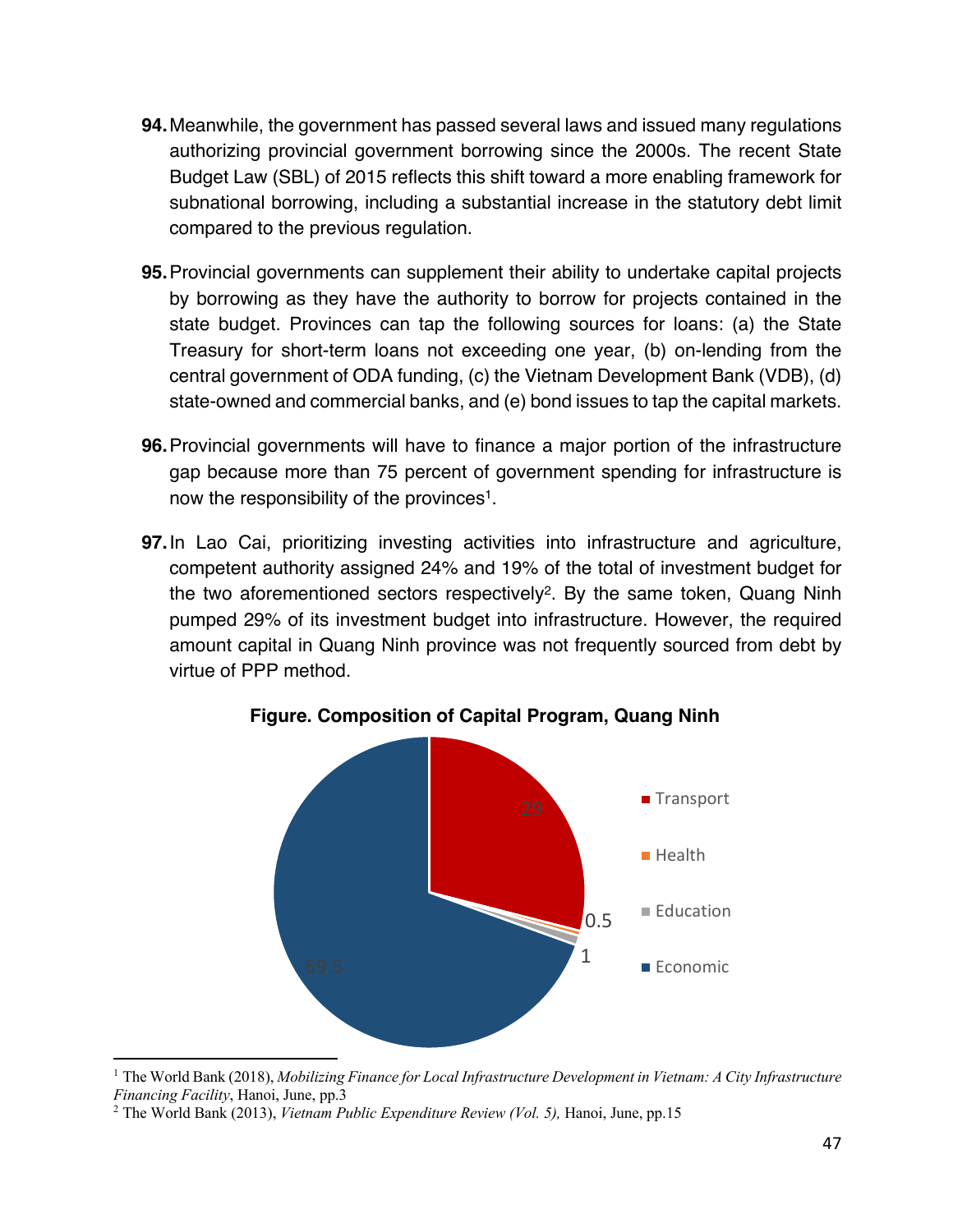| <b>Project Expenditures</b> | VND        | JS\$ |
|-----------------------------|------------|------|
| Total                       | 20,370,143 | 964  |
| Average                     | 103,139    | 4.97 |
| Maximum                     | 1,198,128  | 55   |
| Minimum                     | 1.316      | 0.06 |

#### **Table. Capital Expenditures for 204 Infrastructure Projects, Quang Ninh**

*Source: Quang Ninh Province* 

- **98.**The project list submitted by the province still amounts to billion US\$964 million, and the plan is to fund that amount mostly from the province's own resources, with some borrowing. The province's emphasis on economic projects probably implies that some of them will also eventually be undertaken as PPPs or by developers.
- **99.**The increasing economic cooperation between Viet Nam and China under the framework of TCEB and BRI will spur up investment demand on infrastructure. Indeed, China is willing to provide financial support via AIIB or Chinese commercial banks for infrastructural investment in Northern provinces in Viet Nam. Obviously, it can bridge the gap between investment demand and the ability to mobilize capital for these projects in difficult regions. For example, Cao Bang submitted to the government collaborating plant with China to construct 115 km long highway Dong Dang (Lang Son) – Tra Linh (Cao Bang), whose design and scale comply with the others highway projects connecting the Northern and Southern regions. This project proposed by Cao Bang is supposed to require 20 thousands billion VND (862 mil USD) investment capital1.

#### SDG10 – Reduce inequality within and among countries

**100.** Northern mountainous regions of Vietnam are the provinces with the highest poverty rates compared to other regions. There is also a high level of inequality among the poor provinces of the Northwest and the rich provinces of the Northeast. Lao Cai is one of the poorest provinces of Vietnam, with the majority of the rural population living below the poverty line and the near-poor group at risk of falling into poverty. The province has an average poverty rate of 57%. This is also the locality with the highest inequality, with a Gini coefficient of 0.397<sup>2</sup>. Compared to Lao Cai, Cao Bang has more poor households. According to the survey results of poor households and near-poor households in 2015, the poverty rate of Cao Bang

<sup>1</sup> See more at https://vnexpress.net/thoi-su/cao-toc-lang-son-cao-bang-dai-115-km-duoc-trinh-chinh-phu-3848577

<sup>2</sup> The World Bank (2013), *Vietnam Public Expenditure Review (Vol. 5),* Hanoi, June, pp.8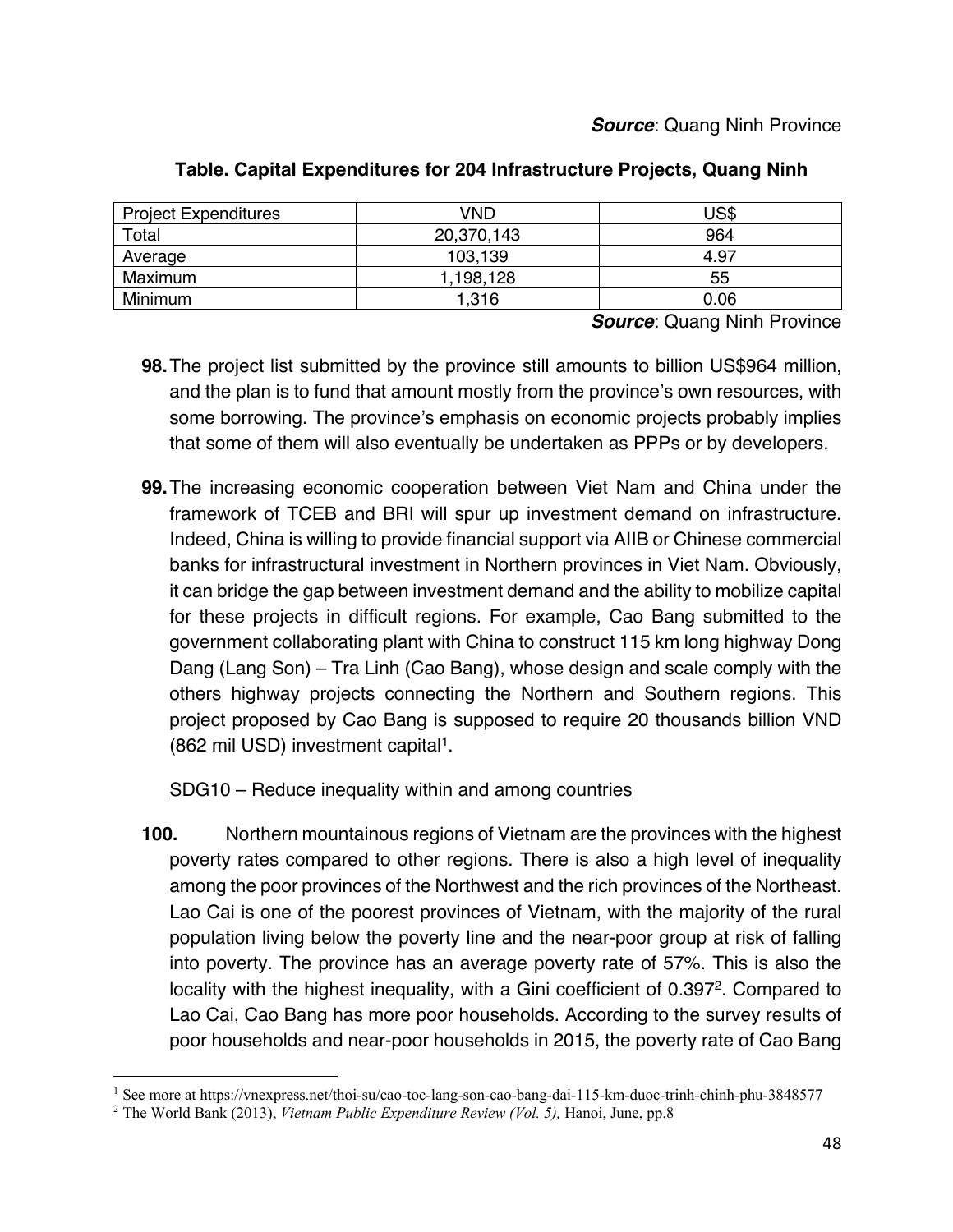is 34.77%1. Meanwhile, the poverty rate of Quang Ninh was 7.68%, ranking 11th of 11 provinces of the Northeastern region and the 52nd of 63 provinces and cities nationwide2.By the end of 2017, Lang Son province had 36,537 poor households, accounting for 19.07% of the total household population3.

- **101.** In 2017, Quang Ninh's income per capita reached 4,528 USD per year4. By stark contrast, this indicator in Lang Son, Cao Bang and Lao cai were 810 USD/year<sup>5</sup>, 950 USD/year <sup>6</sup> and 2000 USD/year respectively<sup>7</sup>.
- **102.** Therefore, the economic cooperation with China under BRI is expected to improve the living standard and people's income in difficult regions such as Lao Cai, Cao Bang and Ha Giang.

#### SDG17 – Partnership

**103.** Trade facilitation and investment under TCOEB co-operation has promoted China's economic activities in Lao Cai, Lang Son and Quang Ninh. In particular, Quang Ninh has successfully deploy the abundant capital offered by China to development its local economy. In 2016, Quang Ninh accounted for 35% the total projects and 78% total FDI loans that China had provided for seven border provinces in Viet Nam8. Later on, during the period between 2010 and 2016, Quang Ninh made up 86% the total amount of Chinese registered capital. Furthermore, in 2017, Quang Ninh had 66 out of 120 of its projects funded by FDI loans launched by China, an amount equivalent to 1.7 billion USD9.

<sup>&</sup>lt;sup>1</sup> CBTV (2018), "Poverty Reduction - Looking back a year", February 7, available at http://caobangtv.vn/tin-tucn16263/cong-tac-giam-ngheo--mot-nam-nhin-lai.html

<sup>&</sup>lt;sup>2</sup> "Proportion of poor households in Quang Ninh ranks 52/63 provinces and cities nationwide", http://www.quangninh.gov.vn/pInChiTiet.aspx?nid=46405

<sup>3</sup> Bao Moi (2018), "Lang Son: 6 months reduced by 1.5% the rate of poor households", August 20, available at https://baomoi.com/lang-son-6-thang-giam-1-5-ty-le-ho-ngheo/c/27370050.epi

<sup>4</sup> Tran Ky (2018), "Quang Ninh on the road to becoming a pole of growth", VnEconomy, January 23, available at http://vneconomy.vn/quang-ninh-tren-lo-trinh-tro-thanh-cuc-tang-truong-20180123085746329.htm

<sup>5</sup> See more at https://baomoi.com/lang-son-tong-ket-10-nam-thuc-hien-nghi-quyet-trung-uong-7-khoax/c/26847085.epi

<sup>6</sup> VTV (2016), "Cao Bang: Per capita income reached nearly 21 million VND/year", December 24, available at https://vtv.vn/kinh-te/cao-bang-thu-nhap-binh-quan-dau-nguoi-dat-gan-21-trieu-dong-nam-20161224182808906.htm

<sup>7</sup> Viet Cuong, and Duc Toan (2018), "Lao Cai: Toward the position of the province "head ship" in the Northwest region", *Journalists and Public Opinion,* June 15, available at https://congluan.vn/lao-cai-huong-toi-vi-the-tinh-dautau-khu-vuc-tay-bac-post39240.html

<sup>8</sup> Statistical Yearbooks of Vietnamese provinces 2016

<sup>&</sup>lt;sup>9</sup> Bnews (2018), "Quang Ninh attracts investors in Northeast Asia", September 11, available at https://bnews.vn/quang-ninh-thu-hut-nha-dau-tu-khu-vuc-dong-bac-a/95875.html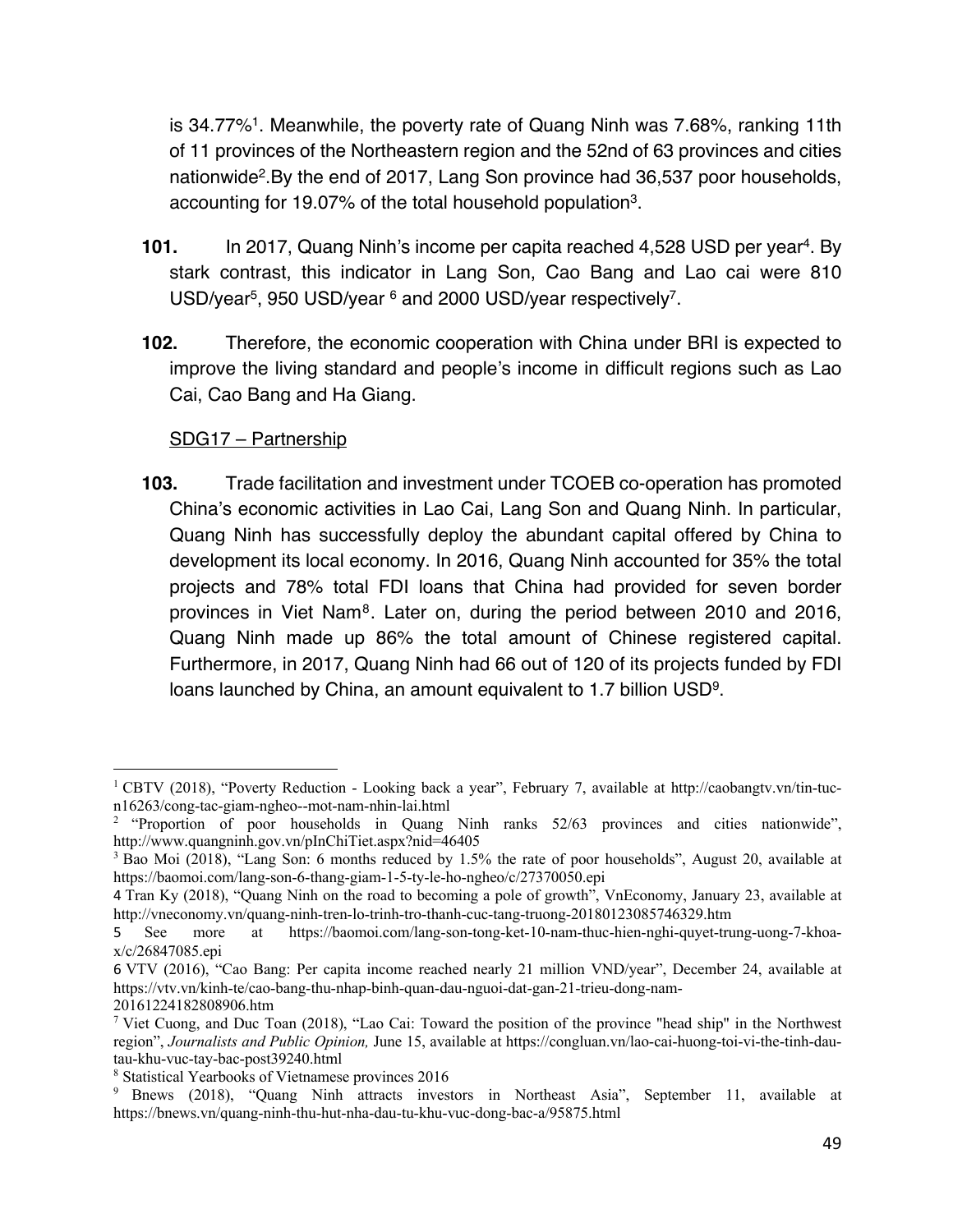- **104.** Undertaking projects under TCOEB can significantly contribute towards diversification of trading, investments and tourism between Viet Nam and China. Generally speaking, these collaborating efforts will encourage the formation of unprecedented models of cooperation such as special cross border economic cooperation and cross border economic zone. Other 8 cross border economic zones, since 2007, Viet Nam and China have initiated negotiation to form others 4 CBEZ, which was equivalent to 25% the total number of CBEZ that China is negotiating with its neighbor countries.
- **105.** The major obstacles in facilitating trading activities in mountainous areas in Northern of Viet Nam are logistic and custom duties. Within close economic cooperation with China, especially under custom harmonization initiative, Viet Nam can improve custom quality and increase the quantity of clearance goods.



**Figure. Vietnam: Trade Time and Costs**

Source: World Bank (2018)1

**106.** High costs of port handling is mainly from delays and extra inventory at port related to extended time of border compliance. Whilst logistical processes for both exports and imports are equally important, given that Viet Nam's exports are largely characterized as low value-added (and most of materials are imported for export), the importance of reducing the time and costs to imports should be prioritized.

<sup>1</sup> The World Bank (2018), *Taking Stock – An Update on Vietnam's Recent Economic Developments: Special Focus Reform Priorities for Reducing Trade Costs and Enhancing Competitiveness in Vietnam,* June, pp.42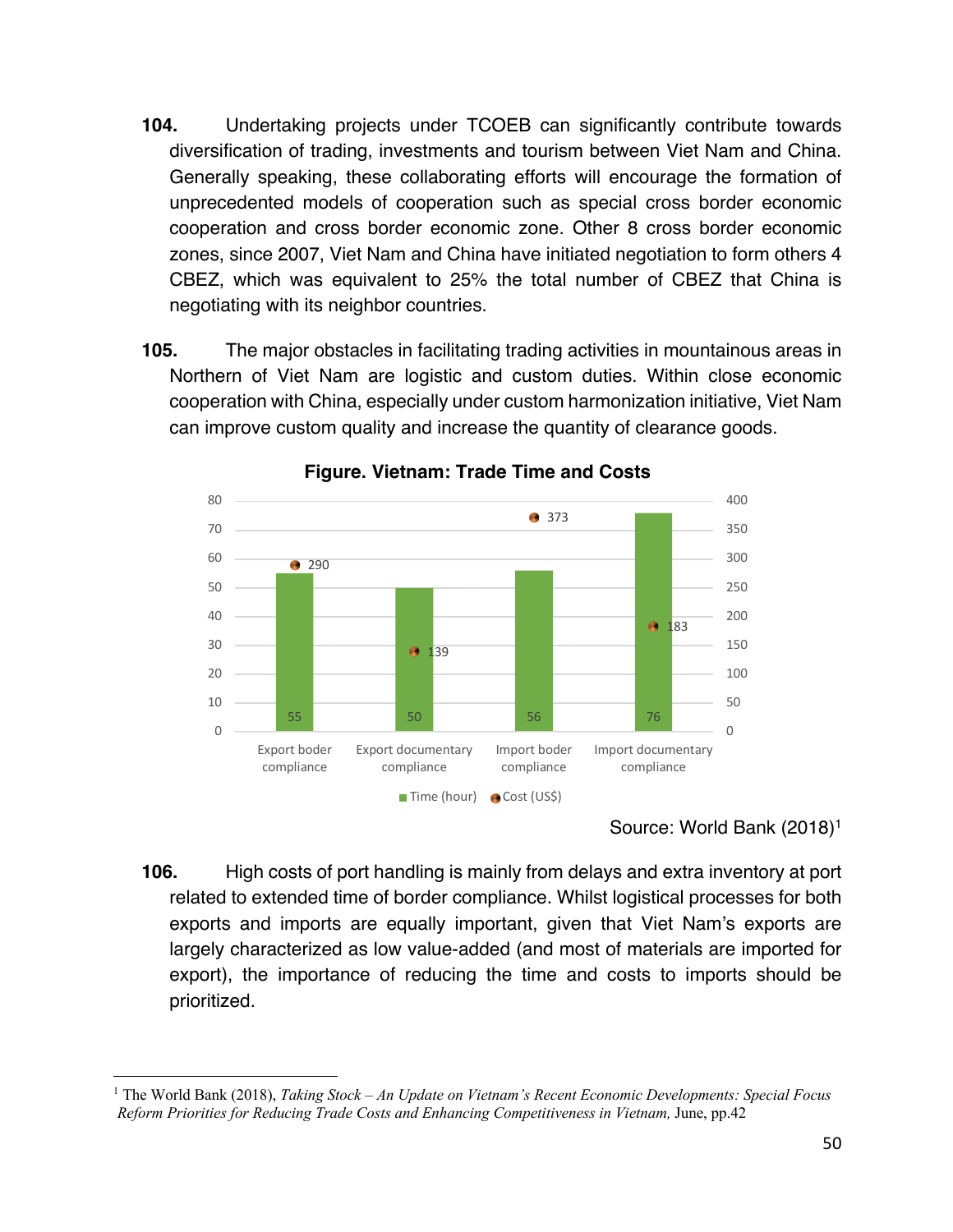# *2. Nanning – Pingxiang (Friendship Pass) – Dong Dang – Hanoi Railway* SDG5 – Empowerment

**107.** A gender action plan (GAP) was developed during the project design. The project's GAP included the following key gender targets: (i) aiming for at least 30% of unskilled civil works labours to be women; (ii) at least 50% of community facilitators for hygiene and sanitation awareness raising activities to be women; (iii) 50% of positions in community-based waste management groups to be held by women; (iv) 40%–50% of positions in community-based monitoring committees to be held by women; (v) at least 30% of participants in public consultation meetings for displaced households to be women; (vi) separate supplementary consultation meetings to be conducted with women for income restoration and resettlement needs; (vii) 100% participation of female project staff in all trainings provided by the project; (viii) capacity building for the Women's Union to implement the project's communication strategy; and (ix) collecting, analyzing and including sex-disaggregated data in project progress reports.

#### SDG8 – Economic growth

**108.** In Dong Dang, the Huu Nghi border gate handled about 70% of freight and passenger transit between Viet Nam and the PRC along the NSEC. Trade value totaled \$859 million, with the volume of passenger transits at 710,606 in 2010. Between 2010–2015, the average annual trade growth was 18% and the annual passenger transit growth was 25%. The trade volume in 2020 is expected to reach about 10.2 million tons of various goods worth \$2.78 billion and passenger traffic is expected to reach 1.4 million in the same year. It is clear that the capacity of the Huu Nghi border gate will not be able to handle the expected increases in trade and passengers.

SDG9 – Build resilient infrastructure, promote inclusive and sustainable industrialization and foster innovation

**109.** The system using narrow gauge single track (except for some sections) has maximum capacity of less than 25 pairs of trains / day. Besides, this current system has fundamental setbacks such as backwards signal systems and communication, and slow average speed of Hanoi - Lang Son route, with the first 47% of the route at 40 km/h and the rest at 70 km/h. Investments in the construction of dual-gauge and electrified roads will contribute to the preparation of transport infrastructure for the development of a very important economic corridor of Vietnam.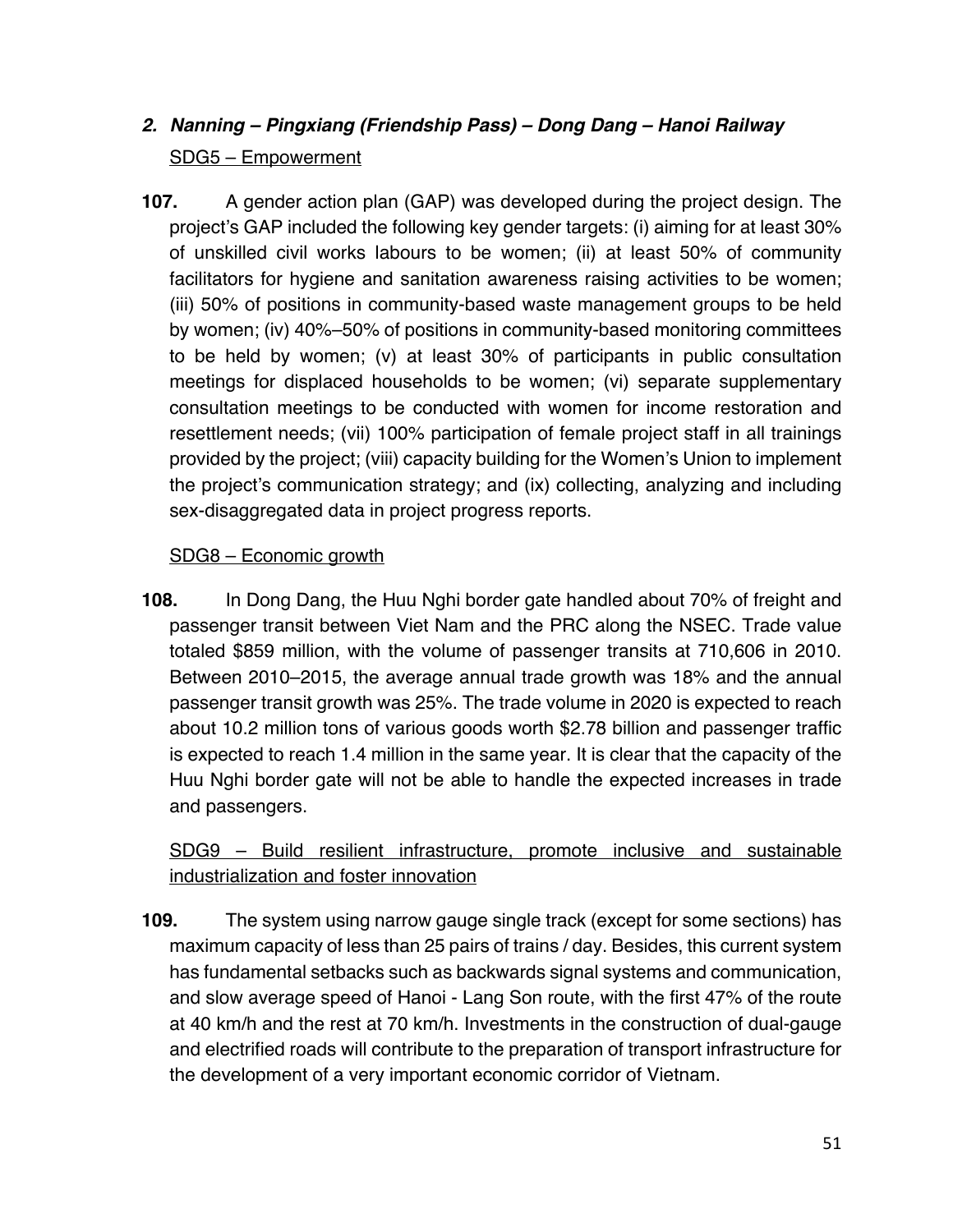**110.** The improvement of the existing railway lines will transform the current role of railway systems in Vietnam.

| Lines                 | Market/Roles                                                                                                | Market / Expected role                                                           |                                                                                                                                                                                                                      |  |
|-----------------------|-------------------------------------------------------------------------------------------------------------|----------------------------------------------------------------------------------|----------------------------------------------------------------------------------------------------------------------------------------------------------------------------------------------------------------------|--|
|                       |                                                                                                             | Current                                                                          | <b>Alternatives</b>                                                                                                                                                                                                  |  |
| Ha Noi - Hai<br>Phong | Transporting<br>$\bullet$<br>goods and<br>passengers at a<br>low cost                                       | Transporting goods<br>and passengers at a<br>low cost                            | Inter-city passenger<br>$\bullet$<br>trains (Hanoi - Hai<br>Duong - Hai Phong)<br>Transporting goods<br>$\bullet$<br>with low freight rates<br>Access to ports<br>$\bullet$                                          |  |
| Ha Noi - Lao<br>Cai   | Transporting<br>$\bullet$<br>goods and<br>passengers at a<br>low cost<br>Tourism<br>$\bullet$<br>activities | Transporting goods<br>٠<br>and passengers at a<br>low cost<br>Tourism activities | Inter-city passenger<br>$\bullet$<br>trains (Hanoi - Hai<br>Duong - Hai Phong)<br>Tourism activites<br>$\bullet$<br>Transporting goods<br>$\bullet$<br>with low freight rates<br>Regional connectivity<br>$\bullet$  |  |
| Ha Noi - Lang<br>Son  | Transporting<br>$\bullet$<br>goods and<br>passengers at a<br>low cost                                       | Transporting goods<br>$\bullet$<br>and passengers at a<br>low cost               | Inter-city passenger<br>$\bullet$<br>trains (Ha Noi - Bac<br>Giang)<br>Transporting goods<br>$\bullet$<br>with low freight rates<br>Regional connectivity<br>$O_{\sigma_1,\sigma_1,\sigma_2,\sigma_1}$ . IIOA (OO4O) |  |

#### **Table: Market and the the role of individual railway lines**

Source: JICA (2010)

#### SDG10 – Reduce inequality within and among countries

- **111.** As people living below the poverty line on the right bank of Red River do not own cars, motorcycles, or bicycles, their mobility is extremely limited. The project will provide them with access to social and economic services and to employment in cities and towns.
- **112.** The project was designed to contribute to more balanced regional development in the North–South Economic Corridor (NSEC) of GMS or the Eastern North of Viet Nam. Its expected impact was the development of Viet Tri, Hung Yen, and Dong Dang towns as economic centers in northern Viet Nam. The expected outcome was to improved urban infrastructure and municipal services in Viet Tri, Hung Yen, and Dong Dang.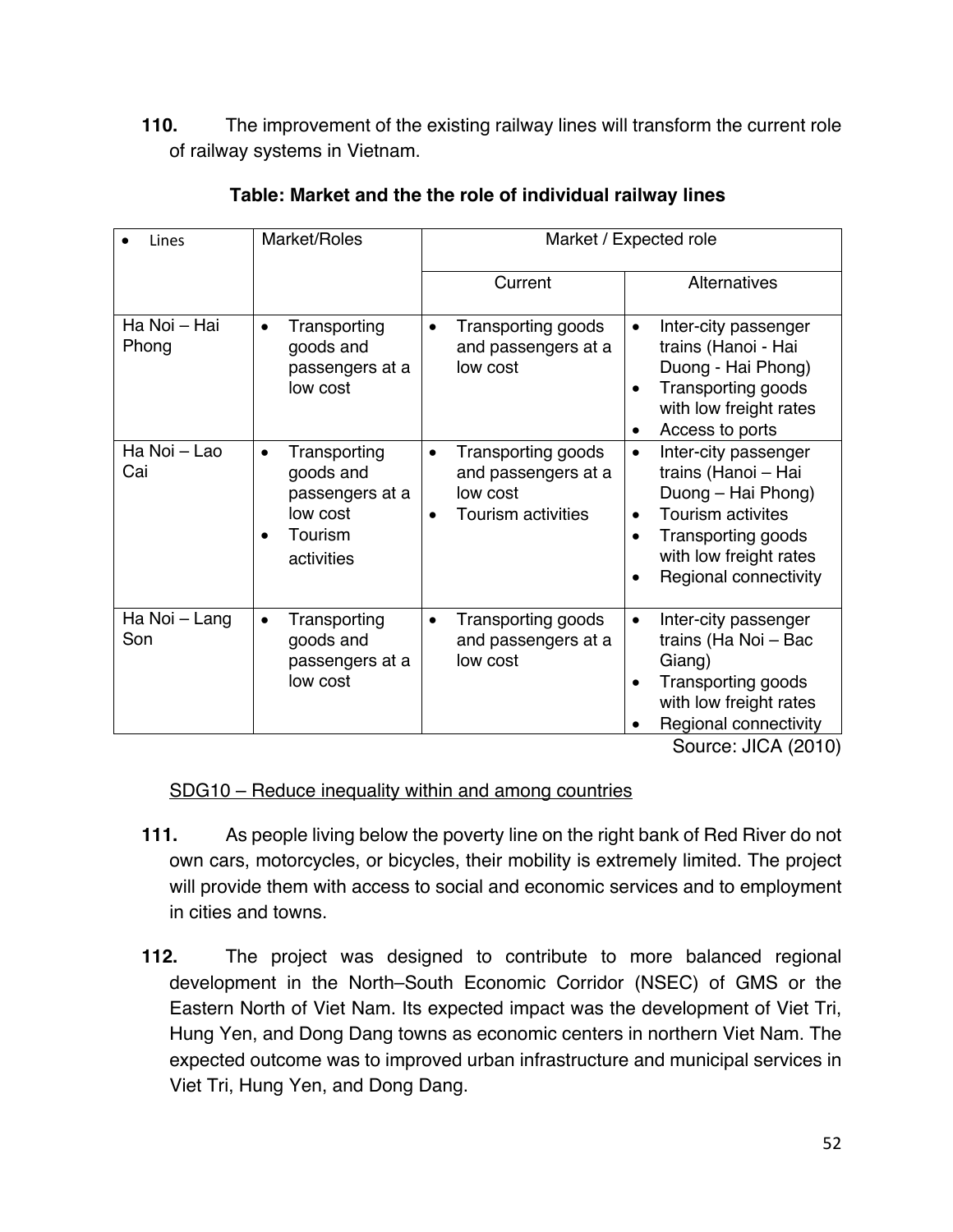#### SDG17 – Partnership

**113.** Viet Nam's rail road system has to meet domestic demand while also enhancing its connectivity with Singapore – Kunming line. In doing so, it can promote transport connectivity between countries in the Greater Mekong Subregion.

# *3. Fangchenggang – Dongxing – Hai Phong – Hanoi Railway* SDG1 – Poverty reduction

- **114.** The major sources of livelihood in the project area are related to agriculture. Rice is the major crop in the project area. In the lowland areas where the proposed highway will be constructed, crops for household consumption are also cultivated. The current livelihood system in this region involves the rearing of livestock primarily pigs and to a lesser extent poultry and cattle. The poverty rates in Phu Tho, Yen Bai, and Lao Cai provinces are higher than the country average, which is 20%.
- **115.** Improved transport infrastructure in these provinces is critical for poverty reduction. Once the project has been completed, reduced travel times and improved transport conditions will allow the industries clustered around Hanoi and Hai Phong to expand into the country's poor northwest region, bringing employment and better access to social services among other benefits.
- **116.** Decreased travel costs will encourage economic activity in the project cities and provinces, provide employment opportunities for the local population, and improve access to social services. Significant reduction in overall poverty in these provinces from 52% in 2004 to 15% in 2015 has already been noted.

# SDG5 – Empowerment

- **117.** Viet Nam's ability to export agricultural and maritime products to Yunnan province, already a rapidly growing trade area, will also improve substantially. This will increase the amount of small and medium businesses, thereby increasing employment of local people by 70% in 2015.
- **118.** Both agricultural sector and SMEs are labour intensive sector and attract a myriad number of female employment. Thus, promoting the export of agricultural products as well as the development of SMEs will greatly contribute towards the participation of female worker, especially in regions along the rail road.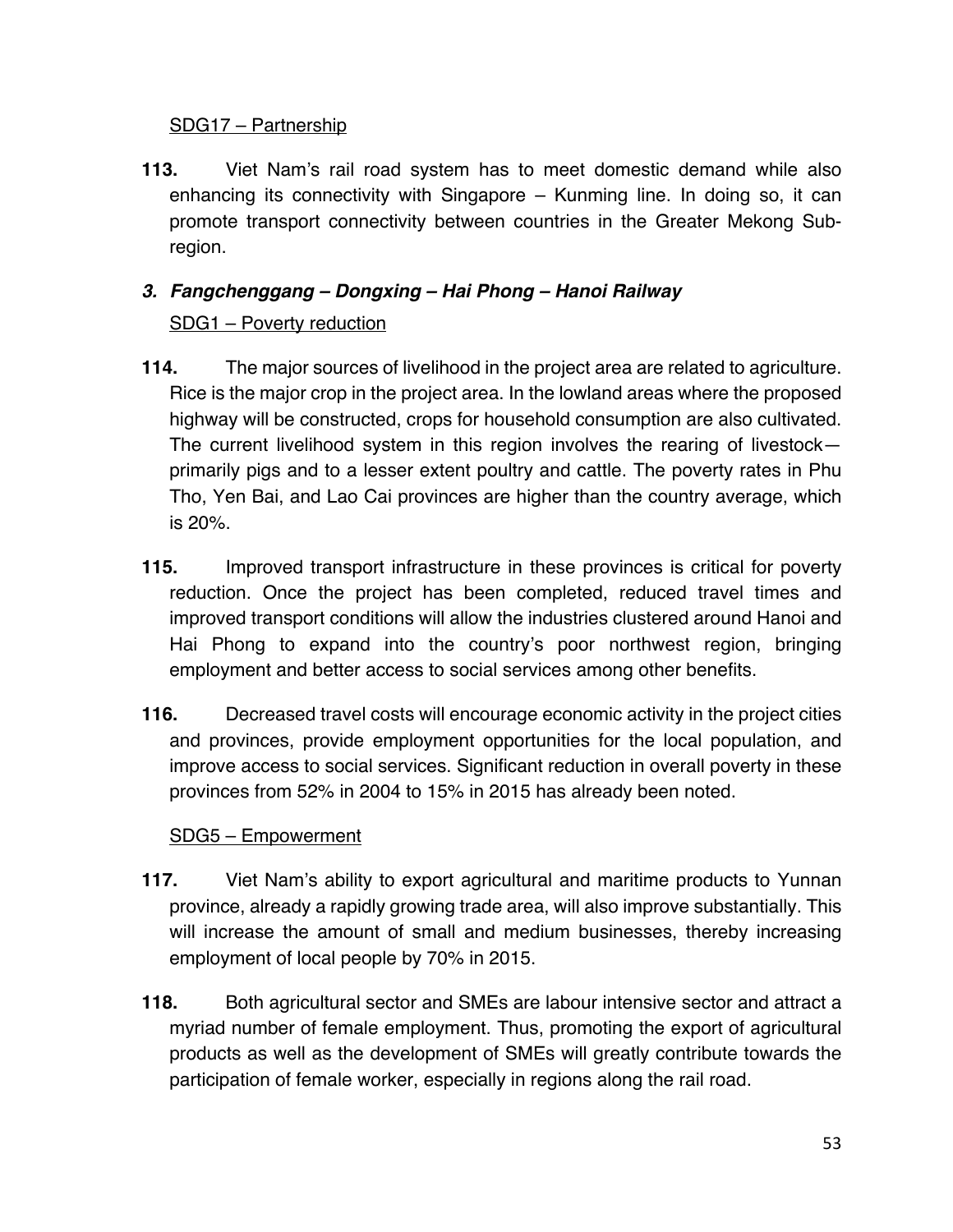#### SDG8 – Economic growth

- **119.** From 2005 to 2018, Viet Nam's external trade increased from US\$69 billion to US\$482 billion, while the country's total freight traffic volume more than doubled in the same period from 100 billion ton-km to 238 billion ton-km.
- **120.** In the last 10 years, production growth in Viet Nam has led to a significant increase in freight traffic, highlighting the importance of ports and the need for further investments in its infrastructure to reduce logistics costs, which currently accounts for 21 percent of the GDP.
- **121.** As of December 2017, Vietnam has 44 seaports with a total capacity of 470- 500 million tons per year. The major ports in Vietnam include Hai Phong, Danang, Qui Nhon, and Ho Chi Minh City. Future ports under development include My Thuy International Seaport, Lien Chieu Seaport, and Lach Huyen International Gateway Port.
- **122.** Hai Phong and Vung Ang port are the major ports for international container traffic in north Vietnam, but neither are deep-water ports. Hai Phong accounted for 18 percent of the total throughput of all the country's ports in 2018. Seaport system in Hai Phong accounts for 90% of container volume and more than 50% of total import and export volume in this area in the North. Containers heading for Hai Phong or Vung Ang require transshipments, which usually takes place in the ports of Singapore or Hong Kong, China, where the containers are loaded into smaller container vessels so that they can later be accommodated in the northern ports of Viet Nam. Lach Huyen Port, a new deep-water port that is going to open in May 2018 in Hai Phong, will help in accommodating larger container vessels and reduce the need for transshipments. This port will be connected to the mainland through the new Tan Vu-Lach Huyen Highway and Bridge to ensure connectivity and easier movement of goods.

SDG9 – Build resilient infrastructure, promote inclusive and sustainable industrialization and foster innovation

- **123.** Underdeveloped shipping infrastructure has started to impact the industry, with annual freight-related losses reaching US\$2.4 billion. Some ports also suffer from being over-burdened with shipments, which has led to congestion and huge delays.
- **124.** Increasing port capacity. The Vietnamese government not only needs to invest in increasing the existing port capacity but also in constructing new deep-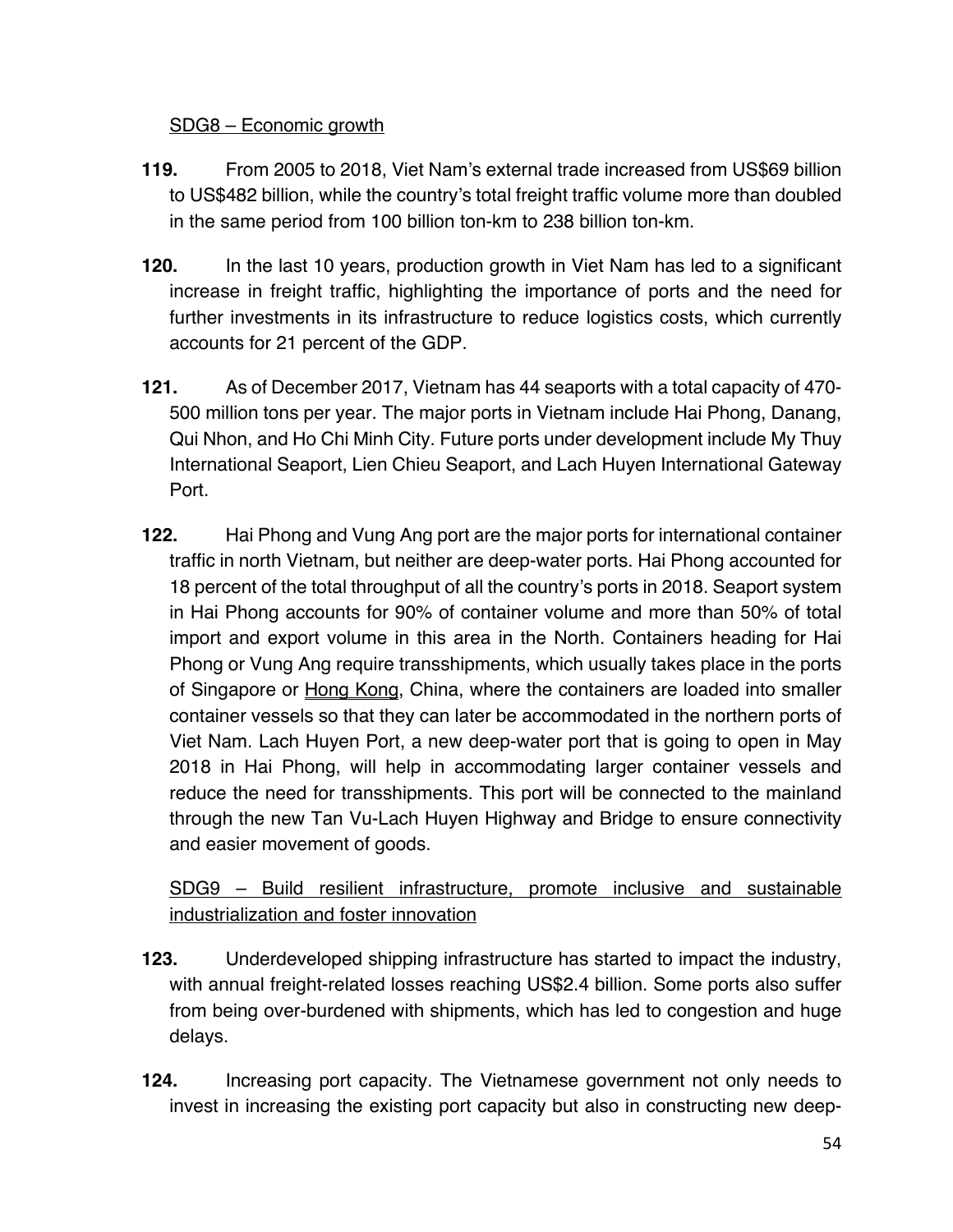water ports to reduce transportation costs and increase efficiency, especially in Red River Delta.

- **125.** The government had introduced a master plan related to the development of seaport systems by 2020 and 2030. It focuses on achieving a cargo clearance target of at least 1 billion tons by 2020 and 1.2 to 1.6 billion tons by 2030. However, the government needs to consider issues such as port placement, connectivity with economic hubs, and proximity to international maritime routes in their plan.
- **126.** The major hurdle facing the development of new ports and efficient functioning of the existing ones is the lack of connecting infrastructure such as roads, railways, bridges, or warehouses. Smaller ports are preferred due to their proximity to production hubs, which has led to congestion and huge delays. Infrastructure investments focusing on connecting the ports to the customers is vital, which will allow them to function to their maximum capacity.



#### **Figure. Current productivity of seaports in Hai Phong**

#### SDG10 – Reduce inequality within and among countries

**127.** The current travel time between Kunming and Hai Phong is more than 2 days. This will be reduced to 1 day upon completion of the proposed highway. By providing a shorter and lower cost route to major ports and inland markets, traffic demand at Lao Cai will increase by approximately 10%. This increase will be caused by (i) reduced travel time on the Kunming–Hai Phong Transport Corridor

*Source:* Hai Phong Port (2018)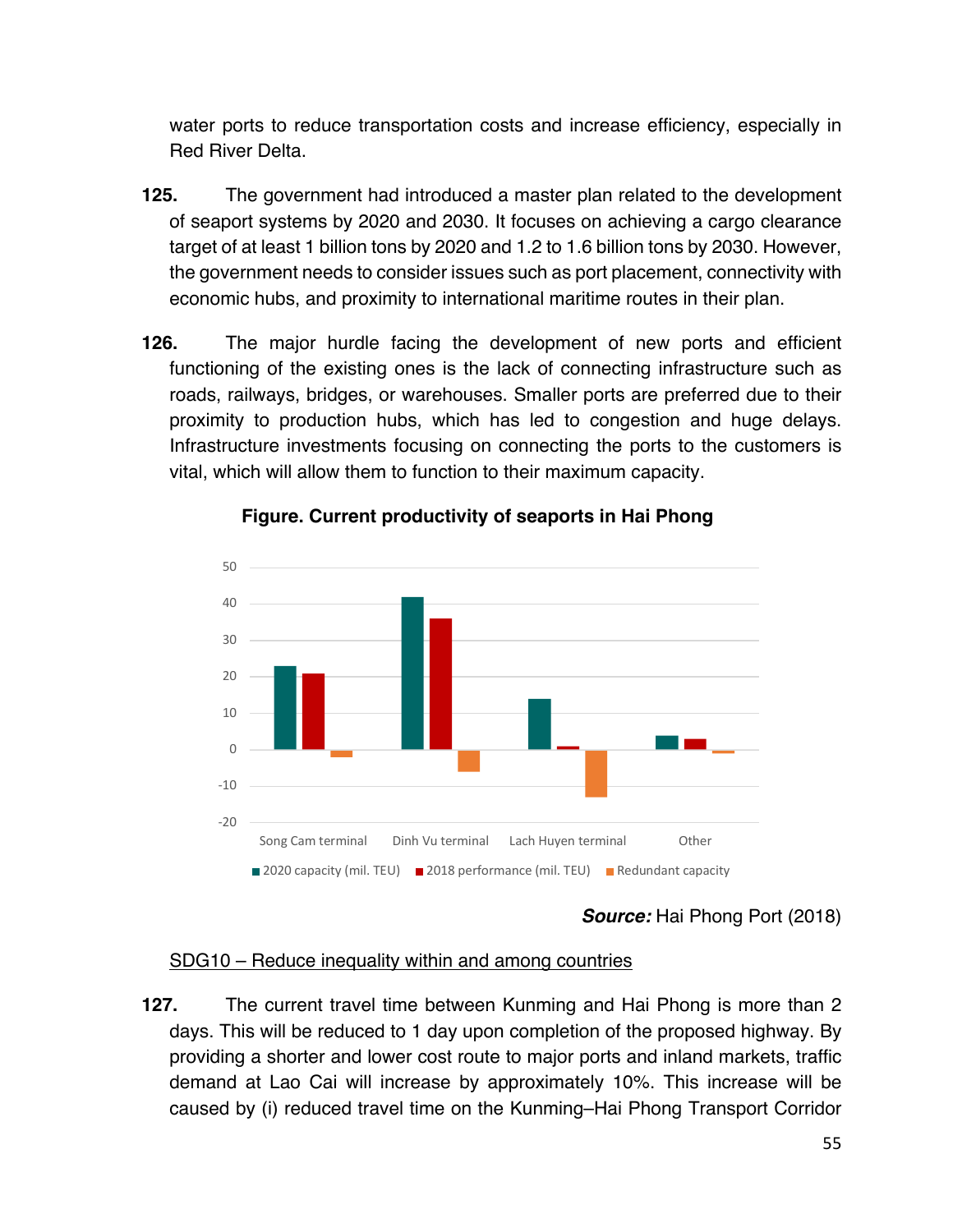and transshipment cost savings at the Lao Cai–Hekou border; and (ii) diversion of freight traffic in Kunming from the ports in Guangxi province (PRC) to Hai Phong and Cai Lan Ports in Viet Nam.

**128.** Economic spillover effects to neighboring provinces due to strengthening connectivity between the Red River delta economic zone and Hai Phong port. The highway will be used as a transport link connecting two economically developing areas, and also contribute to economic growth in provinces sandwiched between areas that are rapidly growing economically.

#### SDG17 – Partnership

- **129.** The passage of containerized freight is particularly important for the trading relationship. Forwarders of overseas container cargo in Kunming do not currently use the Kunming–Hekou–Lao Cai–Hanoi–Hai Phong route, partly because of the poor condition of the Lao Cai–Hanoi section in Viet Nam, inefficient custom control procedures at the Hekou–Lao Cai border, and the high cost of transshipping containers at the border crossing. Instead, they send container cargos by rail or road to the large ports in Guangzhou province (PRC), which takes up to 6 days, and by road to the nearest ports in Guangxi province (PRC), which is about 1,050 km from Kunming. The proposed Noi Bai–Lao Cai Highway will allow forwarders in Kunming to reach Hai Phong and Cai Lan ports, which contain large container facilities.
- *4. Cat Linh – Ha Dong elevated railway*

#### SGD3 – Ensure healthy lives and promote well-being for all at all ages

**130.** Railroads help improve urban transport. Residents living far away from the city center can access better health, employment, entertainment and education services by moving into the city center. Thus, the level of inequality in living standards can be reduced.

SDG9 – Build resilient infrastructure, promote inclusive and sustainable industrialization and foster innovation

**131.** With regard to private business. Railway system Cat Linh – Ha Dong, with 13 kilometers in length, might exert positive impacts on private businesses in Hanoi. As this is a small project, Chinese contractors might in-corporate domestic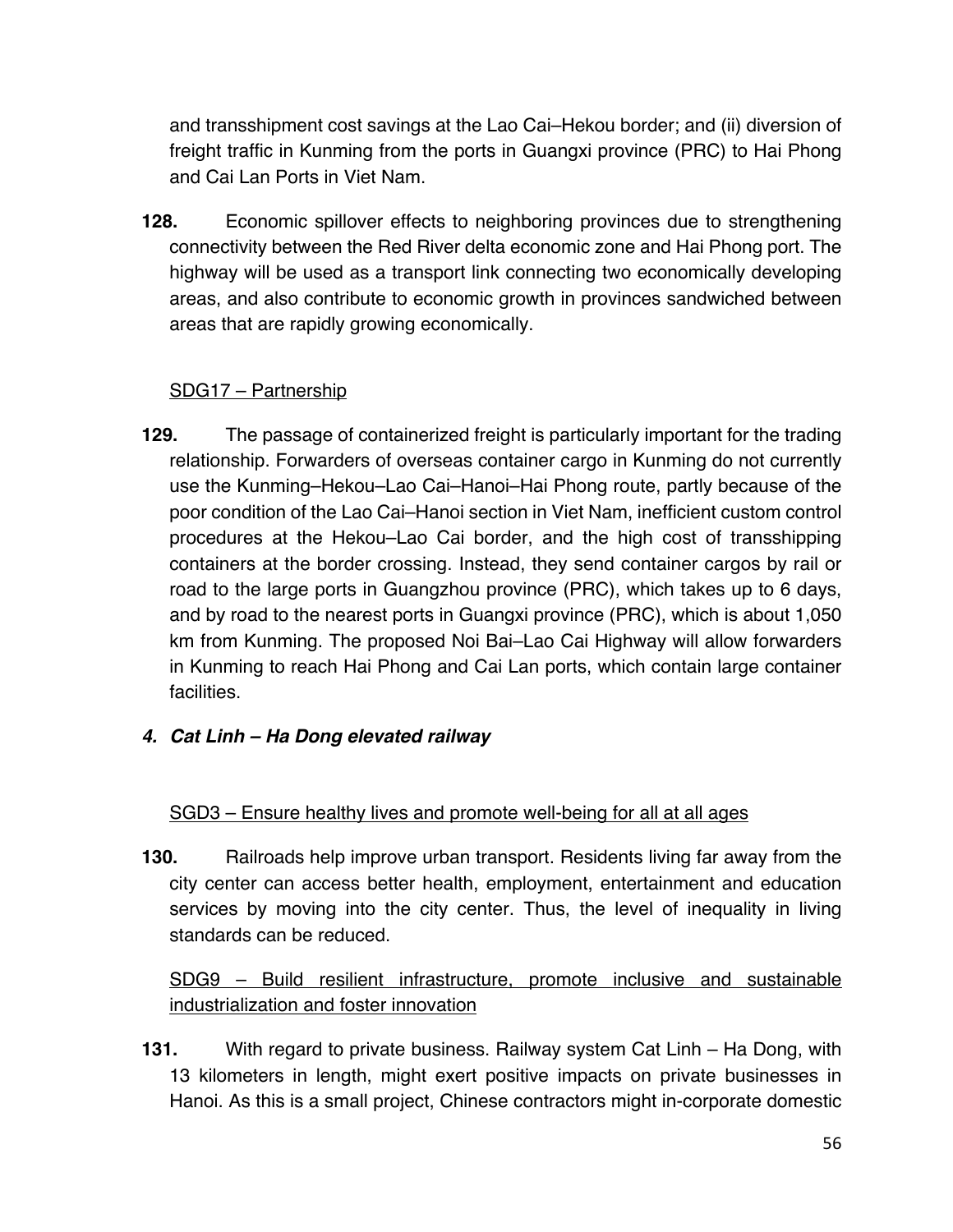companies rather than their partner in China in order to attain cost efficiency. As a result, indicated by author's interview with the business world in Hanoi, Vietnamese companies will carry out up to 50% proportion of tasks under this project.

SDG10 – Reduce inequality within and among countries

**132.** Southern Hanoi is an area based on agricultural economy. Therefore, the income gap between this area and the downtown area is always high. Since the railway was built, residents' incomes have been improved (1) compensation for land, (2) hiring labor for railway construction, (3) agricultural labor conversion to industry and services, (4) access to jobs in the center of the capital.

#### SDG11 – Habitation

- **133.** Satisfying the escalating demand for traffic in busy area of big cities as Hanoi. This railway system not only serves as Viet Nam's first urban railway using Chinese ODA, but also, alleviates substantial burden on public transport in Hanoi. Currently, public transport in Hanoi is short of means of massive transit, with busses still accounting for the majority of public transport activities in Hanoi. Obviously, busses only, despite of its convenience and well-developed in Hanoi, are unable to assuage pressure on the public transport system. This reality is enhanced by the fact that Hanoi's population is projected to reach 7.3 – 7.9 million in 2020 and 9.0 – 9.2 million in 2020. Furthermore, in 2015, the urbanization rate is  $46 - 47$ %, this number will increase up to  $58 - 60$ % in 2020 and  $65 - 68$ % in 2030. Thereby, in Master plan to construct capital city until 2030, toward 2050, which was legislated under Decision No. 1259/QĐ-TTg issued by Prime Minister on 26th July, 2011, that Hanoi is going to build 8 urban railways including line 2A commonly called Cat Linh – Ha Dong1.
- **134.** With regard to citizens. Currently, in Hanoi, people are mostly travelling by individual motorbikes accounting for a dominantly percentage (66.7% is motorbikes in average size and only 2.2% is ones in small size). In addition, on average, the number of trips per person increased from 2 trips/person/day in 2005 to 2.73 trips/person/day in 2012<sup>2</sup>. As a result, the traffic congestion in Hanoi has gotten more severe. Worse still, it has resulted in slower speeds of travel,

<sup>&</sup>lt;sup>1</sup> MOC (2011), "General planning to build Hanoi Capital to 2030 vision to 2050" pp.6, available at http://www.xaydung.gov.vn/c/document\_library/get\_file?p\_l\_id=49902&folderId=47604&name=16237

<sup>&</sup>lt;sup>2</sup> MOC (2011), "General planning to build Hanoi Capital to 2030 vision to 2050" pp., available at http://www.xaydung.gov.vn/c/document\_library/get\_file?p\_l\_id=49902&folderId=47604&name=16237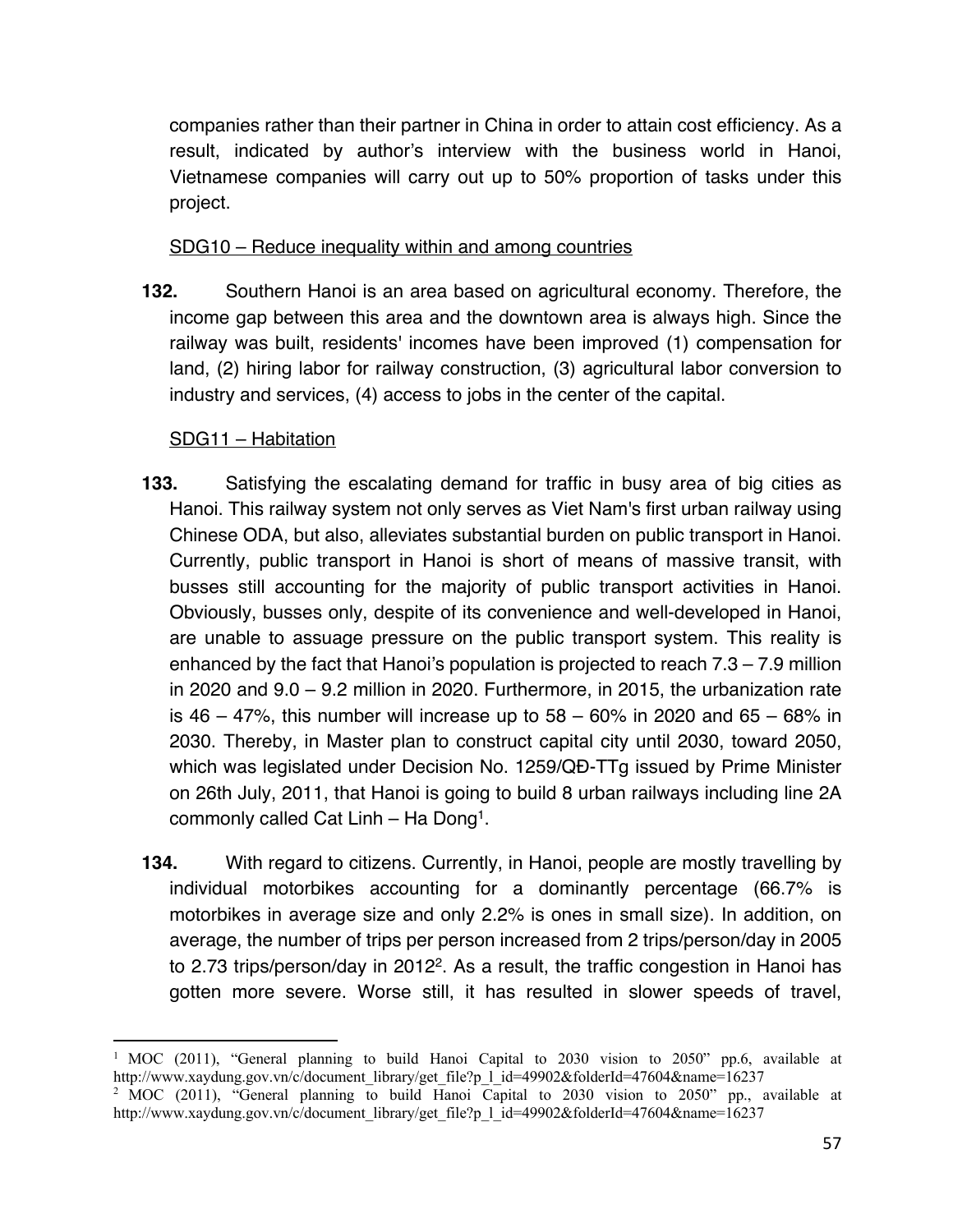acceleration of energy consumption and adulteration of the environment. Thus, constructing a railway system, a prominent mean of massive transit in big cities worldwide, is a strategic goal that will bring about direct benefits for people living in Hanoi.

#### SDG17 – Partnership

**135.** Contributing to the closer all-round cooperation between the two countries under BRI umbrella.

# **B. Stakeholder Engagement**

- **136.** In order to evaluate the seven BRI's projects' sustainable contribution toward Viet Nam's economy and inclusive growth (in which ensuring the livelihood of citizens is taken into account), this report has sampled only non-governmental stakeholders, including private enterprises, households, private community representatives, and NGOs. We specifically exclude local, provincial, and national governmental or other public stakeholders, because this assessment is intended to reflect economic, rather than political, perspectives.
- **137.** This report sent 40 questionnaires and collected 32 responses. Stakeholders are divided into four group with ten people in each, including:
	- Private enterprises: Transport Engineering Consultant International JSC. (TECICO); Lihanco Viet Nam JSC. (LIHANCO); Transport Engineering Design Inc. (TEDI); The Saigon Times.
	- Household: Families are living nearby Cat Linh Ha Dong (Hà Nội) railway project
	- Private community representatives: Independent economists; The Development Strategy Institute; Nguyen Tat Thanh University; Fulbright University (FUV); Viet Nam Institute for Urban and Rural Planning (VIUP).
	- NGOs: Green Innovation and Development Centre (GreenID).

#### **Table. Number of distributed questionnaire for each group of stakeholder**

|                     | Sample | Percentage |
|---------------------|--------|------------|
| <b>NGOs</b>         |        | 23.        |
| Private enterprises | У      | 18.8       |
| Households          | 16     | 18.8       |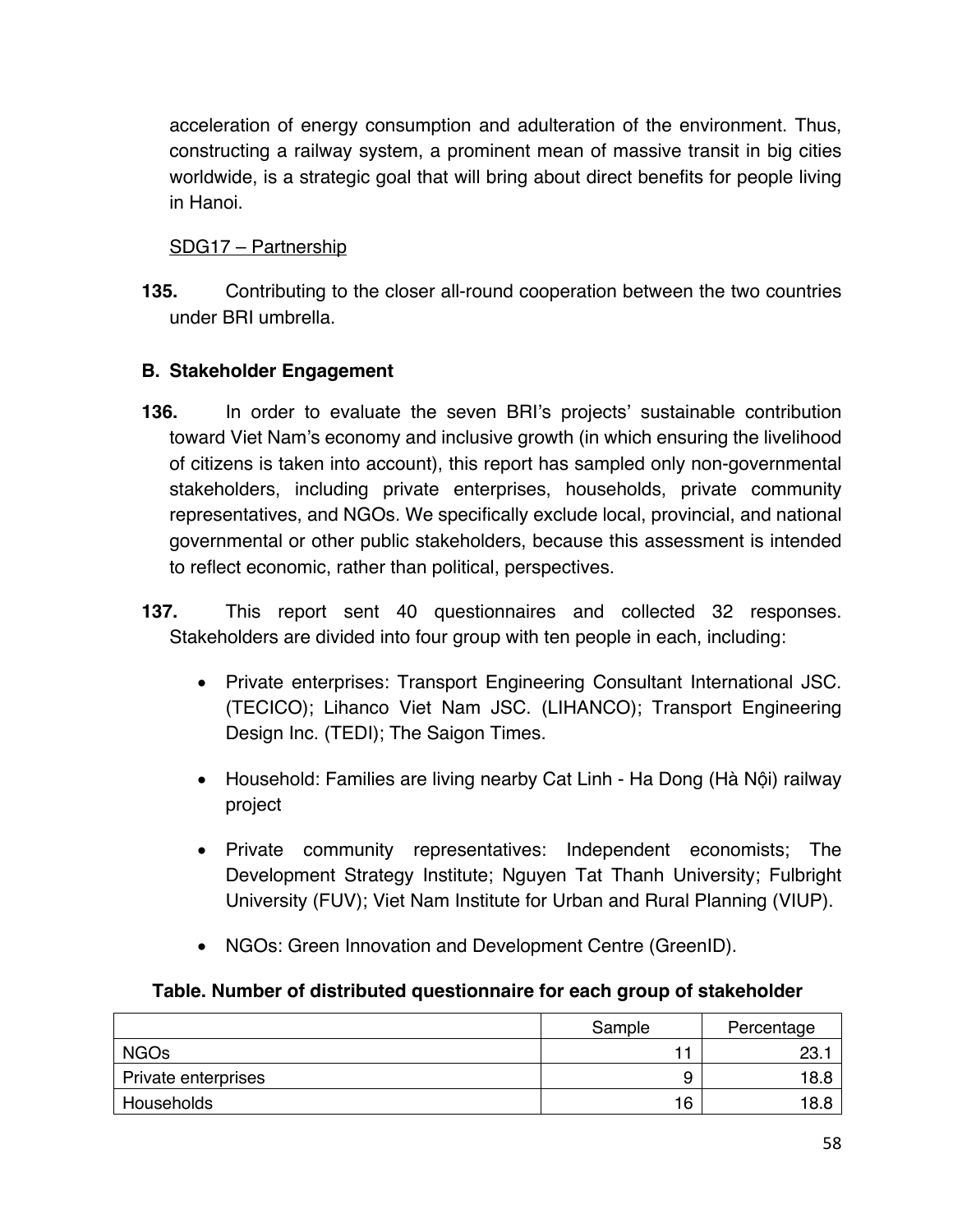| Private community representatives | -  | הר<br>ں ں |
|-----------------------------------|----|-----------|
| <b>Total</b>                      | 48 | 100.0     |

Source: Author's data collected from interviewing

- **138.** There are 48 responses from interviewees. . Given that the survey consisted of questions for which interviewees could choose multiple answers, the total nominal number of response maybe exceed 100.
- **139.** According to interview result, there are four sectors that interviewees believed that it will directly benefit from the seven examined projects under BRI. These sectors include: (i) promoting the infrastructural system in Northern area of Viet Nam, developing national railway and expressway; (ii) Enhancing trading activities, expand Chinese commercial market to domestic business; (iii) Generating new investment opportunities in Viet Nam and Viet Nam's companies located in border region; (iv) facilitating economic integration among Viet Nam – ASEAN, Viet Nam – China and ASEAN – China. Among the 36 samples expressing positive economic perspective, approximately 40% believe that the BRI's project will bring about infrastructural benefits.

#### **Figure. Sectors are believed that it will receive benefits from the projects under**



Source: Author's data collected from interviewing

**140.** Among the survey results, 93 responses were concerned with the negative economic impacts that the 4 projects under BRI might exert upon inclusive growth and sustainable development. These respondents expressed concern about (i) The financial ability of public and private sector to carry out these projects; (ii) The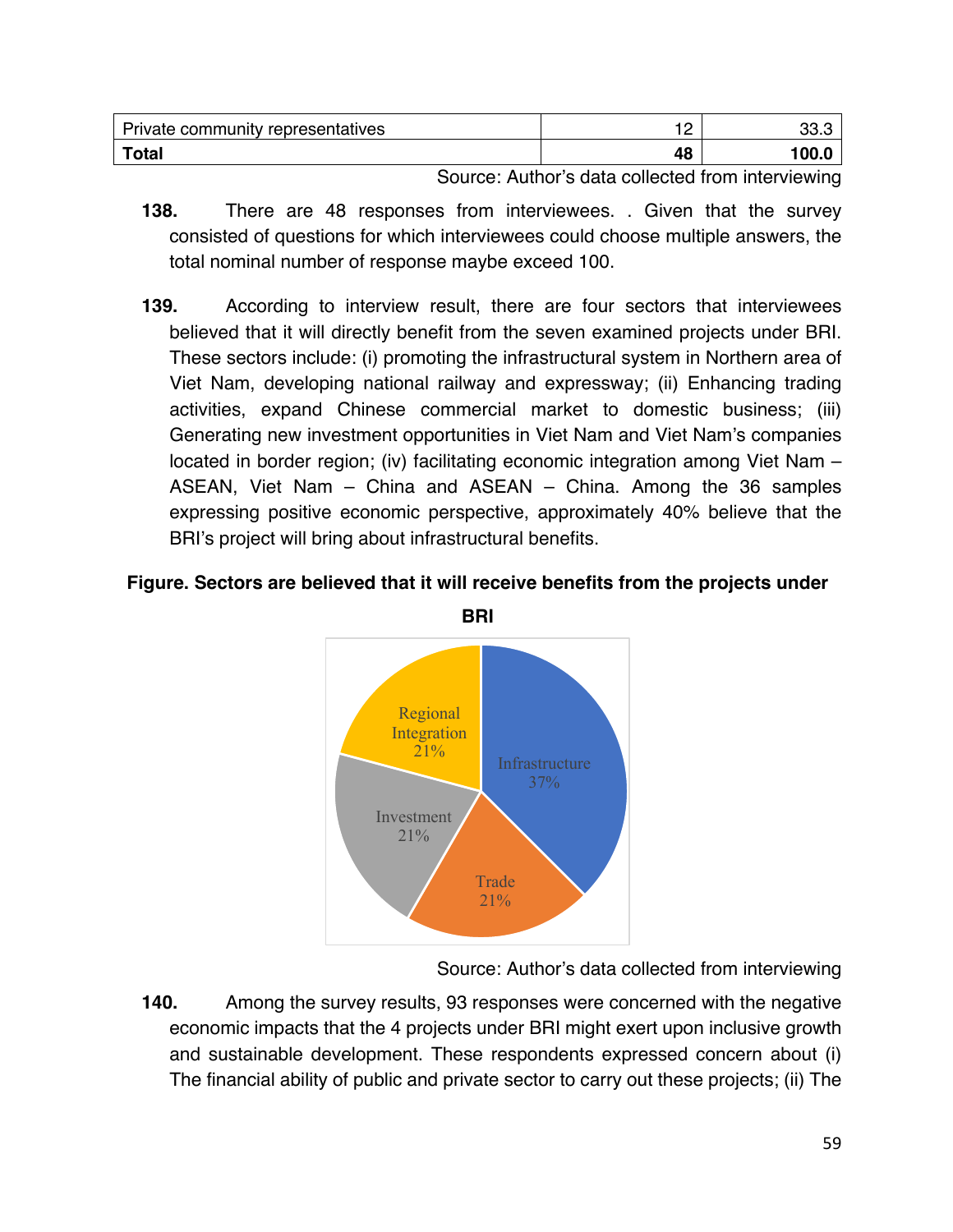lack of disseminating information about BRI restrict the private sector from accessing economic activities under BRI.



**Figure. Major concerns related to the seven projects under BRI**

Source: Author's data collected from interviewing

- **141.** Financial concerns expressed through the surveys are divided into the following categories: (i) the shortage of capital in public and private sector will escalate the government debt; (ii) the inefficiency of investment; (iii) lack of indepth cost – benefit analysis; (iv) Lack of a strategic development plan (v) The restriction towards private enterprises in accessing preferential capital resources.
- **142.** Noticeably, among "Others" concerns, respondents mostly wonder about (i) The great dependency of Viet Nam's economy on China; (ii) The imbalance in development between Northern and Southern areas of Viet Nam and (iii) the political risks that may accrue while undertaking of these projects.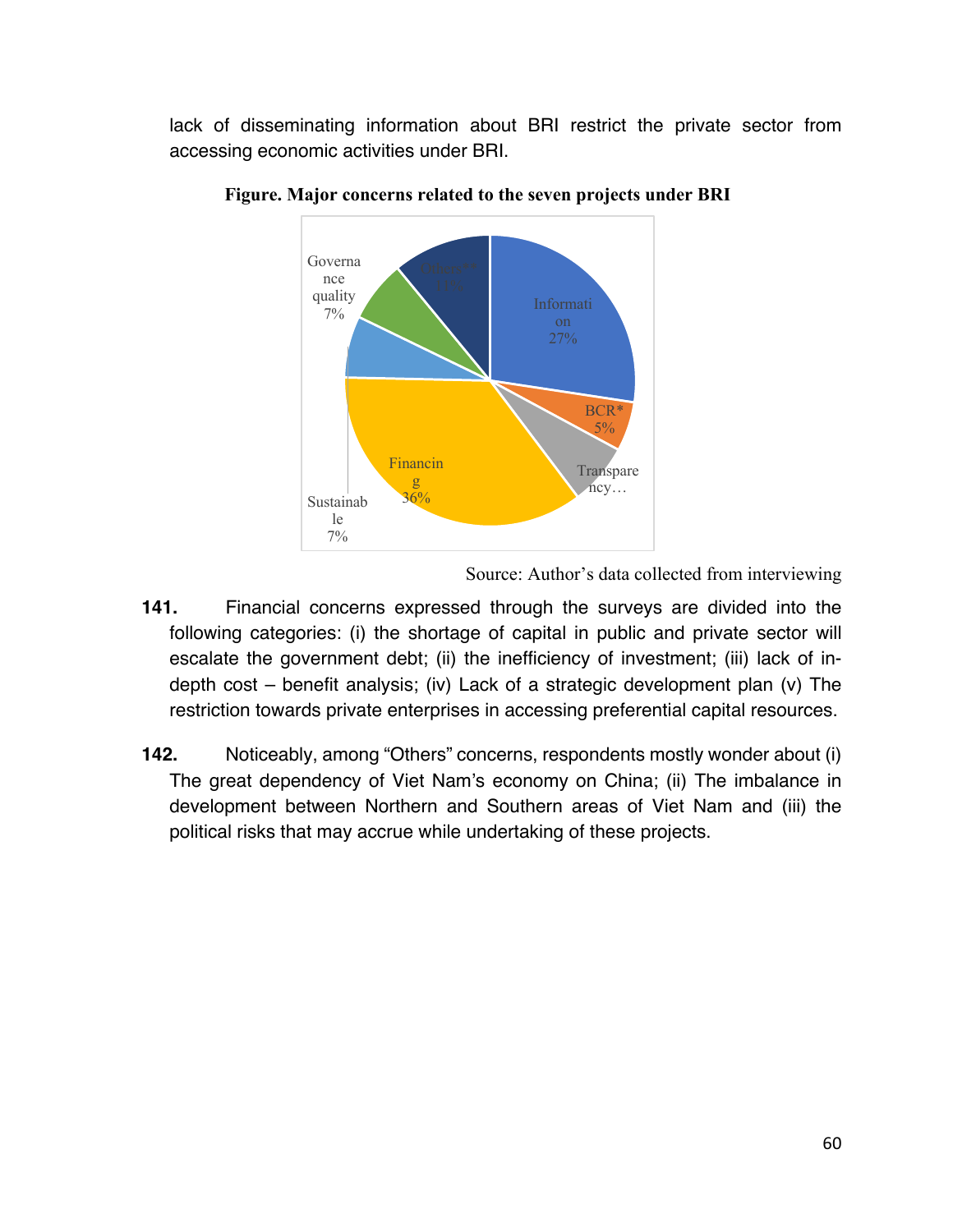# **A. Opportunities**

#### *1. Linkages, Complementarities, and Synergies with Other Local and National Programs*

**143.** The BRI launched by China plays an essential role in connectivity and effectively supplements other key national initiatives such as (i) The National Action Plan for the implementation of the 2030 sustainable development agenda which was promulgated in Decision No. 622/QĐ-TTg issued by Prime Minister on 10th May, 2017 (ii) SEPD 2016 – 2020 and (iii) Plan to restructure transport sector for the 2016 – 2020 period, toward 2025. Besides, Vietnam and China are also collectively implementing joint initiatives such as the Cross-border Economic zones in four provinces of Viet Nam and Lancang-Mekong Co-operation. This association among national and regional initiatives will provide Viet Nam with substantial resources to accomplish key tasks.

| Table. Linkages, Complementarities, and Synergies of BRI-related projects with |  |  |  |  |  |
|--------------------------------------------------------------------------------|--|--|--|--|--|
| <b>Viet Nam's National Programs</b>                                            |  |  |  |  |  |
|                                                                                |  |  |  |  |  |

| <b>BRI</b>                                                                                                                                                                                                                                                                        | <b>SGD</b>                                                                                                                                                                                                                                                                                                                                                           | Decision No. 744/QD-                                                                                                                                                                                     |  |
|-----------------------------------------------------------------------------------------------------------------------------------------------------------------------------------------------------------------------------------------------------------------------------------|----------------------------------------------------------------------------------------------------------------------------------------------------------------------------------------------------------------------------------------------------------------------------------------------------------------------------------------------------------------------|----------------------------------------------------------------------------------------------------------------------------------------------------------------------------------------------------------|--|
|                                                                                                                                                                                                                                                                                   |                                                                                                                                                                                                                                                                                                                                                                      | BGTVT on 21st Mar, 2017                                                                                                                                                                                  |  |
| Objectives of "Two corridors,<br>one economic belt"<br>Facilitate investment<br>into commerce<br>Foster economic co-<br>operation<br>between<br>China and ASEAN<br>Develop border gate<br>economic<br>zone<br>the<br>aligning<br>with<br>corridors<br>Construct<br>infrastructure | Objectives of economic and<br>social<br>sustainable<br>development<br>sustainable<br>Maintain<br>development<br>Gradually<br>attaint<br>$\bullet$<br>green growth<br>and<br>develop non-fossil fuel<br>and renewable energy<br>Sustainably develop<br>$\bullet$<br>regions in Viet Nam<br>Focus<br>fighting<br>on<br>against poverty<br>Sustainably generate<br>jobs |                                                                                                                                                                                                          |  |
| Transport infrastructure<br>Railway Dong Dang -<br>Hanoi<br>Railway Hanoi - Hai<br>Phong<br>Railway Cat Linh - Ha<br>dong                                                                                                                                                         | develop<br>Sustainably<br>$\bullet$<br>urbans                                                                                                                                                                                                                                                                                                                        | Transport<br>railway<br>Upgrade<br>Hanoi - Hai Phong;<br>Hanoi - Dong Dang<br>In 2020, railway will<br>for<br>3.38%<br>account<br>transport<br>passenger<br>and 4.3% of goods<br>transport.<br>Logistics |  |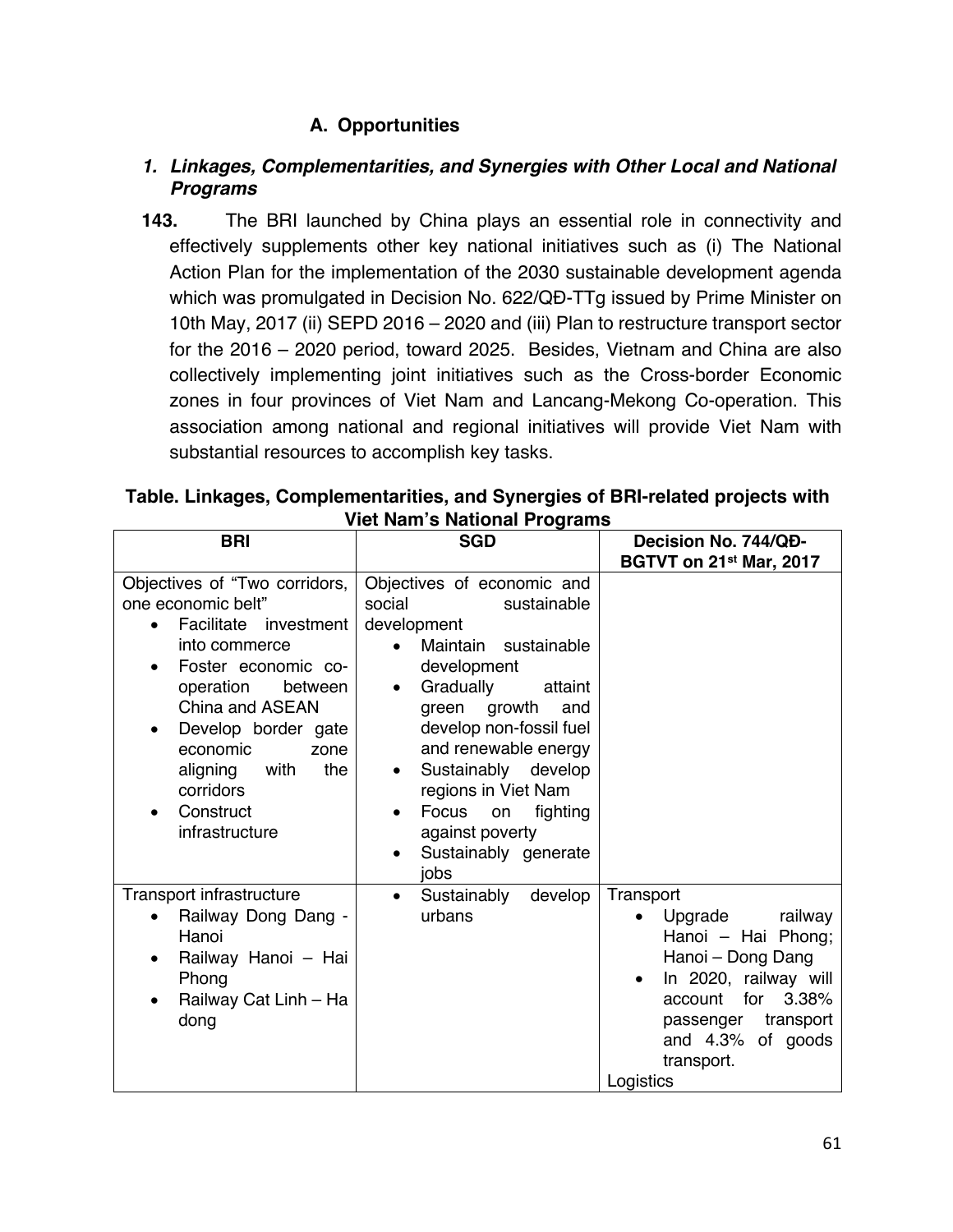| • Cut logistic cost to be<br>equivalent to<br>15%<br>GDP |
|----------------------------------------------------------|
| critical<br>Renovate                                     |
| stations: Hanoi, Hai                                     |
| Phong, Lang Son                                          |

Source: Author's collected

- **144.** Major railway projects and plan "Restructuring transport sector for 2016 2020 period, toward 2025":
- **145.** With regard to expressways, Viet Nam has gradually been constructing sections listed as BRI projects under different cooperation mechanisms. As a result, capital flows are diverting to railway projects. Indeed, railway systems in Viet Nam is superannuated (100% of the railways are not electrified) and inefficient (railway accounted for a minor percentage of passenger transport and cargo). Hence, effective regulation over capital flows and aid from AIIB and commercial banks in China will combine to ensure sufficient capital constructing railways that connect the Northeast region with coastal regions.
- **146.** Viet Nam has gradually been constructing sections listed as BRI projects under different cooperation mechanisms. As a result, capital flows are diverting to railway projects. Indeed, railway systems in Viet Nam is superannuated (100% of the railways are not electrified) and inefficient (railway accounted for a minor percentage of passenger transport and cargo). Hence, effective regulation over capital flows and aid from AIIB and commercial banks in China will combine to ensure sufficient capital constructing railways that connect the Northeast region with coastal regions of Viet Nam.

#### *2. Multilateral Regional Initiatives*

**147.** Currently, achievements have been obtained through the formation of a unified community under the ASEAN, and through the promotion of multilateral cooperation mechanism and in-depth inter-regional economic integration. ASEAN has 10 crucial cooperation mechanisms, namely, (i) Mekong River Commission (MRC), (ii) Greater Mekong Sub-region (GMS), (iii) Cambodia-Laos-Viet Nam (CLV) Development Triangle Area cooperation, (iv) Cambodia-Laos-Myanmar-Viet Nam cooperation (CLMV), (v) Ayeyawady-Chao Phraya-Mekong Economic Cooperation Strategy (ACMECS), (vi) ASEAN Mekong Basin Development Cooperation (AMBDC), (vii) The Japan-Mekong Regional Partnership Program, (viii) Mekong–Ganga Cooperation, (ix) Lower Mekong Initiative (LMI) and (x) Lancang – Mekong Cooperation (LMC). Among them, one of the most noticeable cooperation mechanism is the BRI launched by China. Initially, the BRI raised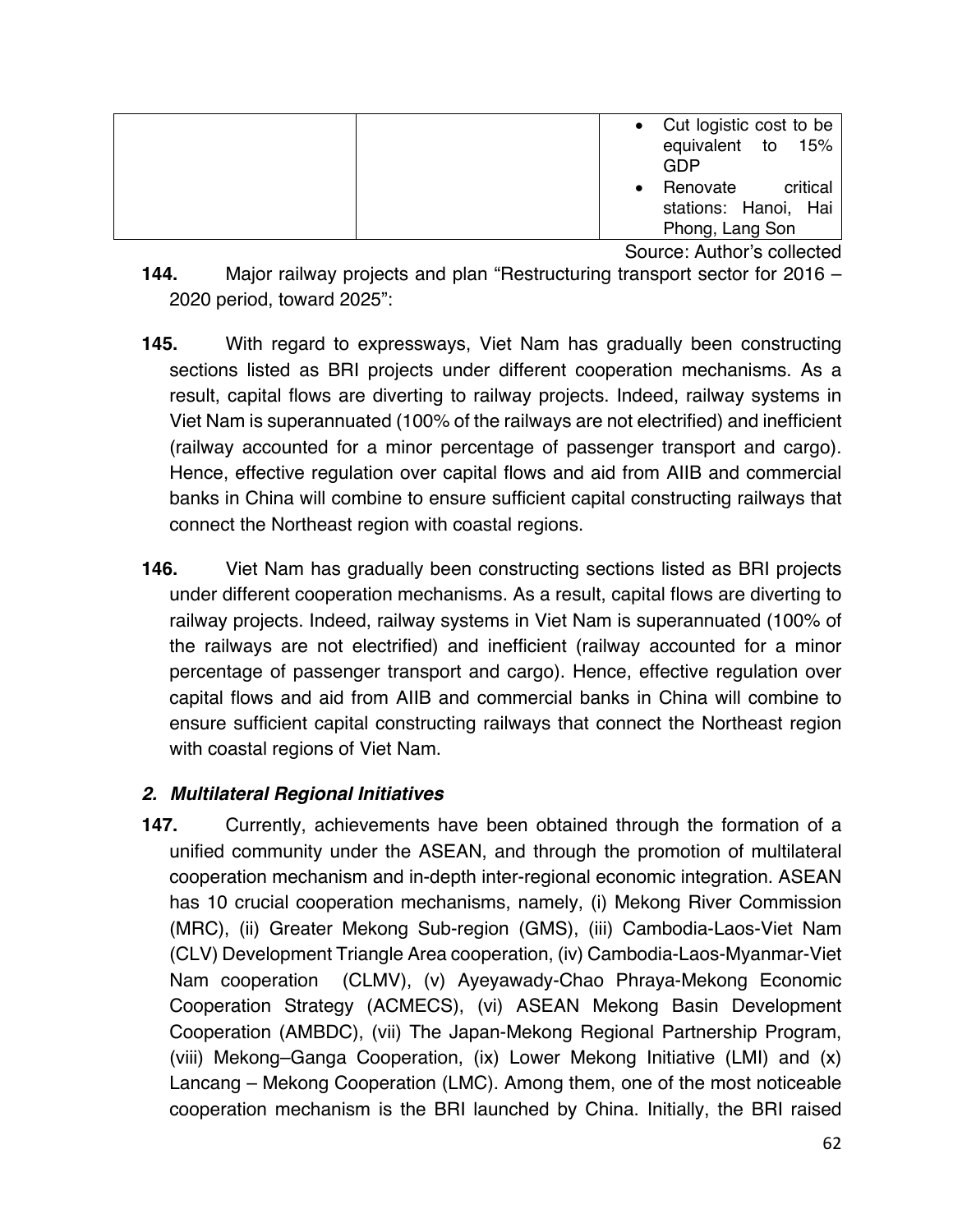existential concerns due to its overlap with existing initiatives. However, BRI has been alleviating these concerns with its promising results recently. For example, Vietnam, an important link in the success of the BRI, effectively utilized resources offered by the BRI to accomplish not only national but also regional cooperation (such as GMS, MPAC 2025) key tasks. In addition, the BRI's projects, examined in this paper, clearly earned its significance by transforming RCI's idea from paper to reality.

**GMS** 

- **148.** Greater Mekong Subregion (GMS) corridors have evolved in three stages. The first stage, from 1992 to 1997, laid the foundations for the development of GMS corridors. Nine priority road projects were identified in the study. Between 1992–1994, new routes were added while some were shelved, illustrating the evolution of route selection and delineation.
- **149.** The second stage of GMS corridor development, from 1998 to 2007, started with the adoption of the economic corridor approach and the designation of East– West Economic Corridor (EWEC), North–South Economic Corridor (NSEC), and Southern Economic Corridor (SEC) as priority corridors in 1998. It recognized the need to take account of developments in the subregion since 1994, including Guangxi Zhuang Autonomous Region (Guangxi) of the PRC in 2004. After Guangxi joined GMS, Nanning–Ha Noi–Hai Phong corridors was added.
- **150.** The third stage, from 2008 onward, began with the formulation of the strategies and action plans (SAPs) for EWEC, NSEC, and SEC, which required that their alignment be more precisely defined and confirmed by the GMS countries. Based on country consultations conducted in 2008 as part of the SAP formulation process, certain changes in the alignment and configuration of NSEC and SEC were adopted and two subcorridors were added to the NSEC, including: (i) Nanning–Ha Noi via Pingxiang in the PRC and Dong Dang in Viet Nam; (ii) Nanning–Ha Noi via Fangcheng and Dongxing in the PRC and Mong Cai in Viet Nam
- **151.** In the fourth stage, the 21st GMS Ministerial Conference in 2016 reviewed and endorsed certain proposed initiatives aimed at the further development of the GMS economic corridors.

# **Table. GMS Program: 25 Years**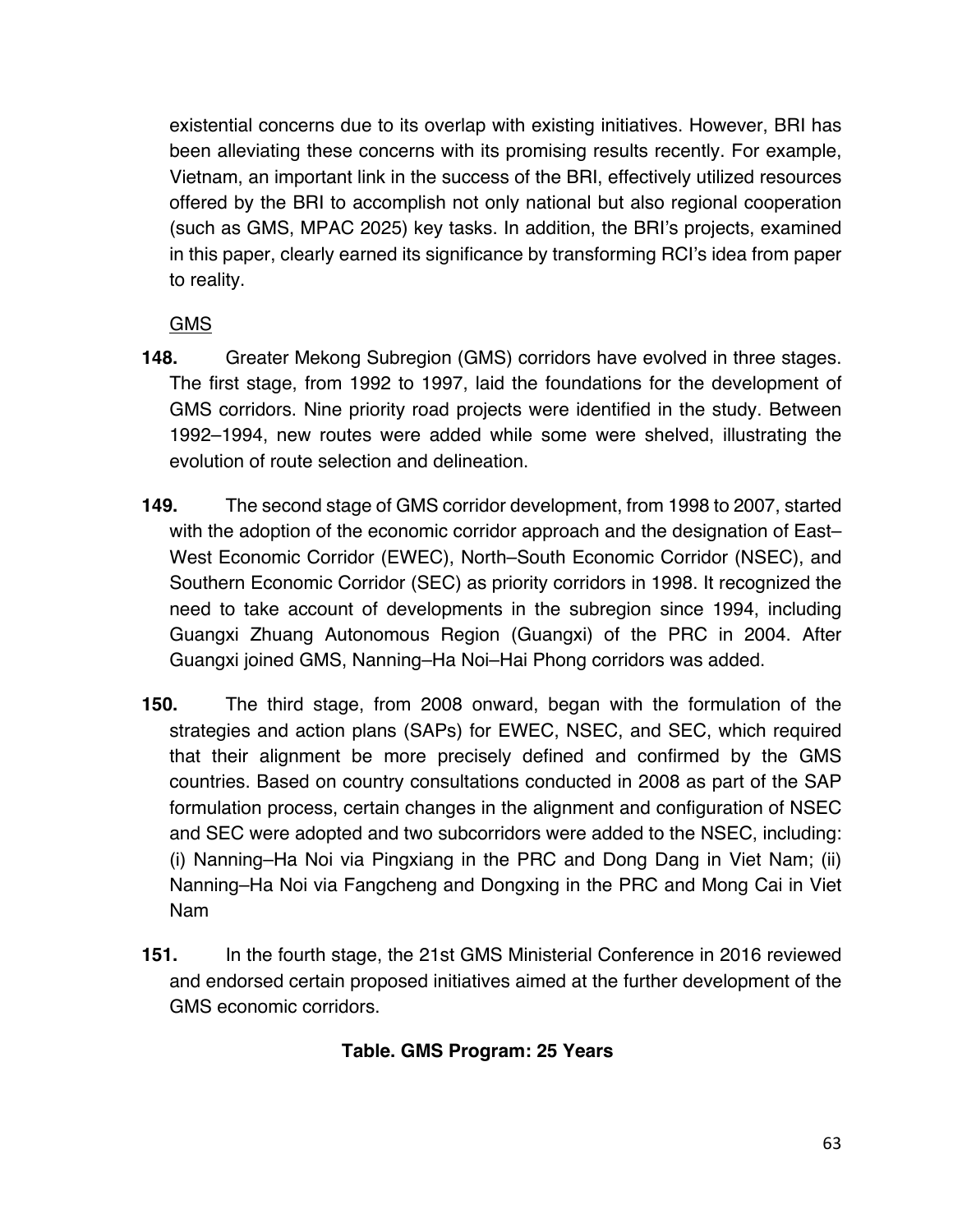| <b>Building</b> | <b>Goals</b>            | <b>Strategic</b>    | <b>Planning Framework</b>         |
|-----------------|-------------------------|---------------------|-----------------------------------|
| <b>Blocks</b>   |                         | <b>Documents</b>    |                                   |
| Connectivity    | Strengthen              | 2002: GMS Strategic | Regional<br>Investment            |
|                 | infrastructure linkages | Framework (SF)      | Framework (RIF) 2013 -            |
|                 |                         |                     | 2022                              |
| Competitiveness | Facilitate cross-border | 2012: GMS SF 2012   | <b>RIF</b><br>Implementation Plan |
|                 | tourism,<br>trade,      | - 2022              | 2014-2018, 2020                   |
|                 | investment              |                     |                                   |
|                 | Enhance private sector  | 2018: Hanoi Action  |                                   |
|                 | participation           | Plan 2018-2022      |                                   |
| Community       | Develop<br>human        |                     |                                   |
|                 | resources               |                     |                                   |
|                 | Protect environment &   |                     |                                   |
|                 | promote shared used of  |                     |                                   |
|                 | natural resources       |                     |                                   |

#### *Source*: ADB (2018)

**152.** In the next phase, GMS seeks to make the following projects a greater priority: (i) Bangkok and Ha Noi link in NSEC using the Bangkok–Nakhon Ratchasima–Udon Thani–Sakon Nakhon–Nakhon Phanom–Thakhek–Na Phao– Chalo (via Route No. 12)–Vung Ang–Vinh–Ha Noi route; (ii) Vientiane and Ha Noi using the Paksan–Nam Phao–Cau Treo–Vinh route with an extension to Vung Ang. Thus, the capital supply for railway as Nanning Pingxiang – Dong Dang - Hanoi - Hai Phong và Nanning – Dongxing – Mong Cai – Hai Phong – Hanoi, becomes an even bigger concern.

#### MPAC 2025

**153.** The table below will discusses the compatibility and importance of the seven BRI projects, examined in this report, with delineated goals and commitments of Viet Nam in relation to GMS and MPAC 2025.

# **Table. Linkages and Synergies of BRI-related projects with main RCI in SE Asia**

| Viet Nam's goals<br>Strategy<br>Target |  |                 |                                                            |
|----------------------------------------|--|-----------------|------------------------------------------------------------|
|                                        |  | and commitments | Cách thức mà BRI<br>có thể bổ sung cho<br>các RCI hiện nay |

**states**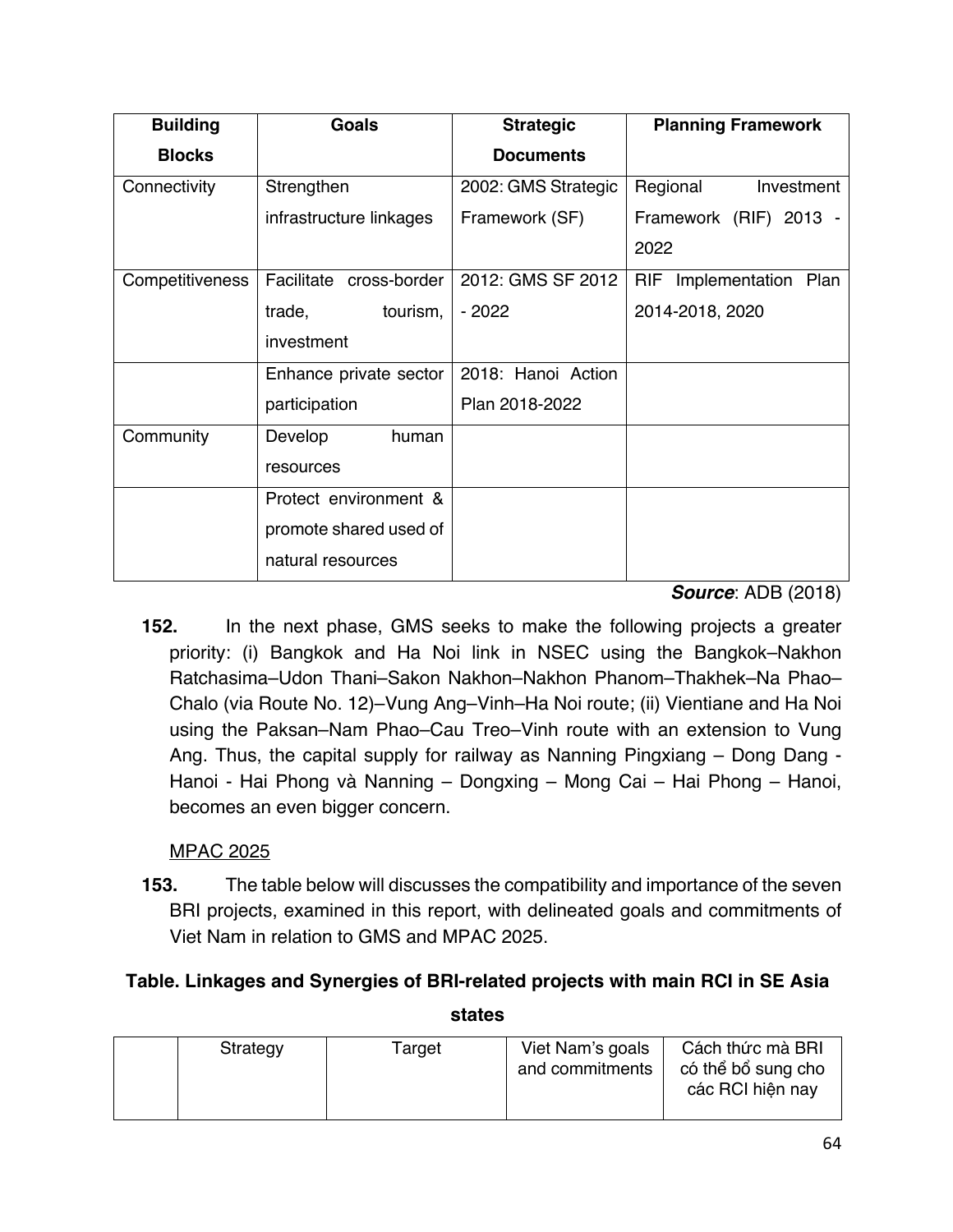|                               | <b>MPAC 2025</b>                                                                                                                                    |                                                                                                                                                                                                                                                                                                             |                                                                                                                                                                                                                                                                                                                                                                                                                                                                                      |
|-------------------------------|-----------------------------------------------------------------------------------------------------------------------------------------------------|-------------------------------------------------------------------------------------------------------------------------------------------------------------------------------------------------------------------------------------------------------------------------------------------------------------|--------------------------------------------------------------------------------------------------------------------------------------------------------------------------------------------------------------------------------------------------------------------------------------------------------------------------------------------------------------------------------------------------------------------------------------------------------------------------------------|
| Sustainable<br>infrastructure | Establish<br>$\mathbf a$<br>rolling<br>priority pipeline list of<br>potential<br><b>ASEAN</b><br>infrastructure<br>projects and sources<br>of funds | 2.1. Viet Nam's<br>need<br>for<br>infrastructure<br>investment<br>between 2016 and<br>2040 amounts to<br>US\$605 billion <sup>1</sup> .<br>2.2.<br>The<br>productivity of the<br>infrastructure itself<br>needs to improve<br>rapidly<br>2.3. Dealing with<br>growth<br>the<br>of<br>middleweight<br>cities | 2.1.1.<br>AIIB,<br>BOC,<br>CHEXIM,<br>CDB, ICBC<br>2.1.2. Viet Nam's<br>Congress allowed to<br>lift the foreign<br>capital ceiling up to<br>360 trillion VND. This<br>change based on the<br>corresponding<br>adjustment of<br>domestic capital<br>supply $2$ .<br>2.2.1<br>China's<br>technology<br>2.2.2. Joint venture<br>between China and<br>other<br>multilateral<br>development<br>bank<br>(ADB, WB, JICA etc.)<br>$2.3.1$ Cat Linh $-$ Ha<br>Dong<br>sky<br>train<br>project |
|                               | Increase<br>people<br>mobility<br>Increase public and                                                                                               | 4.1.<br>People<br>mobility<br>5.1. Increase PPP                                                                                                                                                                                                                                                             | Development<br>4.1.1.<br><b>of</b><br>aviation, road, rail<br>maritime links<br>and<br>between Viet Nam,<br><b>ASEAN and China</b><br>5.1.1.<br><b>AIIB</b><br>is                                                                                                                                                                                                                                                                                                                    |
|                               | private infrastructure<br>investment in each<br><b>ASEAN Member</b><br>State, as needed                                                             | investment                                                                                                                                                                                                                                                                                                  | interested<br>in.<br>and<br>encouraging<br>supporting<br>the<br>private<br>sector<br>to<br>invest in Vietnam's<br>infrastructure<br>development <sup>3</sup> .                                                                                                                                                                                                                                                                                                                       |
| Seamless<br>logistics         | Strengthen<br><b>ASEAN</b><br>competitiveness                                                                                                       | 6.1.<br>Reducing<br>capital expenses                                                                                                                                                                                                                                                                        | 6.1.1.Development<br>of infrastructure to<br>support<br>logistics.                                                                                                                                                                                                                                                                                                                                                                                                                   |

<sup>1</sup> Global Infrastructure Hub (2017), *Global Infrastructure Outlook - Infrastructure investment needs - 50 countries, 7 sectors to 2040*, https://d2rpq8wtqka5kg.cloudfront.net/389138/open20170919030300.pdf

<sup>2</sup> Nguyen Vu (2018), "The National Assembly agreed to extend ODA ceiling of VND 60 trillion", *VnEconomy*, November 12, available at http://vneconomy.vn/quoc-hoi-dong-y-noi-tran-oda-60000-ty-2018111210401596.htm

<sup>&</sup>lt;sup>3</sup> VOV (2017), "Vietnam expects AIIB to approve investment project in 2017", March 7, available at https://vov.vn/chinh-tri/viet-nam-hy-vong-aiib-co-du-an-dau-tu-trong-nam-2017-600526.vov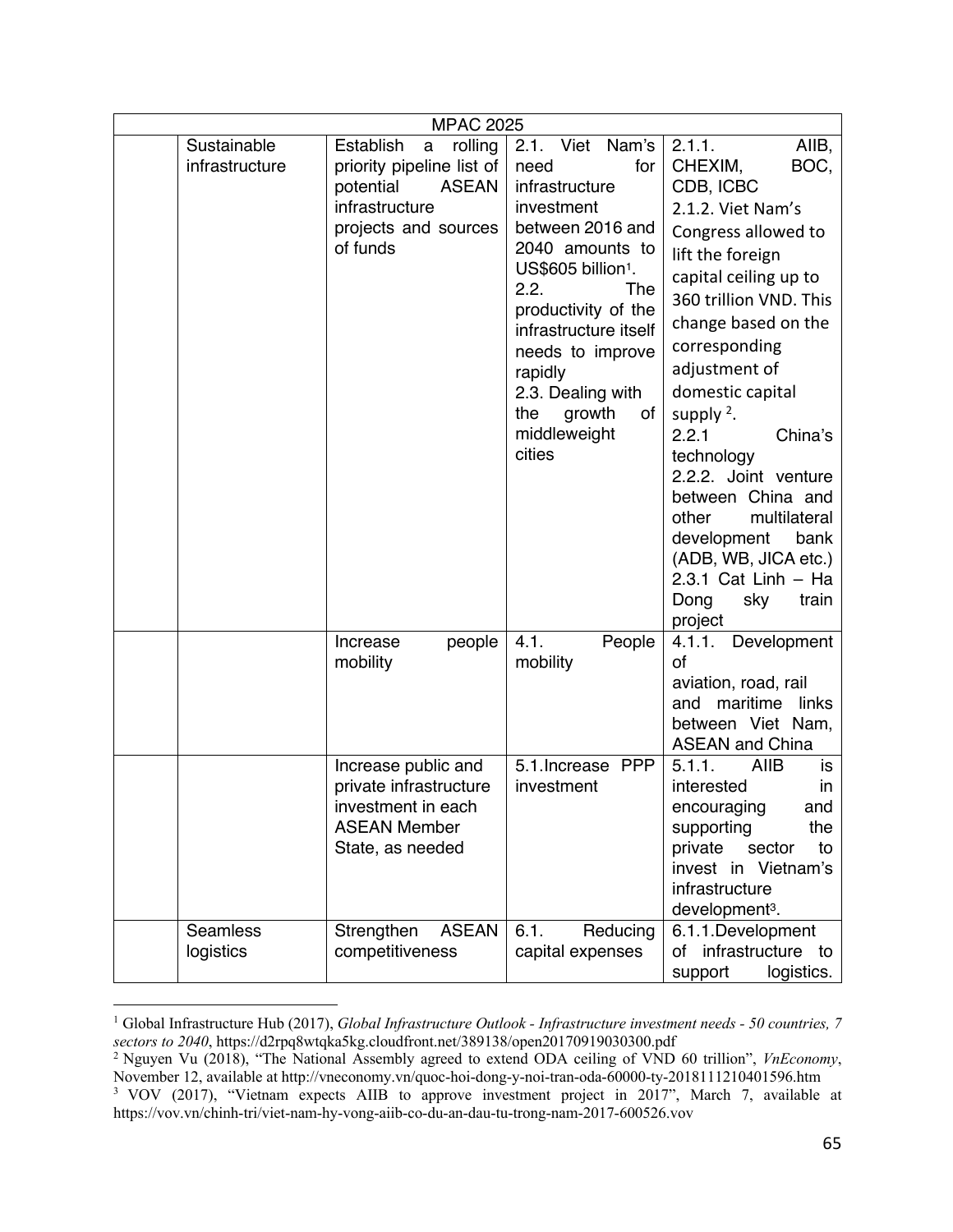|            |  | through<br>enhanced<br>trade routes<br>and logistics                                                                         | 6.2.<br>Reducing<br>logistic expenses<br>6.3. Harmonizing<br>custom<br>procedures                                                                  | Promoting<br>multimodal transport<br>connectivity in order<br>to reducing logistic<br>costs.<br>This<br>is<br>an<br>important<br>CO-<br>operational<br>goal<br>under TCOB, as well<br>as GMS and.                                                                                                                                               |
|------------|--|------------------------------------------------------------------------------------------------------------------------------|----------------------------------------------------------------------------------------------------------------------------------------------------|-------------------------------------------------------------------------------------------------------------------------------------------------------------------------------------------------------------------------------------------------------------------------------------------------------------------------------------------------|
|            |  | Enhance<br>supply<br>chain<br>efficiency<br>through<br>addressing<br>key chokepoints                                         | Attracting<br>7.1.<br>China's transfer of<br>compatible<br>technology                                                                              | 7.1.1. TCOB<br>places<br>emphasis<br>upon<br>supply chain shifting<br>from China to Viet<br>36<br>Nam<br>through<br>Production Capacity<br>Co-operation<br>projects which was<br>signed in November,<br>20171.                                                                                                                                  |
|            |  | Support<br>development of<br>e-commerce                                                                                      | 8.1. Building and<br>improving<br>e<br>commerce<br>systems                                                                                         | <b>TCOB</b><br>8.1.1.<br>the<br>promotes<br>formation of logistic<br>network and cross -<br>border<br>е<br>commercial activities<br>between Viet Nam<br>and China                                                                                                                                                                               |
|            |  | The aim is to lower<br>logistics costs by<br>drawing<br>on<br>appropriate<br>metrics<br>trading<br>for<br>across<br>borders. | 9.1.<br>Developing<br>border<br><b>Cross</b><br>economic<br>CO-<br>operational model<br>Facilitating<br>9.2.<br>means of payment<br>at border area | <b>TCOB</b><br>9.1.1.<br>constructs economic<br>zone at border gates<br>between Viet Nam<br>Zhunan,<br>and<br>Guangxi<br>9.2.1<br>Promoting<br>bilateral<br>payment<br>made by Renminbi<br>9.2.2. TCOB sets up<br>branches of Chinese<br>commercial banks in<br>border provinces in<br>Viet Nam, especially<br>near<br>border<br>ones<br>gates. |
| <b>GMS</b> |  |                                                                                                                              |                                                                                                                                                    |                                                                                                                                                                                                                                                                                                                                                 |

<sup>&</sup>lt;sup>1</sup> "Joint Statement between ASEAN and China On Production Capacity Cooperation", available at https://asean.org/storage/2016/09/Joint-Statement-on-Production-Capacity-Cooperation-Final.pdf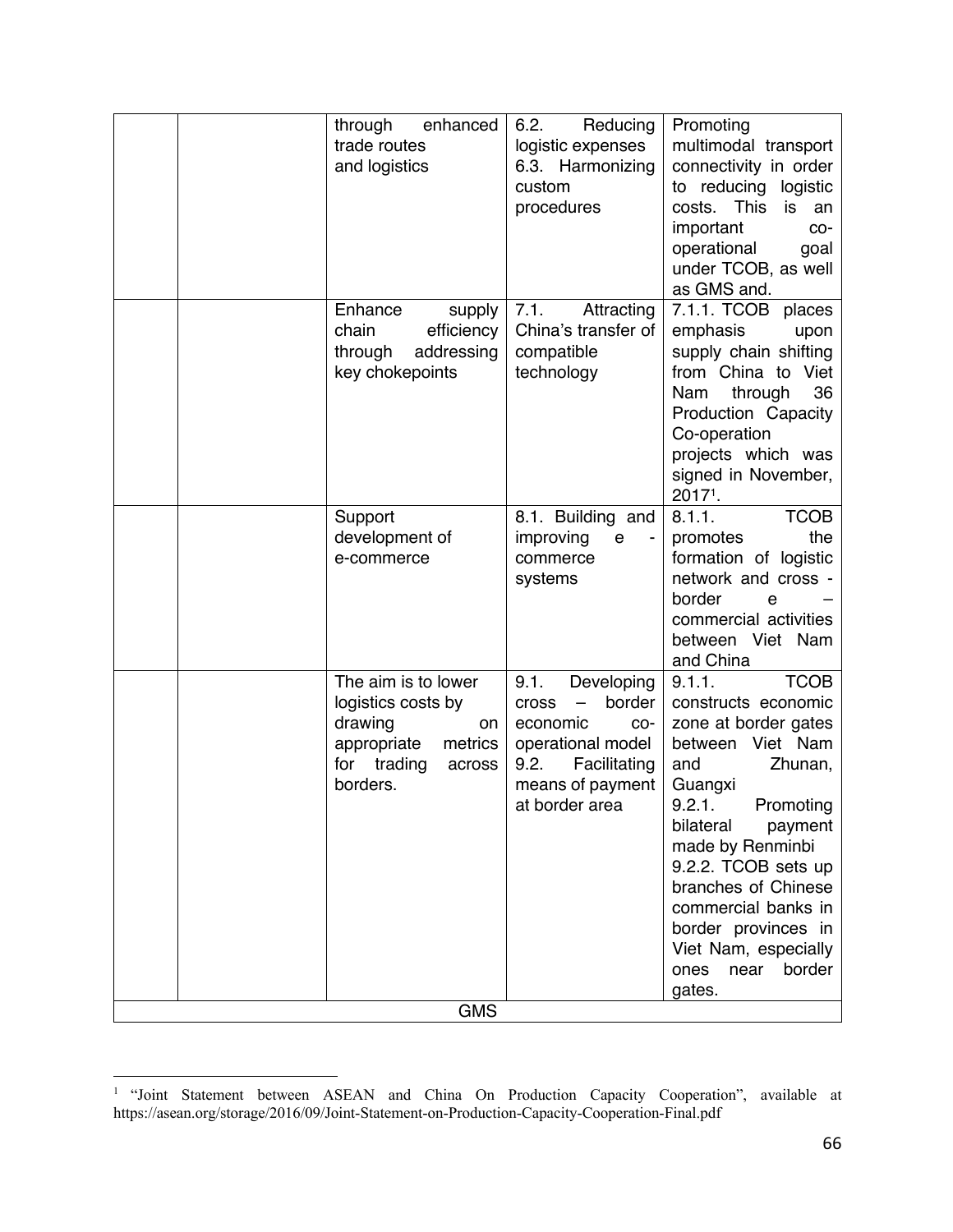| $3C$ :           | Connectivity:<br>The        | 10.1.<br><b>New</b>              | Similar<br>10.1.1       |
|------------------|-----------------------------|----------------------------------|-------------------------|
| Connectivity,    | <b>GMS</b><br>Transport     | framework<br>for                 | development goals       |
| Competitiveness, | Strategy,<br>Sector         | strategic<br>in-                 | 10.1.2.<br>Capital      |
| Community        | which<br>2006-2015,         | corporation<br>for               | RIF-II<br>complement:   |
|                  | <b>GMS</b><br>proposed<br>a | period<br>2012<br>$\blacksquare$ | 2022 under GMS will     |
|                  | corridor network of         | 2022 (RIF - 2022)                | require a total capital |
|                  | nine<br>corridors.          | 10.2.<br>Regional                | of up to 64 billion     |
|                  | Essential<br>elements:      | investment                       | USD.<br>Meanwhile,      |
|                  | (i) sound economic          | framework under                  | countries member of     |
|                  | rationale,<br>including     | <b>GMS</b>                       | ADB and GMS might       |
|                  | the basis for related       | 10.3. Entering into              | only be able to meet    |
|                  | economic zones;             | <b>GMS</b><br>Cross-             | 50%<br>the<br>total     |
|                  | (ii)<br>physical            | Border Transport                 | required capital.       |
|                  | infrastructure              | Facilitation                     | 10.3.1. Content about   |
|                  | connecting centers of       | Agreement (GMS-                  | trading, investment and |
|                  | economic activity to        | CBTA)                            | developing facilitation |
|                  | other;<br>each<br>(iii)     | 10.4. Entering into              | 10.4.1.<br>Completing   |
|                  | streamlined policies        | 3 major economic                 | physical connectivity   |
|                  | and procedures to           | corridors: NSEC,                 | of GMS by NSEC's        |
|                  | allow                       | <b>EWEC and SEC</b>              | transport network.      |
|                  | cross-border                |                                  |                         |
|                  | utilization<br>of<br>the    |                                  |                         |
|                  | corridor; (iv)<br>site-     |                                  |                         |
|                  | physical<br>specific        |                                  |                         |
|                  | infrastructure,<br>and      |                                  |                         |
|                  | policy and regulatory       |                                  |                         |
|                  | framework;<br>(v)           |                                  |                         |
|                  | effective<br>marketing      |                                  |                         |
|                  | of<br>the<br>strategy       |                                  |                         |
|                  | concept as a set of         |                                  |                         |
|                  | tangible<br>investment      |                                  |                         |
|                  | opportunities               |                                  |                         |
|                  |                             |                                  |                         |
|                  | Competitiveness:            |                                  |                         |
|                  | Improving                   |                                  |                         |
|                  | competitiveness<br>by       |                                  |                         |
|                  | effectively supporting      |                                  |                         |
|                  | cross-border                |                                  |                         |
|                  | transport<br>activities,    |                                  |                         |
|                  | market<br>integration,      |                                  |                         |
|                  | production<br>process       |                                  |                         |
|                  | and value chains.           |                                  |                         |

Source: Collected by author

**154.** Measures and sectors that BRI can reasonably support with the current RCI: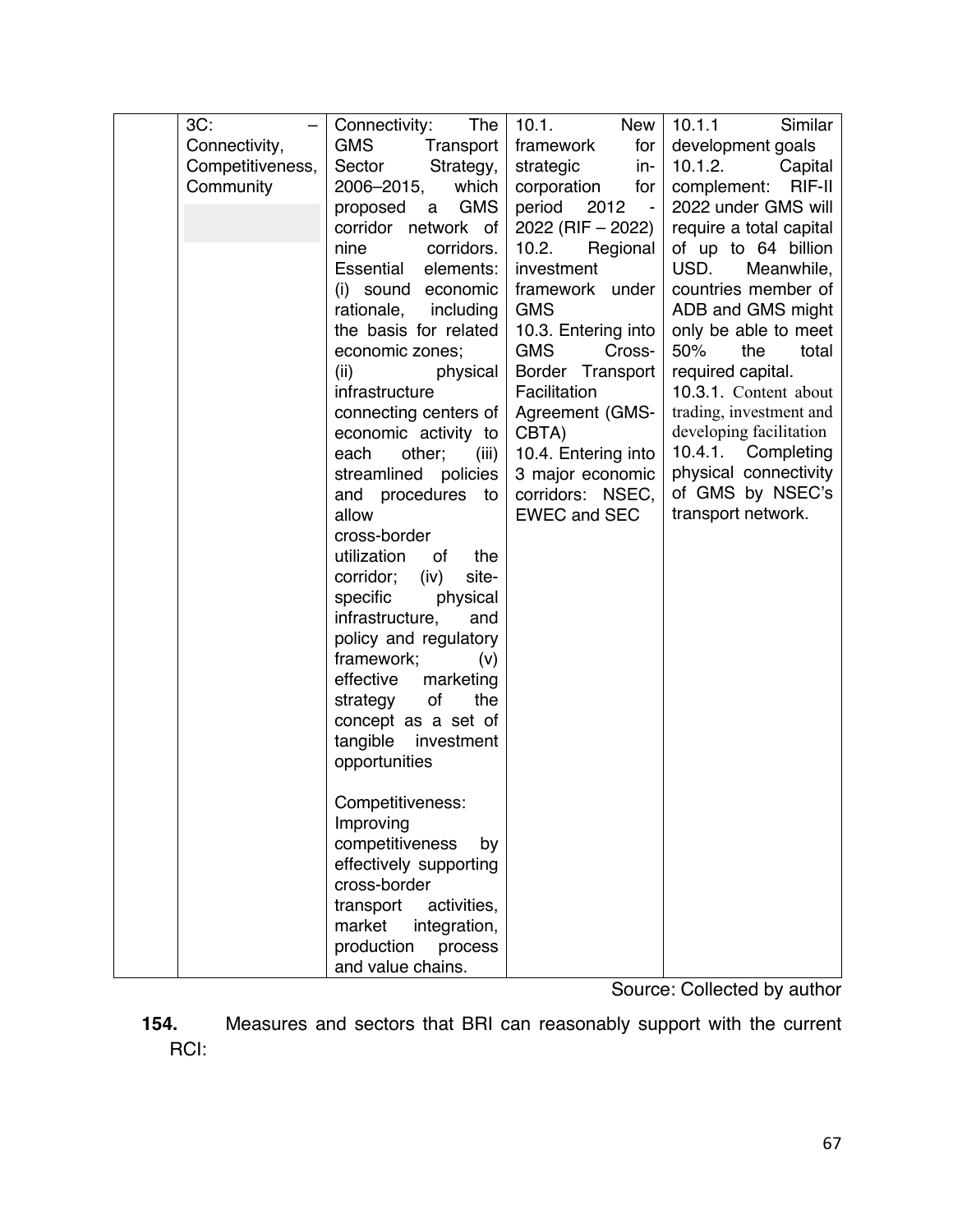#### **Table. Measures and sectors that BRI can support with the current RCI that is**

|                                            | <b>GMS/ADB/JICA</b>                                                                                                                                                                           | <b>MPAC 2025</b>                                                                                                               | <b>BRI</b>                                                                                                                                                                                                                                                                                            |
|--------------------------------------------|-----------------------------------------------------------------------------------------------------------------------------------------------------------------------------------------------|--------------------------------------------------------------------------------------------------------------------------------|-------------------------------------------------------------------------------------------------------------------------------------------------------------------------------------------------------------------------------------------------------------------------------------------------------|
| Capital                                    | RIF-II 2022<br>of GMS<br>requires a total capital of<br>up to 64 billion USD,<br>while countries member<br>of ADB and GMS might<br>only be able to meet<br>50% the total required<br>capital. | Supplied by ASEAN                                                                                                              | AIIB: US\$ 120 bn.<br>$\bullet$<br>Policy banks such as<br>$\bullet$<br>CDB, CHEXIM<br>The "Big-4" (BOC, ICBC<br>etc)                                                                                                                                                                                 |
| of<br><b>Types</b><br>project and<br>route | High-speed railway<br>$\bullet$<br>Focusing on variety<br>$\bullet$<br>of infrastructure and<br>sustainable<br>development<br>Projects has small<br>$\bullet$<br>and average scale            | Most of them are<br>$\bullet$<br>projects<br>about<br>promoting<br>the<br>efficiency<br>οf<br>infrastructural<br>connectivity. | Railway using standard<br>gauge (1435mm): East-<br>West branch of NSEC                                                                                                                                                                                                                                |
| Method<br><b>of</b><br>investing           | Mainly<br>$\bullet$<br>private<br>capital, PPP                                                                                                                                                | Mainly PPP<br>$\bullet$                                                                                                        | Focusing on State capital,<br>$\bullet$<br>quickly disbursing                                                                                                                                                                                                                                         |
| Technology                                 | High costs<br>$\bullet$                                                                                                                                                                       | Large<br>$\bullet$<br>discrepancy<br>in<br>technological<br>level                                                              | Reasonable costs<br>$\bullet$<br>$30 - 40\%$ devices which<br>$\bullet$<br>are used by Vietnamese<br>company are imported<br>from China                                                                                                                                                               |
| Institution                                | Multilateral<br>$\bullet$                                                                                                                                                                     | Multilateral<br>$\bullet$                                                                                                      | coordinating<br>Lower<br>cost,<br>easier to negotiate and reach<br>agreement due to:<br>Mostly relying on bilateral<br>negotiations<br>(Between<br>Xhunan, Guangxi and five<br>provinces of Viet Nam)<br>Highly connected<br>with<br>$\bullet$<br>national<br>(BRI<br>plans<br>integrates with TCOEB) |

#### **being undertaken in Viet Nam**

Source: Collected by author

**155.** Both AIIB and ADB simulated the bilateral co-operation to supply capital for projects under BRI. In fact, together they paid out capital for several projects in 2016 – 2017. However, there are no projects under the BRI carried out in Viet Nam have successfully received fund from ADB, which is also the current situation of projects under GMS in Vietnam in relation to the ADB. The information noted above implies competition between the ADB and AIIB in three dimensions: (i) capital (ii) standards and (iii) type of infrastructure.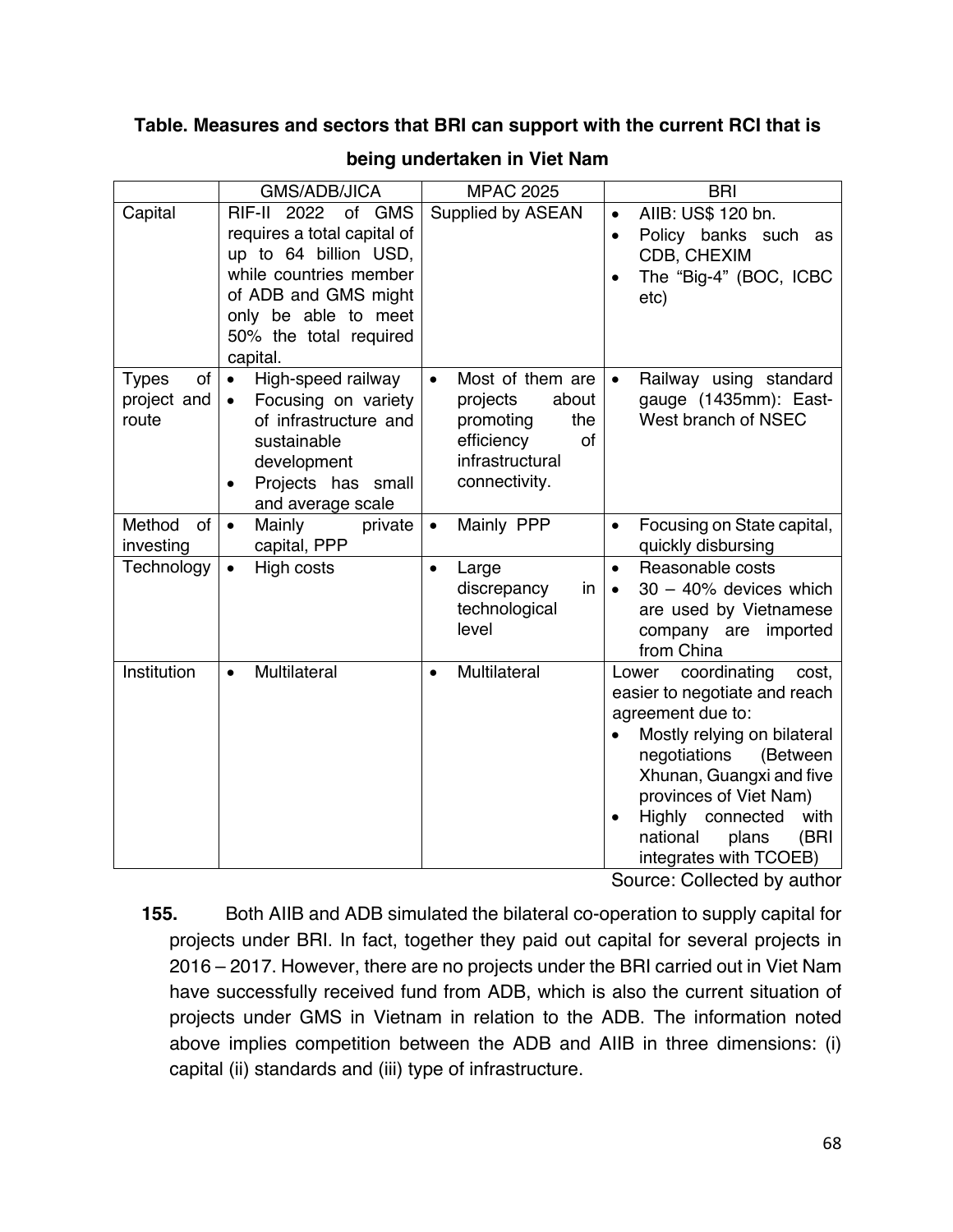#### **Table. Measures and sectors that BRI can compete with the current RCI that is**

|                     | <b>GMS/ADB/JICA</b>                                            | <b>BRI</b>                                               |  |  |
|---------------------|----------------------------------------------------------------|----------------------------------------------------------|--|--|
| Capital             | <b>Limited loans</b><br>$\bullet$                              | No limitation on lending amount<br>$\bullet$             |  |  |
|                     | Higher interest rate<br>$\bullet$                              | Low interest rates (have to bear<br>$\bullet$            |  |  |
|                     | Stringent lending criteria<br>$\bullet$                        | many fees and charges)                                   |  |  |
|                     |                                                                | Have not introduced mechanisms to<br>$\bullet$           |  |  |
|                     |                                                                | lend by RMB                                              |  |  |
|                     |                                                                | Allow private sector to<br>borrow<br>$\bullet$           |  |  |
|                     |                                                                | without guarantee                                        |  |  |
| of<br><b>Types</b>  | High-speed highway North - South<br>$\bullet$                  | Standard gauge (1435mm) railway,<br>$\bullet$            |  |  |
| project and         | Focusing on SEZs<br>$\bullet$                                  | section West - East                                      |  |  |
| route               |                                                                | Implementing<br>unprecedented<br>$\bullet$               |  |  |
|                     |                                                                | economic co-operational model                            |  |  |
| Method<br><b>of</b> | Requiring long period of time to<br>$\bullet$                  | Quickly disbursing<br>$\bullet$                          |  |  |
| invesmting          | disburse                                                       | Working with governmental bodies<br>$\bullet$            |  |  |
|                     | Focusing on SMEs<br>$\bullet$                                  | and local competent authorities                          |  |  |
|                     | Focusing on community interaction<br>$\bullet$                 | companies<br>Chinese<br>hardly<br>in-<br>$\bullet$       |  |  |
|                     | Bidding to win project<br>$\bullet$                            | corporate CSR principles into their                      |  |  |
|                     | Project<br>implemented<br>is<br>on<br>$\bullet$                | operation<br>Nam<br>in<br>Viet<br><b>or</b>              |  |  |
|                     | schedule                                                       | disseminate information related to                       |  |  |
|                     | Highly focusing<br>sustainble<br>on<br>$\bullet$               | their CSR                                                |  |  |
|                     | development                                                    | of<br>the<br><b>Most</b><br>projects<br>are<br>$\bullet$ |  |  |
|                     |                                                                | implemented by EPC method                                |  |  |
|                     |                                                                | Projects are hardly implemented on                       |  |  |
|                     |                                                                | schedule                                                 |  |  |
|                     |                                                                | Focusing on commercial values<br>$\bullet$               |  |  |
| Technology          | Environmental friendly<br>$\bullet$                            | Most technological<br>devices<br>$\bullet$<br>are        |  |  |
|                     | Utilize technology from a diverse<br>$\bullet$                 | imported from China                                      |  |  |
|                     | sources and high standards                                     | $30 - 40\%$ devices which are used by<br>$\bullet$       |  |  |
|                     |                                                                | Vietnamese company are imported                          |  |  |
|                     |                                                                | from China                                               |  |  |
| Institution         | Requiring<br>prime<br>level<br>of<br>$\bullet$                 | Many lobbying activities and without<br>$\bullet$        |  |  |
|                     | transparency                                                   | regulation to combat corruption                          |  |  |
|                     | Hardly being influenced by political<br>$\bullet$              | Heavily being influenced by Viet<br>$\bullet$            |  |  |
|                     | institution of country members.                                | Nam - China relationship                                 |  |  |
|                     | Focusing on quality infrastructure<br>$\bullet$<br>(soft ware) | Focusing on hard ware<br>$\bullet$                       |  |  |

#### **being undertaken in Viet Nam**

Source: Collected by author

#### Public-Private Partnerships

**156.** Within the framework of GMS, Regional Investment Framework Implementation Plan (RIF – IP) 2014 – 2018 lent out 25.79 billion USD for a total of 34 investment projects and 18 technical assistances. In comparison, ADB only allocated 11% (2.89 billion USD), Development Partners and Private Sector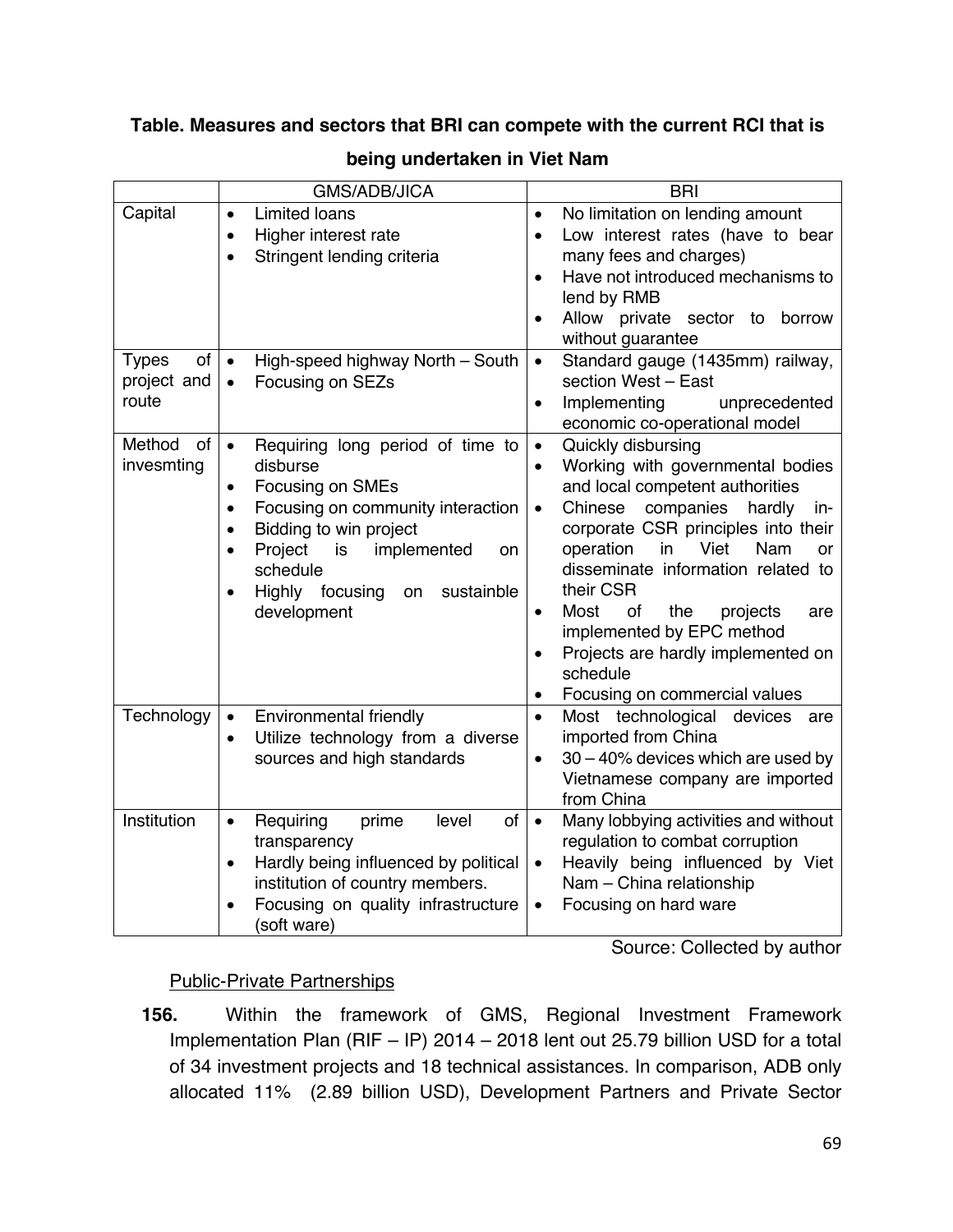financed 15% (3.7847 billion USD) and the other 74%, equivalent to 19.12 billion USD, was mobilized by GMS countries themselves<sup>1</sup>. By RIF  $-$  II 2022, the total of investment seeks to increase to 64 billion USD, yet ADB and country members have only acquired half of this number. Thereby, in order to sufficiently amass capital to meet investment demand, ADB and GMS countries have to implement all means of mobilizing capital, especially PPP (with contract types such as BOT).

- **157.** In Viet Nam, for the recent 10 years, BOT and other forms of PPP have gradually become a prominent channel to mobilize capital for national and urban infrastructural development projects. In order to have better regulation over these methods of investment, especially BOT method, the Vietnamese government, basing on practical accumulated experience, passed Decree No. 83/NQ-CP on 26th June, 2018.
- **158.** As mentioned in previous sections, BOT is undeniably a powerful method in raising capital for infrastructural projects. The Vietnamese government took these experiences very seriously and have since enforced more stringent regulations like Decree No. 83/NQ-CP to improve the current situation. Apart from Cat Linh – Ha Dong, which is expected to start operating in 2019, there two more projects, Dong Dang – Hanoi and Hanoi Hai Phong, that need to attract more capital from domestic private sector and international lenders.
- **159.** These two railway projects are what BRI can arouse private sector participation for. Investing into these railways using the BOT method might offer advantages, such as:
- **160.** More comprehensive guidelines and legal documents through BOT. For example:
	- Communist party of Viet Nam issued Resolution No. 13-NQ/TW on 16th January, 2012 and Resolution No. 5-NQ/TW on 1st November, 2016.
	- Vietnamese Congress has legislated primary laws to govern BOT contracts, including: Law on Public investment, Law on State budget, Law on Investment, Enterprise Law, Law on Bidding, Law on Construction, Land law, Law on Road traffic, Law on Price, … Besides, Congress issued Resolution No. 66/2013/QH13 on 29th November, 2013, Resolution No. 38/2004/QH11, and Resolution No. 142/2016/QH13

<sup>1</sup> ADB (2016), *Greater Mekong Subregion Regional Investment Framework Implementation Plan: Mid-Term Review and Revised Regional Investment Framework Implementation Plan 2020*, December, pp.2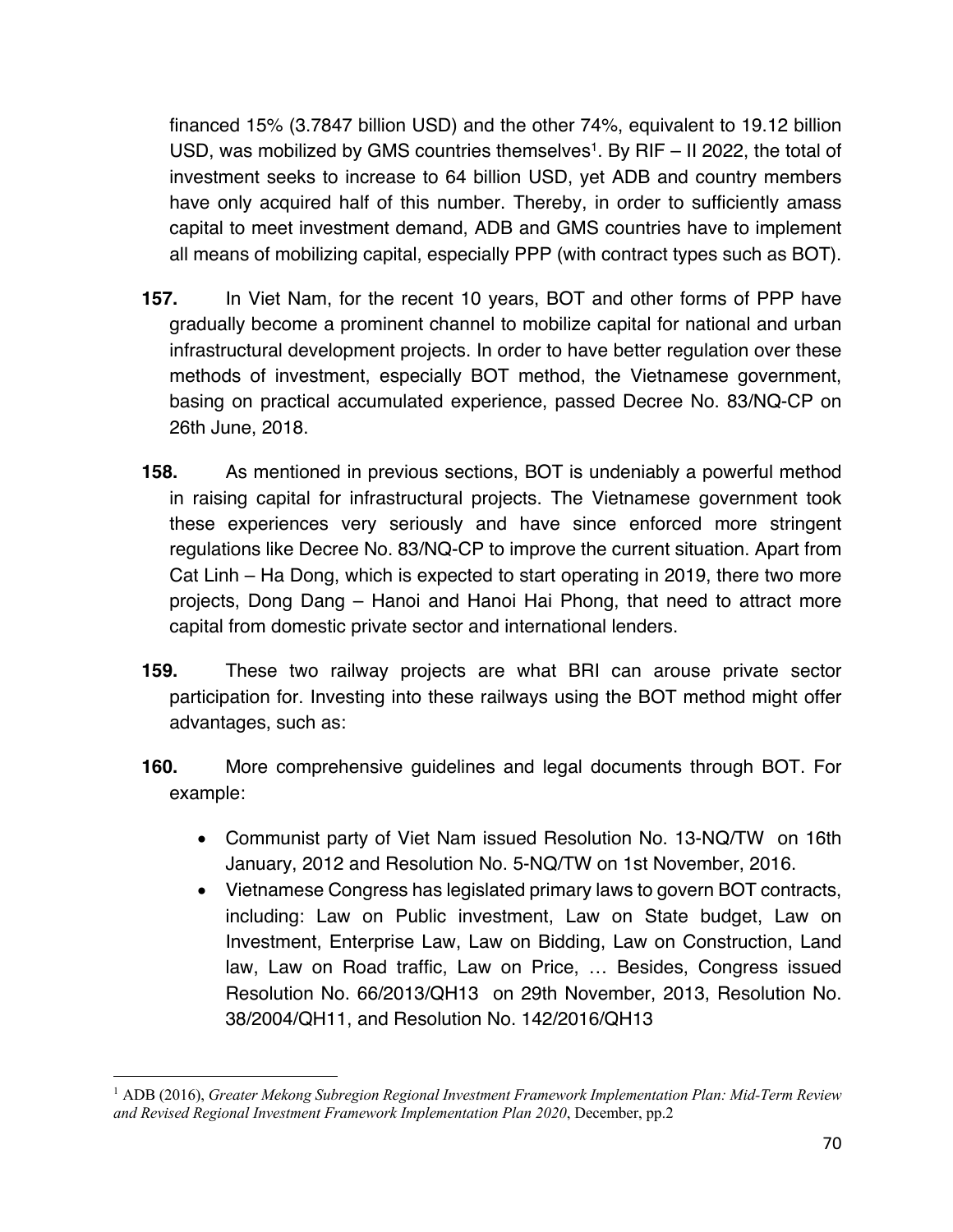- Government introduced legal documents to regulate BOT contract, such as: Decree No. 78/2007/NĐ-CP on 11th May, 2017, Decree No.108/2009/NĐ-CP on 27th November, 2009, Decree No.24/2011/NĐ-CP on 5th April, 2011 and especially Decree No. 15/2015/NĐ-CP on 14th February, 2015.
- **161.** Two railways have been receiving meticulous policy attention:
	- The Hanoi to Hai Phong section is under the framework of the strategic plan to develop railway transport in Viet Nam in 2020, toward 2030
	- Strategy to develop logistic service in 2020, toward 2030 (issued on 4th March, 2014) emphasized improving cargo transport in Hanoi – Lao Cai line 1.
	- Decision No. 1210/ QĐ-TTg issued on 24th July, 2014 proclaimed plans to gradually improve transport ability and quality in Hanoi – Lang Son line2.
- **162.** Demand for transporting goods and passenger by the two mentioned railway is projected to continue increasing in foreseeable future. For instance, the total amount of goods transported by line Hai Phong – Lao Cai will jump further to 131.5 million tons in 2020, which will be 30 million tons more than what was transported in 2018. Moreover, the bilateral trading value between Viet Nam and China will also dramatically increase in upcoming periods, especially in crossborder trades. Three main border gates (two of them include the railways Huu Nghi and Lao Cao) accounted for 30% of total trade value with China.
- **163.** Domestic and regional railway systems: lack of interconnection and connectivity. Goods transported from Viet Nam to mainland areas of China have to transit into others wagons at Hekou North before continuing on their journey. This process increases trading costs and directly damage the competitiveness of these products.
- **164.** The practical implementation of the BOT over the past five years has shown that tackling the limitations of investment budget for infrastructure is important. In the period 2011-2016, the Ministry of Transport has mobilized about 171,308 billion, of which BOT accounted for about 90.2%. So far, 55 BOT projects have

<sup>1</sup> https://thuvienphapluat.vn/van-ban/Giao-thong-Van-tai/Quyet-dinh-318-QD-TTg-nam-2014-chien-luoc-phat-triendich-vu-van-tai-den-nam-2020-222505.aspx

<sup>&</sup>lt;sup>2</sup> See more at https://thuvienphapluat.vn/van-ban/Giao-thong-Van-tai/Quyet-dinh-1210-QD-TTg-2014-Tai-co-caunganh-giao-thong-van-tai-den-2020-240825.aspx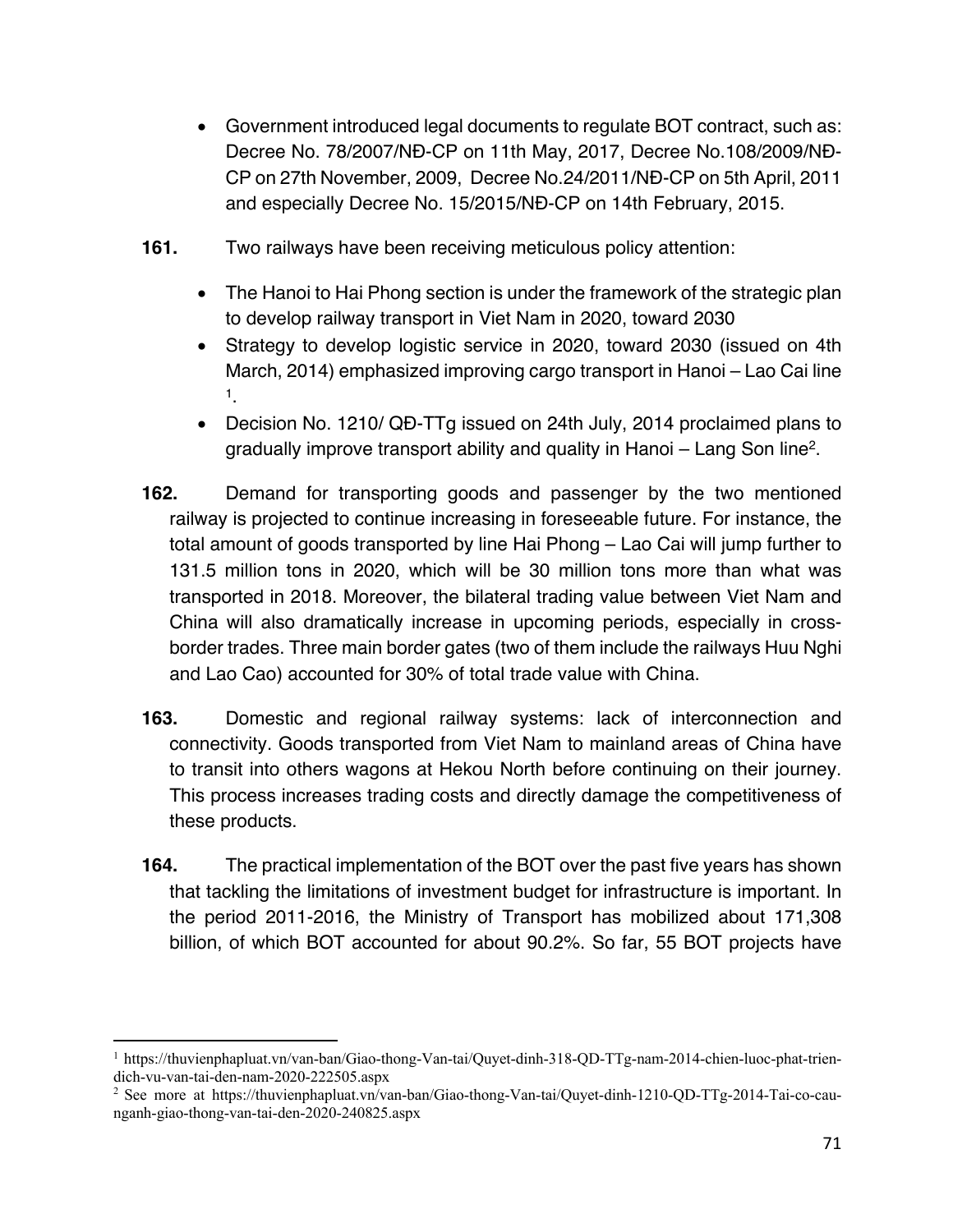been completed). In localities, 43 provinces and centrally-run cities have mobilized more than 80,000 billion VND for BOT projects<sup>1</sup>.

- **165.** Receiving assistance from international partners can bring about more opportunities for investment in BOT contract.
	- AIIB expressed their intention to allow private sectors in Viet Nam to borrow money. Obviously, opening up opportunities to get access to massive capital resource will enable Vietnamese business to make contribution toward the infrastructural development. Moreover, it can also alleviate the burden on Viet Nam's government debt<sup>2.</sup>
	- Recently, congress has approved a ODA loan of 60 trillion dong (equivalent to 2.57 billion USD) and reduced public sector investment 3.

# **B. Potential Risks**

- **166.** The Strategic Framework for Connecting GMS Railways was endorsed at the GMS Ministerial Conference in August 2010. If the rail network in Viet Nam becomes part of the broader GMS rail network, investments will complement the national rail network. Within the context of an integrated and efficient GMS rail network, the need to invest in infrastructure and equipment (like the national rail sector) is not the only consideration.
- **167.** Ability to mobilize capital for project:
	- Under GMS, new NSECs does not assign high priority to expressways and railways, namely, Kunming – Hanoi – Hai Phong, Nanning Pingxiang – Dong Dang - Hanoi – Hai Phong and Nanning – Dongxing – Mong Cai – Hai Phong – Hanoi. Thus, it is not likely that GMS will pump money into these railways under the BRI in Viet Nam.
	- Capital resources for developing infrastructure until 2030 focus on road transport, highways. While the GMS has plans to accumulate capital for high-speed rails, standard gauge railway projects have not been taken into account.

<sup>&</sup>lt;sup>1</sup> National Assembly Standing Committee (2017), Report on the results of monitoring the implementation of policies and laws on investment and exploitation of transport works in the form of BOT contracts , pp.13

<sup>2</sup> Nguyen Vu (2018), "The National Assembly agreed to extend ODA ceiling of VND 60 trillion", *VnEconomy*, November 12, available at http://vneconomy.vn/quoc-hoi-dong-y-noi-tran-oda-60000-ty-2018111210401596.htm

<sup>&</sup>lt;sup>3</sup> VOV (2017), "Vietnam expects AIIB to approve investment project in 2017", March 7, available at https://vov.vn/chinh-tri/viet-nam-hy-vong-aiib-co-du-an-dau-tu-trong-nam-2017-600526.vov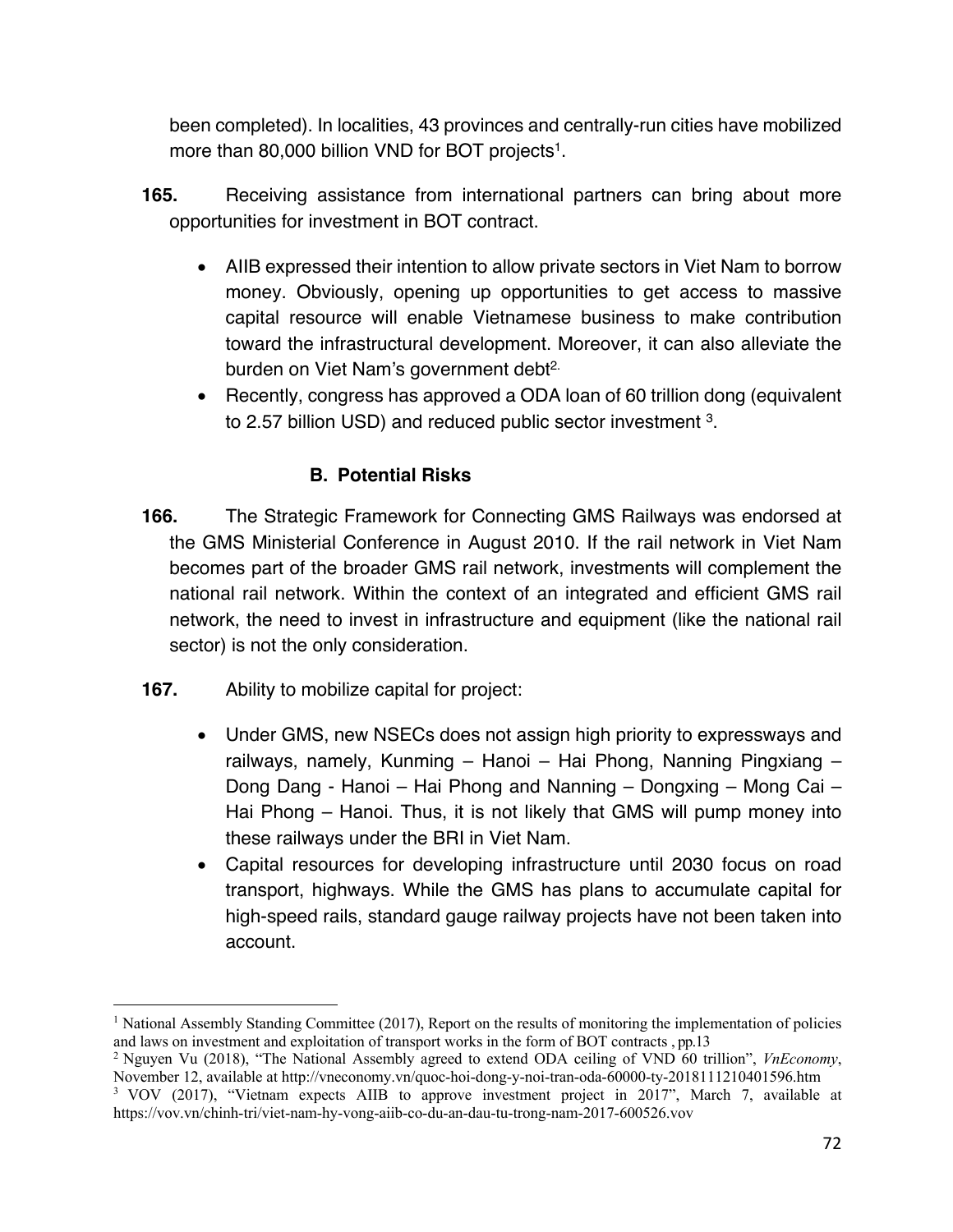#### **168.** Economic benefits

- Economic benefits for passenger and goods transport on the railway Lao Cao – Hanoi – Hai Phong, Lang Son – Hanoi – Hai Phong and Mong Cai – Hai Phong – Ha Noi has plunged since these three expressways mentioned above opened for traffic.
- The increase in the proportion of rail transport on the two lines of Dong Dang - Hanoi and Hanoi - Hai Phong is not proportional to the investment costs.
- With the proportion less than 10%, Lao Cai is the border gate with the lowest level of customs clearance in the three border gates (Lao Cai, Lang Son, Quang Ninh). Therefore, cargo demand from Kunming to Hai Phong port is not really significant.
- **169.** Connectivity with national railway system
- **170.** The participation of private sector
	- 96% of BOT traffic projects in the period 2011 2016 concerned road transport (48/50 projects). This number indicated that the private sector has not really paid much attention to railways and railway reforms. The role of the Viet Nam Railways Corporation (VNR) has been rather small.
	- Government is hesitant in allowing private sector access to capital resources offered by AIIB that companies can borrow without any guarantee.
- **171.** Institutional support
	- Plans to restructure the transport sector for the period 2016 2020, toward 2025 ignored the development of railways that align with the West – East axis1.
- **172.** Regional integration
	- To build a truly integrated GMS rail network, Vietnam will need to participate in the development of (i) protocols and policies for the cross-border movement of rail freight and passengers, (ii) common technical standards to ensure interoperability of equipment and trains, (iii) regional cooperation in the rail sector, and (iv) regional rail safety standards.

<sup>1</sup> See more at MT (2017), http://www.mt.gov.vn/Images/editor/files/KIM%20CUC/2017/img-328162302.pdf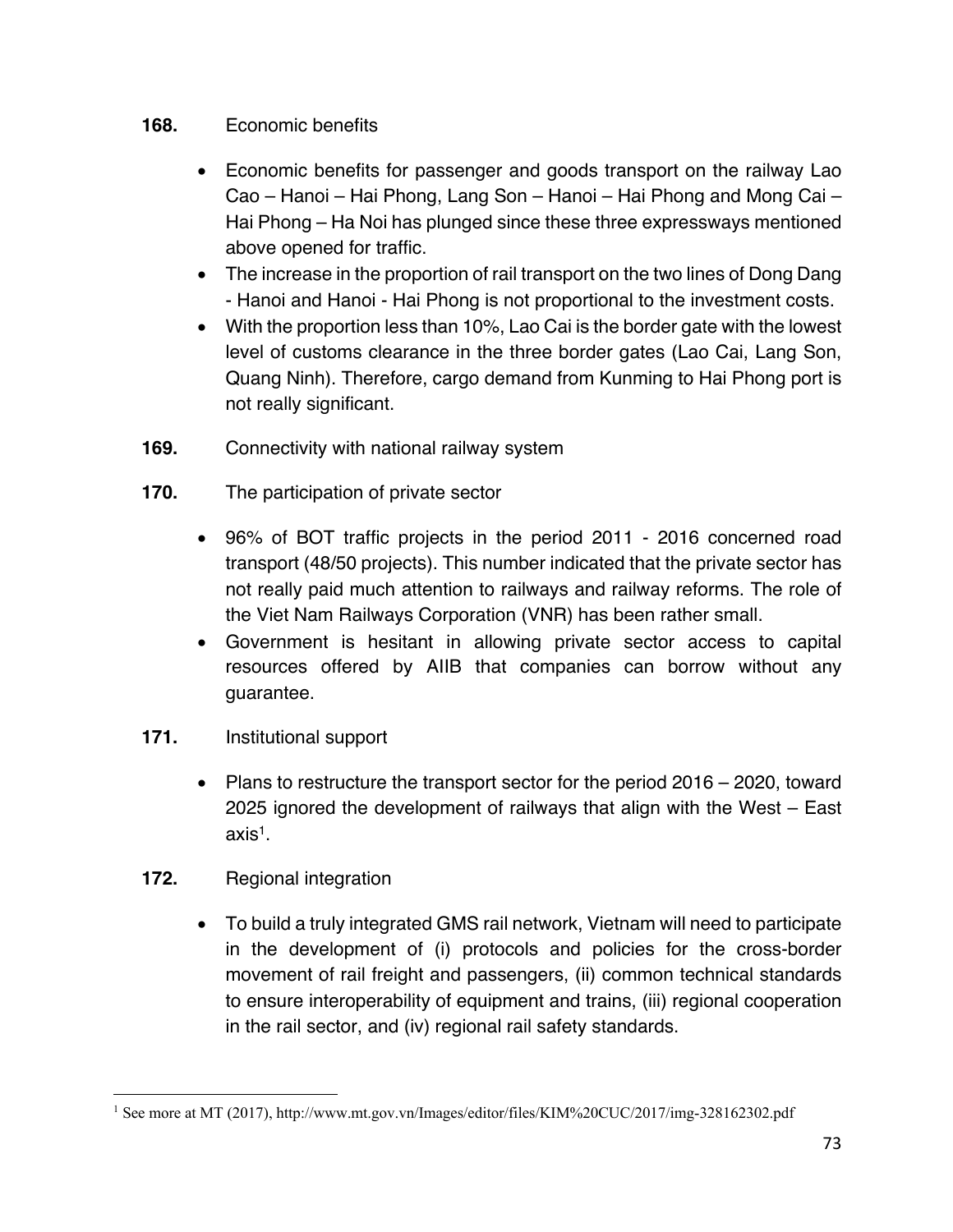# **V. Summary and Conclusions**

## **A. Key findings**

**173.** After thoroughly studying survey result and secondary data, the report summarized new findings related to perception and impact of BRI upon Viet Nam's economy

#### *1. General evaluation of BRI's impact on organizations and community*

- **174.** Opportunities
	- Private enterprises in Viet Nam can be combined with Chinese contractors to implement infrastructural projects, including BRI's projects (Cat Linh – Ha Dong sky train)
	- Viet Nam's consulting firms and constructing enterprises express positive view point on co-operating with capital suppliers from China. Working with them is more convenient than working with SOEs and involves lower "under-the-table costs" and unnecessary workloads.
	- Private sector and local community rarely air their grievance towards the contamination of living habitat causing by projects under BRI (mostly because BRI's projects are mainly transport infrastructure)
	- Expressing the positive contributions that the seven BRI's projects have had in the fight against poverty.
	- Expressing positive perspective about technological improvement thank to the 4 projects under BRI
	- Posing optimism about the prospects of implementing BOT contracts for BRI's projects related to transport infrastructure
- **175.** Obstacles
	- Lack of public information and accessibility to investment opportunities
	- Policies changing between China and Viet Nam will negatively affect these projects
	- Lacking of legal documents to regulate PPP

#### *2. General evaluation with respect to nation*

**176.** Opportunities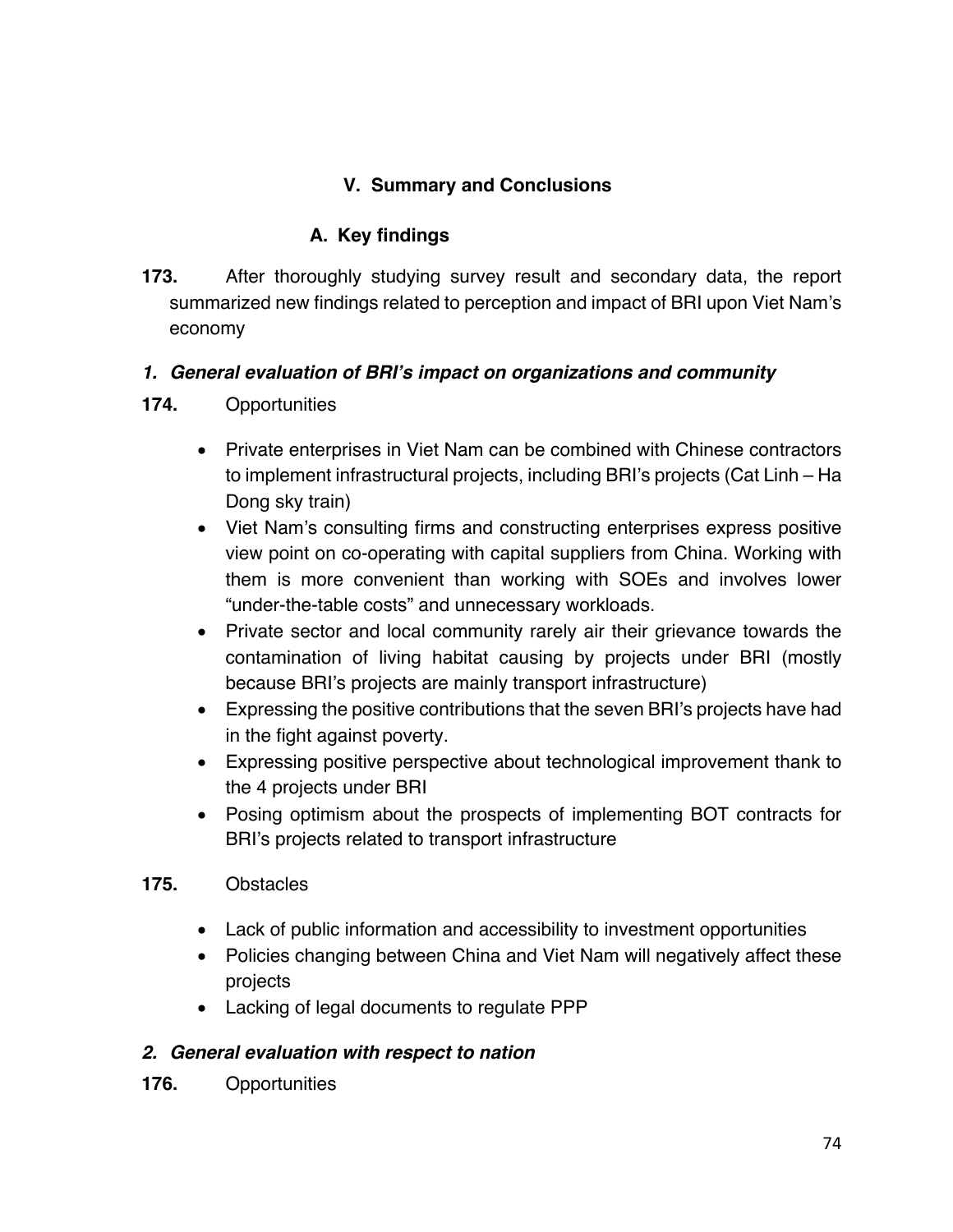- Supplying more capital since Viet Nam's government debt is increasing.
- Developing infrastructure for mountainous provinces
- Benefitting economic integration between ASEAN and China
- Promoting trading and investing activities between China and border provinces in Viet Nam

#### **177.** Obstacles

- Lacking of information. Many enterprises are unable to grasp these opportunities due to the ineffective dissemination of information.
- Low return on investment due to high overheads, unclear profitability and the possibility of falling into the Chinese "debt trap"
- Increased dependency on the Chinese economy
- The selection of a bidding partner, the bidding process and the appraisal and evaluation of loans and bidders are not effectively implemented
- Disrupting the balance among provinces in Viet Nam
- Transport corridors are unable to transform into economic corridors, thereby, it will depreciate in investment efficiency

### *3. With respect to TCOEB projects, the implementation of TCOEB projects has encountered major hurdles, including:*

- **178.** Concerns about types of co-operation
	- Trade is witnessing a rapid speed of development compared to investment
	- Border economic co-operation model lacks solid evidence to prove its efficiency
- **179.** Concerns about planning
	- Under GMS and NSEC, transporting system connecting Kunning, Nanning and Hai Phong is paling into insignificance.
	- The Nanning Hanoi Hai Phong connectivity has proved its potentiality, and is therefore worth investing in. On the other hand, Kunming – Hanoi – Ha Phong corridor has yet to prove to investors that it is worthy of attracting more capital.
	- Between the border provinces, Quang Ninh has developed remarkably and attracted most of the resources from China. The new plan witnessesthe emergence of Cao Bang as a commodities trade and planning spread.